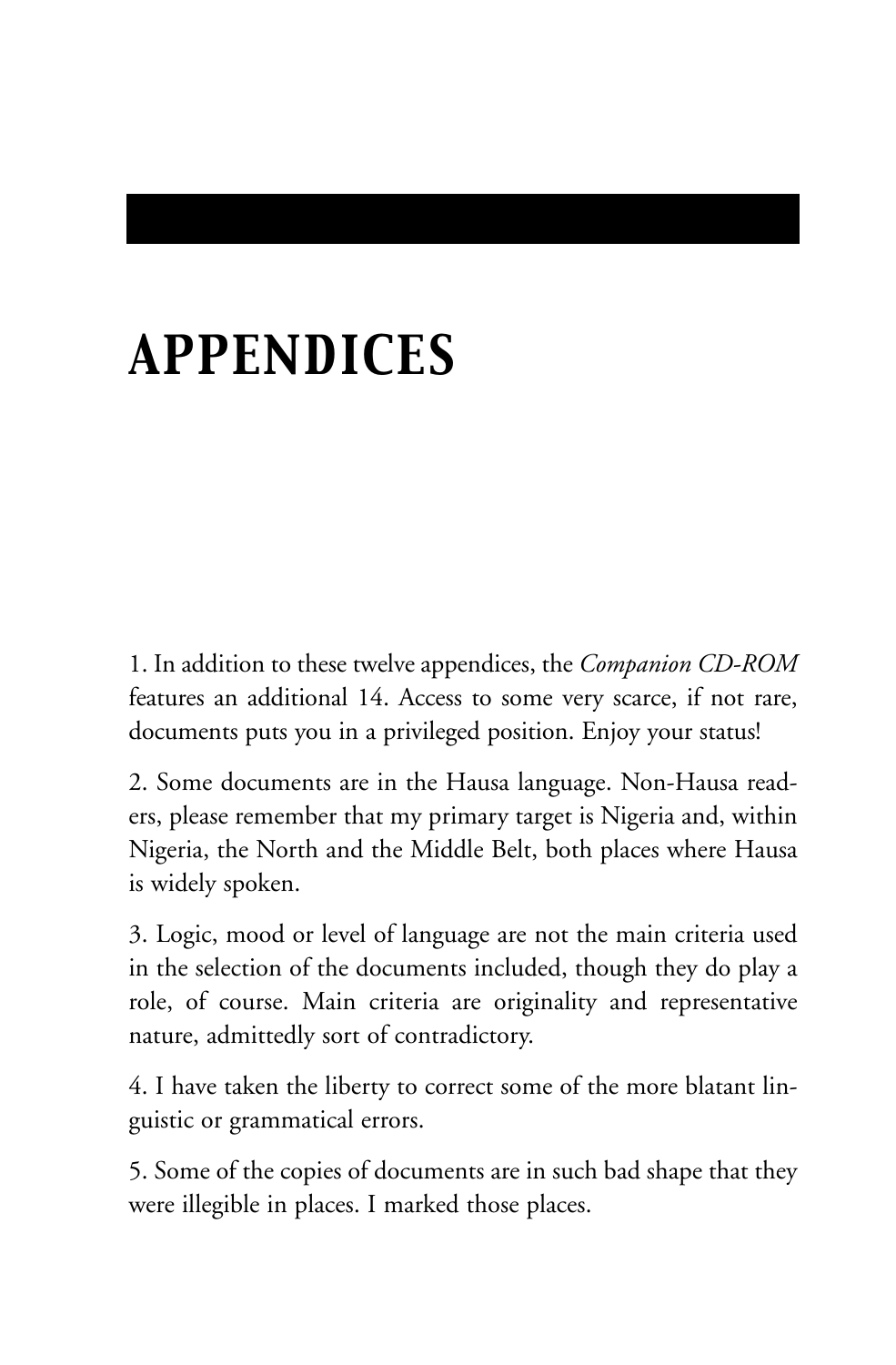# $\blacktriangle$  Appendix 1  $\perp$

SECULARISM, SHARIA AND THE NIGERIAN CONSTITUTION *by Banu Az-Zubair*<sup>1</sup>

Recurrent dissatisfaction with the politics and economics of a nation by its citizenry, the subsequent debates it ushers in and the demand for improvements or alternative set-ups are the hallmark of most democracies. Such perturbations as are going on in Nigeria, in my view, represent a robust manifestation of an evolving democracy; committed citizens trying to fulfil a fundamental responsibility of their citizenship. The principles that should guide all concerned in pursuing that noble goal is fairness, due consideration and love of peace. It is with these principles in mind that I address the issues of secularism, Sharia and the Nigerian Constitution. In so doing, I seek peace - a permanent peace to enable our beloved country to forge ahead with all its potential and compete equally with other nations. It is my view that peace can only be achieved when there is an acceptable, fair, stable and responsible government.

The single most important factor that would engender the general stability of the country now, and in the future, is the type of state or government Nigeria operates. Our founding fathers bequeathed to us Federalism. I believe the choice of a federal system of government was based on fairness, due consideration and immense sense of duty and responsibility. But why did our founding fathers choose federalism? What is the link between the state and secularism? What about the Sharia? What does it mean and what is its relevance to Muslims? How would the existence of Sharia affect non-Muslims in Nigeria? These and other questions will be addressed in this piece.

There are several types of government with different methods and systems of governance (democratic, liberal, totalitarian, etc.). These political ideologies are derived historically from the experi-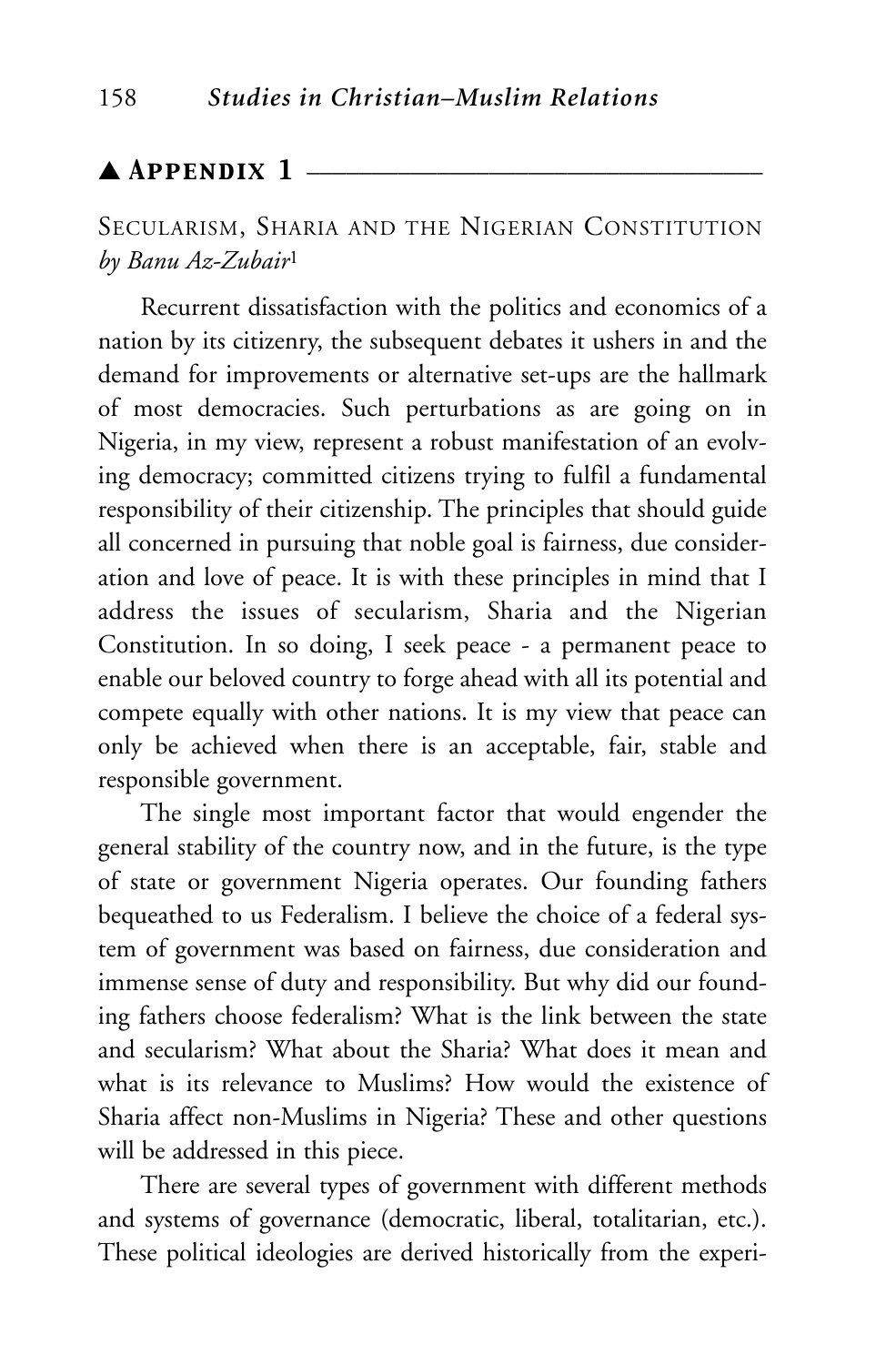#### *Appendix 1* 159

ence and consciousness of the Graeco-Roman traditions, which subsequently greatly influenced the Judeo-Christian traditions. Thus these concepts are of concern to us because they represent Western Culture and Civilization and/or Judeo-Christian traditions.

As is well known, the Nigerian society consists of two predominant religious groups, Muslims and Christians. Understanding both the history and culture of these groups and incorporating their heritage into the political structure is essential to forming any permanently stable government.

Nigerians are deeply religious people and our religious belief is a fundamental part of our individual and collective identity. The question then must be asked, what role, if any, does religion play in our political beliefs? Is there a necessary connection between religion and our political life? Islam, like Judaism and Christianity, believes in the divine origin of government. It follows, therefore, that political science for Islam, as it should be for Christianity and Judaism, is not an independent discipline aspiring to the utmost heights of intellectual speculation. Rather, it is a branch of theology, which does not distinguish between secular and spiritual characteristics. The conception of law in Islam is, therefore, radically different from the Graeco-Roman traditions. Although this should also be the case for Judaism and Christianity, both Christianity and Judaism have, however, undergone some radical transformations since their inception, through a process of secularisation.

"Secularisation" and "secularism" are derived concepts from "secular." It is perhaps important to give a brief overview of the origins of secularism in order to appreciate its proper meaning, literally, conceptually, and practically. The word "secular" is derived from the Latin word "*saeculum*," which denotes "this age" or "the present time" or "contemporary events." With its emphasis on the affirmation of anything mundane and worldly, *saeculum* is therefore a negation of anything with spiritual essence. It is the preservation of vanity and destruction of virtue - the opposite of sanctity.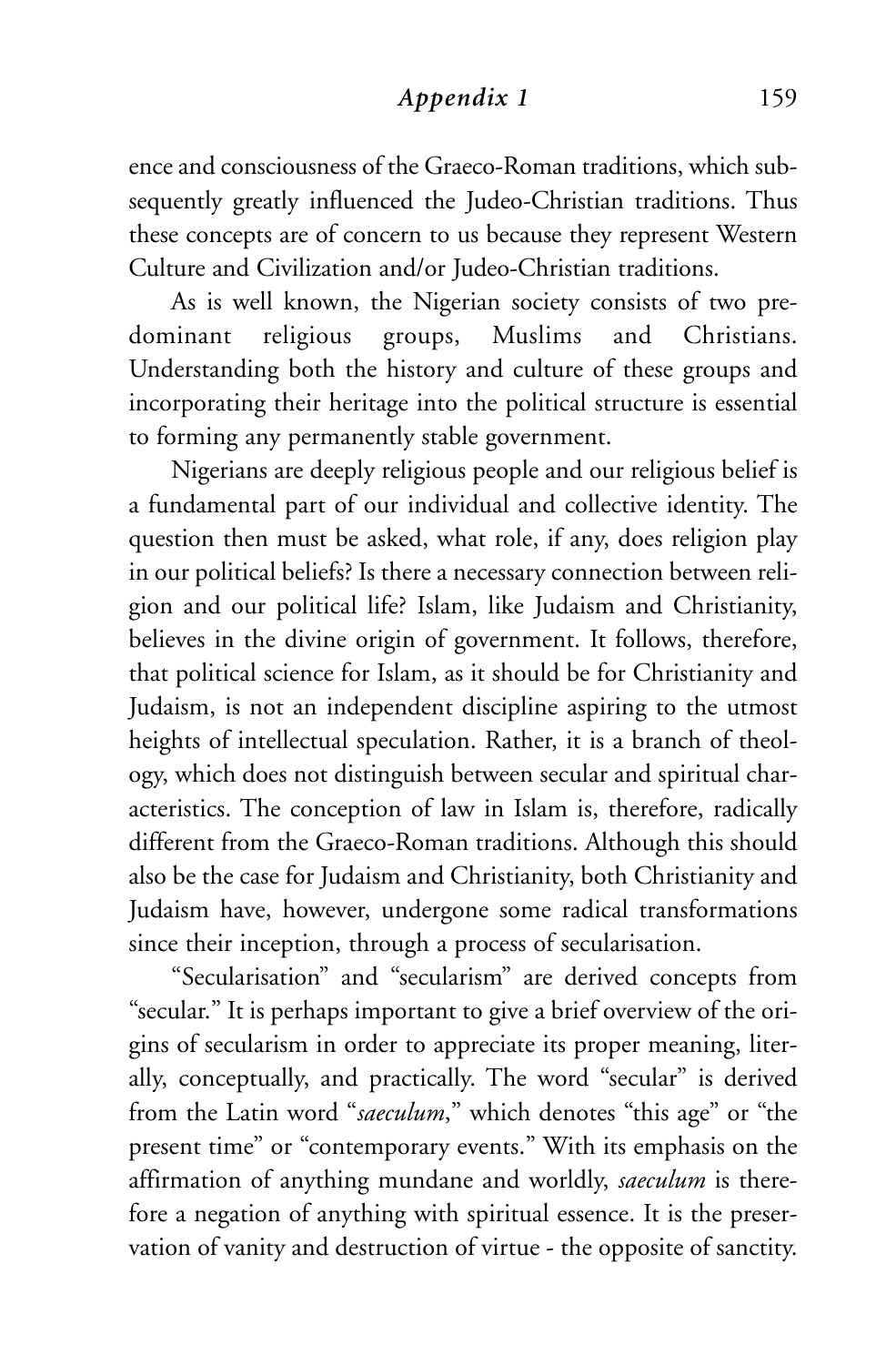Being worldly, it also conveys a meaning with a marked dual connotation of time and location. Thus the concept "secular" refers to the condition of the world at this particular time, period, or age. It is this spatio-temporal connotation conveyed in the concept of secularism that has forever changed Christianity.

Secularisation gained even more prominence during the European Enlightenment, from the 17th to the 19th centuries, and with the concomitant rise of reason and empiricism and scientific and technological advances in the West. The stage, it seemed, was set for confrontation between modernist thought and Christianity. In fact, some Christian theologians already foresaw the coming of such a crisis, and, sensing the trend of contemporary events, they began to accept the inevitability of the impending religious and theological crisis that would emerge consequently. However, being already influenced by secularism, they counselled alignment and participation in the process of secularisation, which is seen by many as irresistibly spreading rapidly throughout the world like a raging fire. This marked the beginning of the transmutation of values, dubbed the rise of science and the overthrow of religion.

There are some Christian theologians and intellectuals who are not only preparing the ground for a new secularised version of Christianity, but they also accept that the very ground itself will be ever-shifting and that the new version itself will ultimately be replaced by another, as future social changes would demand. They visualise the contemporary experience of secularisation as part of the evolutionary process of human history and as part of the inevitable process of socio-political change.

These Christian theologians and laity align themselves with the forces of modernist thought so far as to assert, triumphantly, in their desire to keep in line with contemporary events in the West, that secularisation has its roots in Biblical faith and is the fruit of the gospel and, therefore, rather than oppose the secularising pro-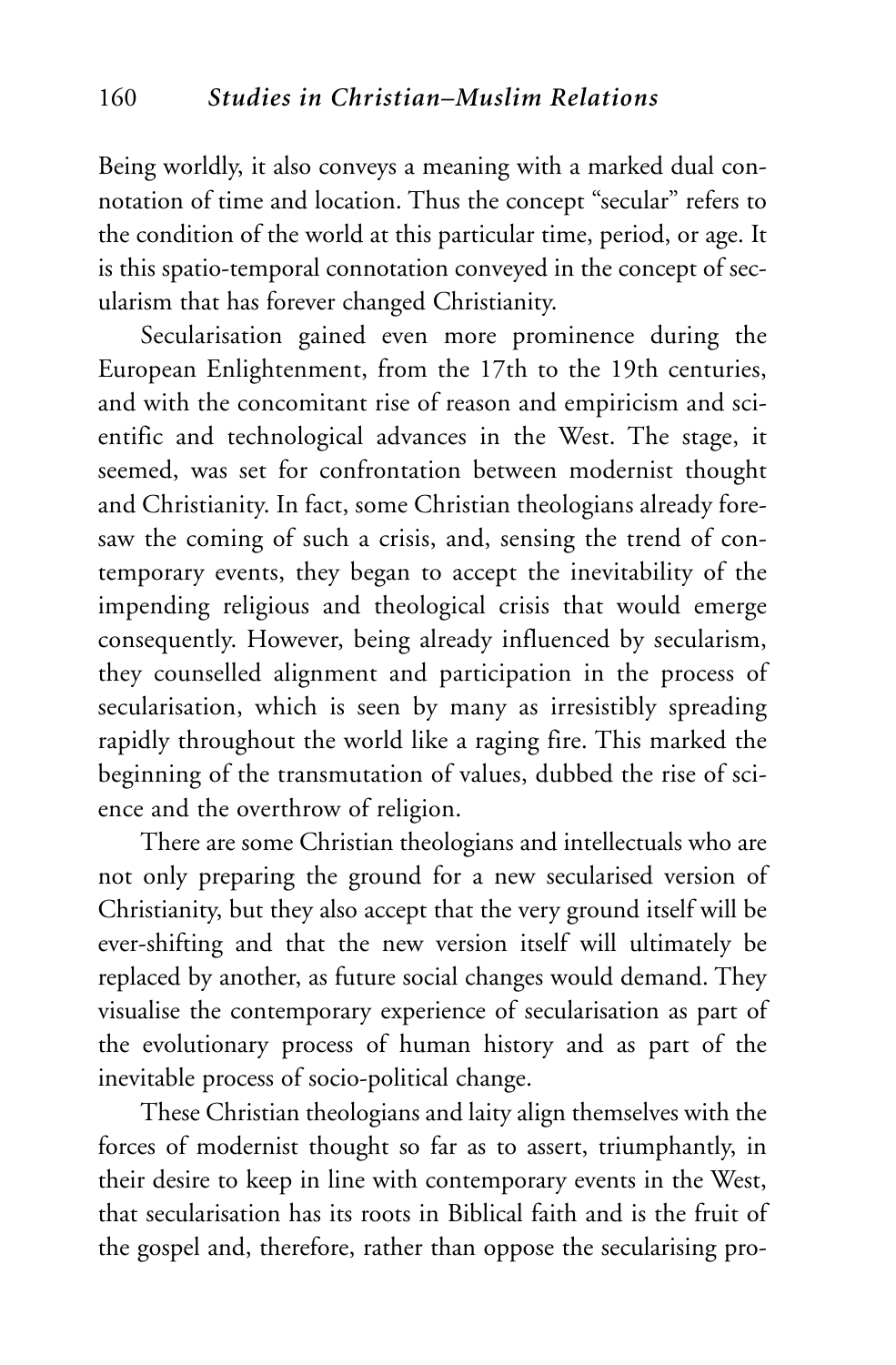#### *Appendix 1* 161

cess, Christianity must realistically welcome it as a process congenial to its true nature and purpose.

The tolerance by the Church of homosexuality and homosexual marriages for laity as well as priests and the ordination of women priests are examples of the sort of conviviality sought between modernist and traditional Christianity. Perhaps, Nigerian Christians (theologians and laity) do not see themselves as participants in this trend, but they and other Christians who, on the whole, probably are opposed to secularisation, are themselves unconsciously assiduous accomplices in that very process, to the extent that those aware of the dilemma confronting them still profess secularism.

It was recently reported the Northern zone of Christian Association of Nigeria (CAN), headed by Kaduna Archbishop Peter Jatau, said: "Secular law must remain the basis of the constitution. Christians will resist at whatever price the imposition of and introduction of any religion's law, such as Sharia law, into our secular constitution." The statement further added that they want to "pray for the peace of our fatherland where all should be free to practice our faith or religion according to our conscience and conviction."

Indeed, many Christian theologians and intellectuals forming the avant-garde of the Church are in fact already deeply involved in what is called "immanent apostasy," for while firmly resolving to remain Christians at all cost, they openly profess and advocate a secularised version of it, thus ushering into the Christian fold a new emergent Christianity alien to the traditional version, to gradually change and supplant it from within.

Recently, *TheTimes* of London had this to say: "The leader of the Anglican Church in Scotland today accuses the churches of homophobia and links this to 'ignorant' Bible texts. The Right Rev. Richard Holloway, Bishop of Edinburgh, will tell the conference of the Lesbian and Gay Christian Movement in London: 'Violent homophobia is still alive and kicking, and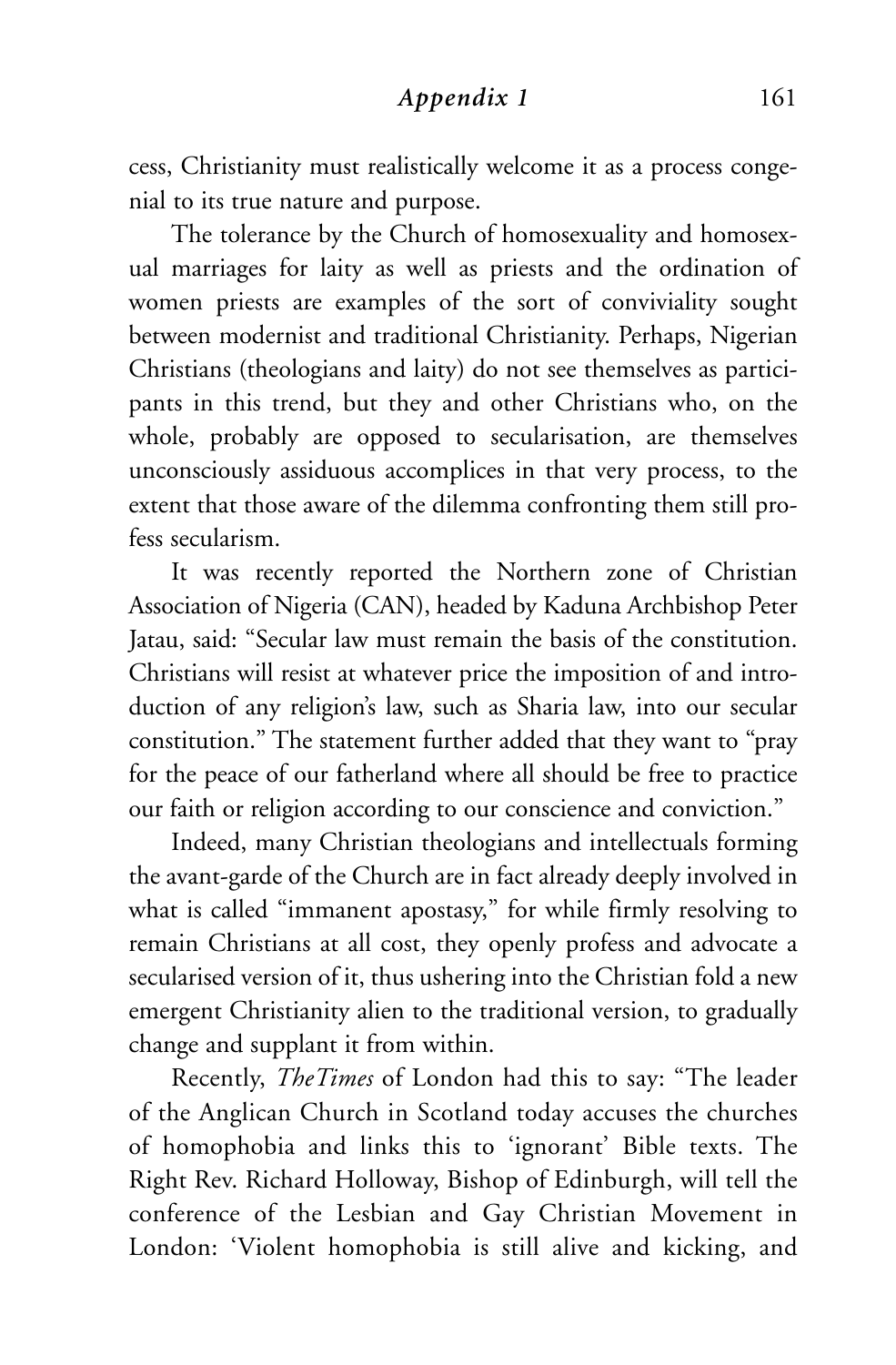much of it is motivated by religious zeal.' He says: 'The Bible, though it is one of our greatest treasures, is also our greatest danger.' In his address, released yesterday to *The Times*, Bishop Holloway says that traditional religions are being abandoned as 'primitive superstitions' because they cannot change. 'This is why many feminists have abandoned Christianity," he says. 'They see it as incurably patriarchal and oppressive." He says the Bible can no longer be read as a fixed and unchanging law, and must be seen as "flawed and fallible." Declaring that eventually the churches will accept homosexuality, he says: 'We have recently abandoned the text's tyranny over women, as we abandoned its justification of slavery, and soon we'll abandon its ignorant misunderstanding of homosexuality.'"2

I am not a Christian. So I cannot tell the Christians how to resolve this problem, as disconcerting as it may seem. However, I welcome those who want to fight this scourge of secularism.

Secularisation so defined in its true nature corresponds exactly with what is going on in the spiritual, intellectual, rational, physical and material life of Western man and his culture and civilisation. It is true only when applied to describe the nature and existential condition of Western culture and civilisation.

The claim that secularisation has its roots in Biblical faith and that it is the fruit of the gospel has no substance in historical fact. Secularisation has its roots not in Biblical faith, but in the interpretation of Biblical faith by Western man. It is not the fruit of the gospel, but it is the fruit of the long history of philosophical and metaphysical conflict in the religious and purely rationalistic world view of Western man. Of all the great revealed religions, Christianity alone shifted its centre of origin from Jerusalem to Rome, symbolising the beginning of the Westernisation of Christianity and its gradual and successive permeation by Western elements that in subsequent periods of its history produced and accelerated the momentum of secularisation. This is why, for the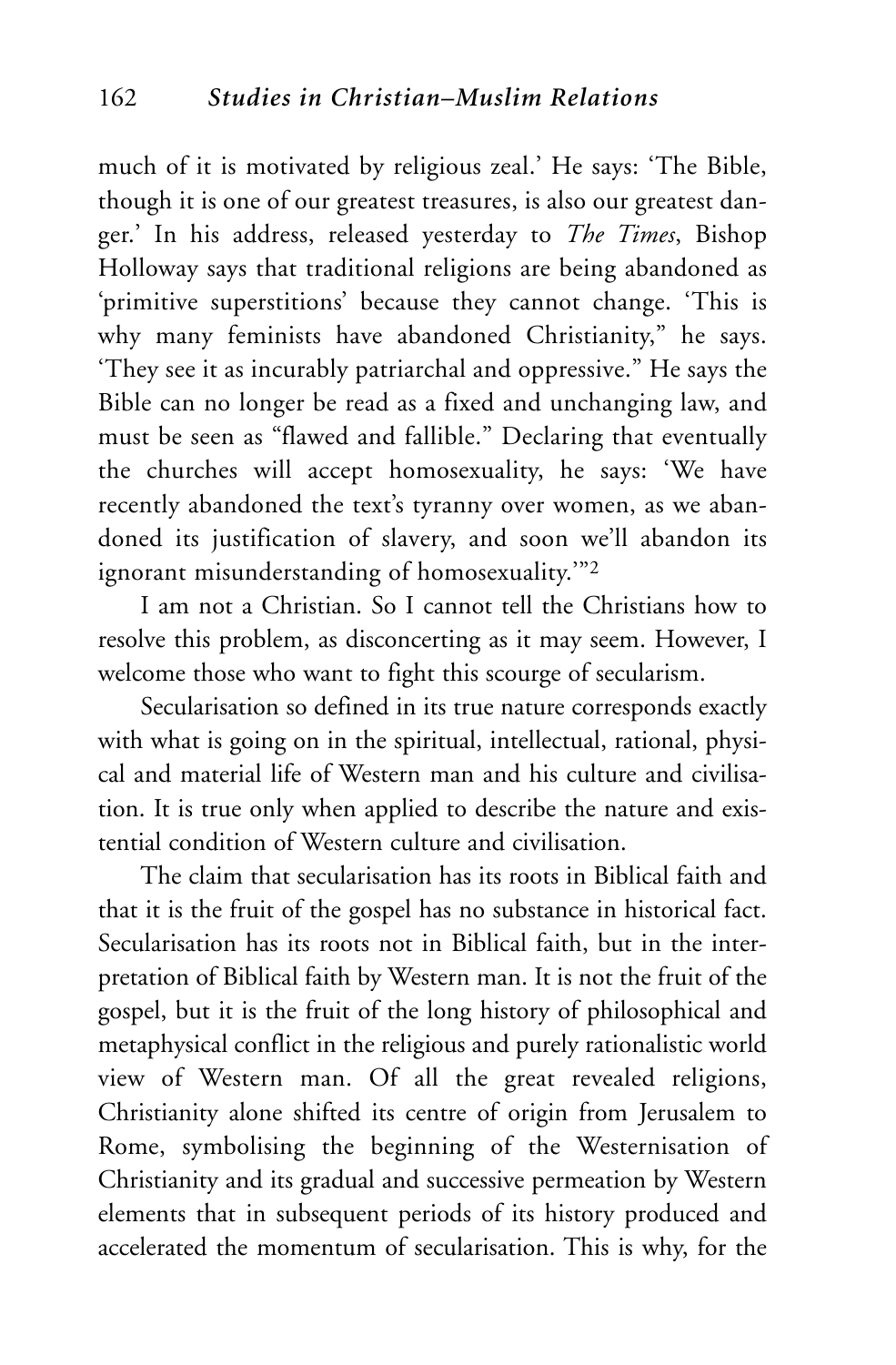Muslim, there are two versions of Christianity: the original/true one, and the Western version of it.

Having made Christianity Western, the Western man has since inclined to regard his culture and civilisation as man's cultural vanguard and his own experience and consciousness as those representative of, in the secular logic, the most evolved of the species, so that we are all in the process of lagging behind them, as it were, and will come to realise the same experience and consciousness in due course sometime. It is with this attitude that they, believing in their own absurd theories of human evolution, view human history and development and religion and religious experience and consciousness. It was this trend that led to the separation of Church and State, for the Church has now lost most influence and is no longer relevant.

We reject, totally, the validity of the truth of their assertion, with regard to secularisation and their theories and interpretation of knowledge based on their experience and consciousness and belief, to speak on our behalf. We reject them, along with their clones amongst us, Muslim or Christian. The secularisation that describes its true nature clearly when applied to describe Western man and his culture and civilisation cannot be accepted as true if it is intended to be a description of what is going on around the world. It cannot be accepted as true if it is intended to be a description of man in which it is also meant to be applicable to the religion of Islam and the Muslims. Islam totally rejects any application to itself of the concepts secular or secularisation or secularism as they do not belong and are alien to it in every respect; and they belong and are natural only to the intellectual history of Western-Christian religious experience and consciousness.

Nevertheless, we must see, in view of the fact that secularisation is not merely confined to the Western world, that their experience of it and their attitude towards it is most instructive for Muslims. Islam is not similar to Christianity in this respect that secularization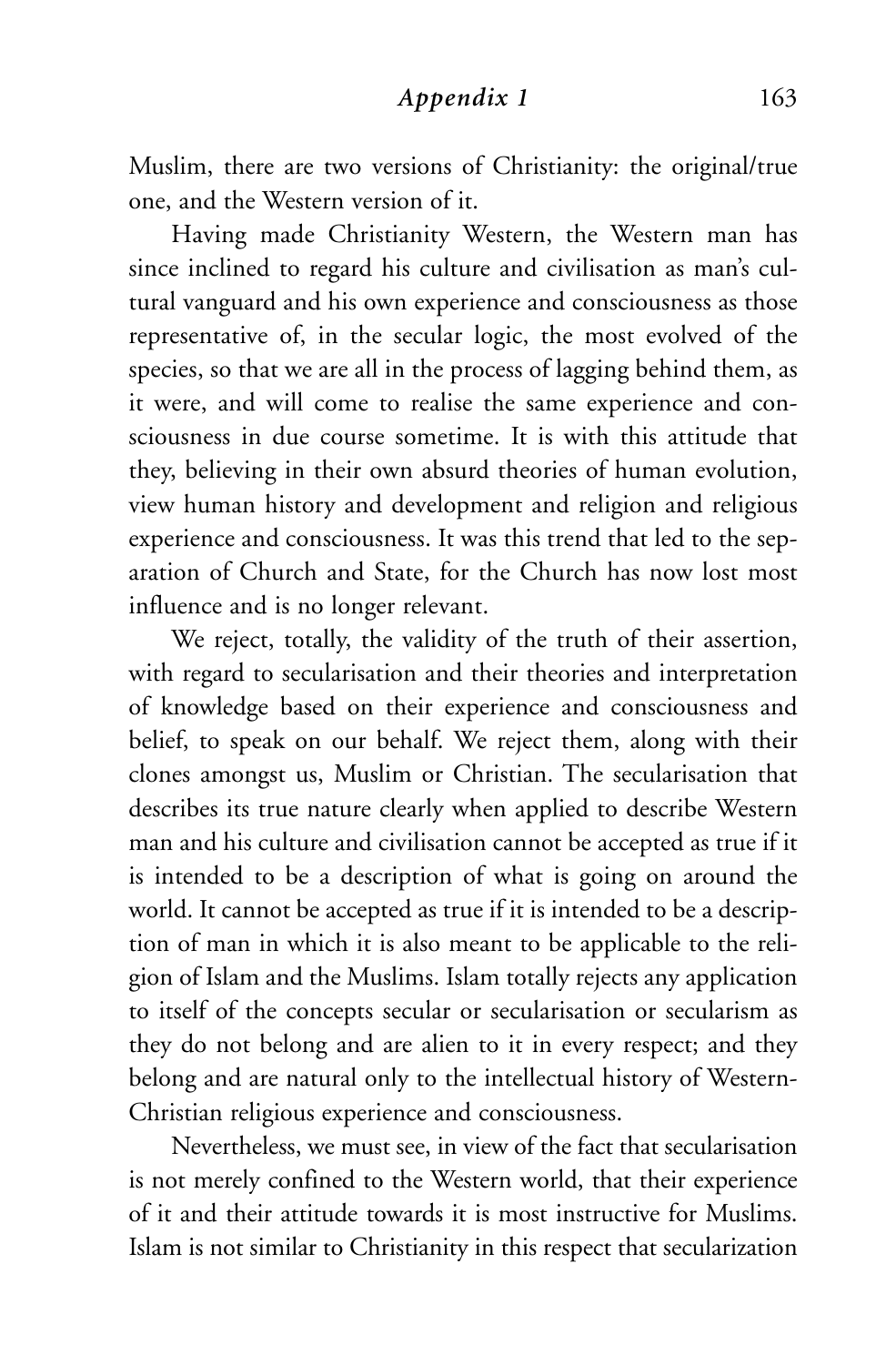in the way in which it is also happening in the Muslim world has not and will not necessarily affect our beliefs in the same way it does the beliefs of Western man. For that matter Islam is not the same as Christianity, whether as a religion or as a civilization.

However, problems arising out of secularization, though not the same as those confronting Western Christianity, have certainly caused much confusion in our midst. It is most significant to us that these problems are caused by the introduction of Western ways of thinking and judging and believing, emulated by some Muslim scholars and intellectuals and ordinary folks who have been unduly influenced by the West and overawed by its scientific and technological achievements, who by virtue of the fact that they can be thus influenced betray their lack of true understanding and full grasp of both the Islamic as well as the Western world views and essential beliefs and modes of thought that project them; who have, because of their influential positions in Muslim society, become conscious or unconscious disseminators of unnecessary confusion and ignorance. The situation in our midst can indeed be seen as critical when we consider the fact that the Muslim Community is generally unaware of what the secularizing process implies. Hence our cry for the populace to be well informed about what the establishment of the constitutional assembly meant and what it could recommend and the ramification of those recommendations if implemented.

The parallel between Christianity in the Middle Ages and Islam is very close. The evidence of history shows early Christianity as consistently opposed to secularization, and this opposition, engendered by the demeaning of nature and the divesting of its spiritual and theological significance, continued throughout its history of the losing battle against the secularizing forces entrenched paradoxically within the very threshold of Western Christianity. The separation of Church and State, of religious and temporal powers, was never the result of an attempt on the part of Christianity to bring about secularization. On the contrary, it was the result of the secular Western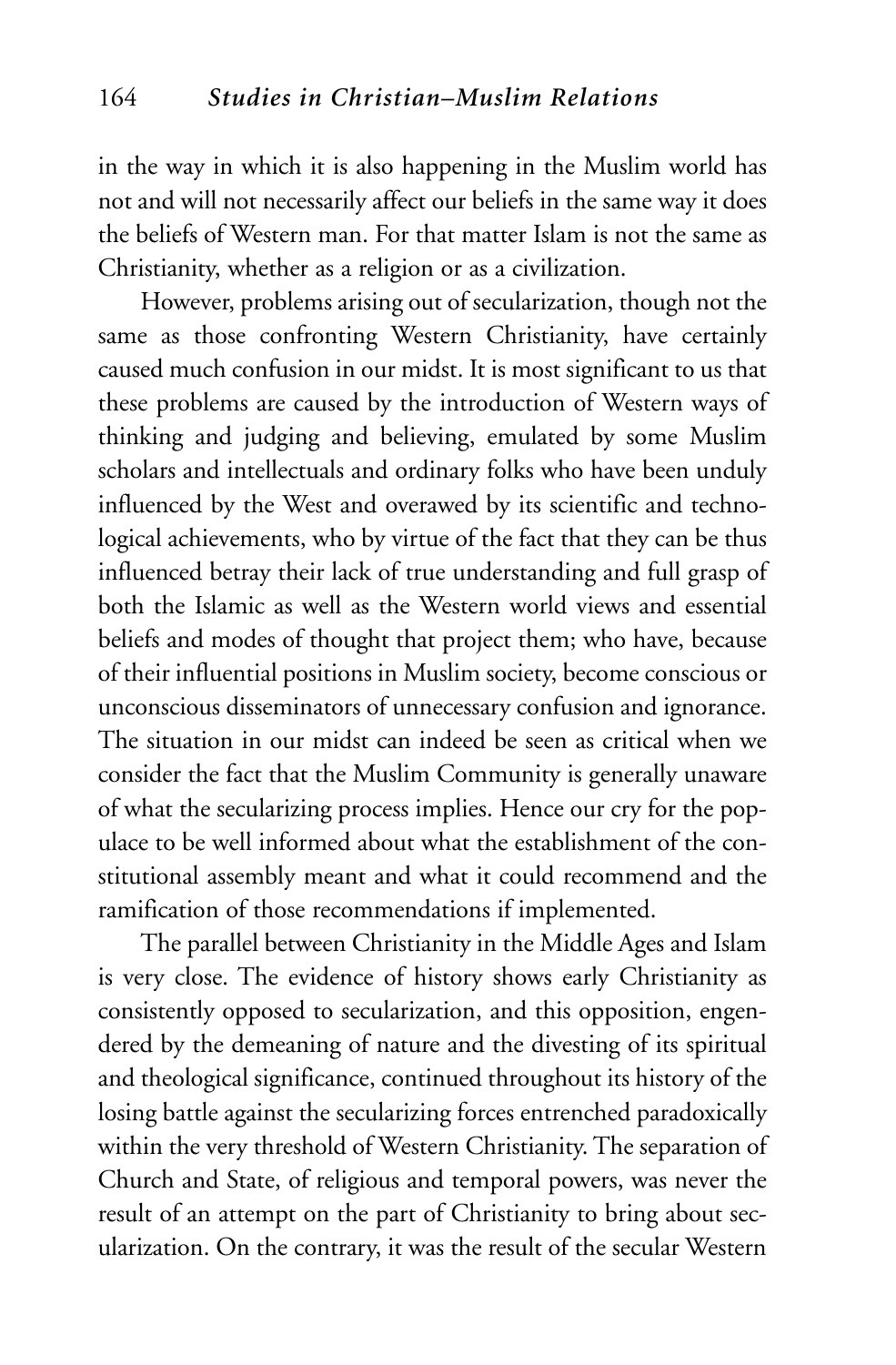## *Appendix 1* 165

philosophical attitude set against what it considered as anti-secular encroachment of the ambivalent Church based on the teachings of the eclectic religion. The separation represented for Christianity a status quo in the losing battle against secular forces; and even that status quo was gradually eroded away so that today very little ground is left for the religion to play any significant social and political role in the secular states of the Western world.

The Nigerian Christians do not have to remove all semblance of spirituality from their social and political life and suffer the same fate as their Western brethren. The choice, however, is theirs. The Nigerian Christians do not have the right or authority to dictate to the Muslims what to believe or practise, especially in matters such as the Sharia.

In Islam, the antithesis between the individual and the State or the government is not recognized, and no need is therefore felt to reconcile and abolish this antithesis. Islam knows no distinction between State and Church, so to speak. In Islam there is no doctrine of temporal end which belongs to the State and the eternal end which belongs to, and is the prerogative of the Church. No balance between the two, each equal to the other when acting in its own sphere; each equally dependent on the other when acting in the sphere of the other and no tension between the Community and the Church as custodian of the universal common elements in human existence. The basis of the State, for the Muslim, is ideological, not political, territorial, or ethnical, and the primary purpose of the State is to defend and protect the Faith, not the State.3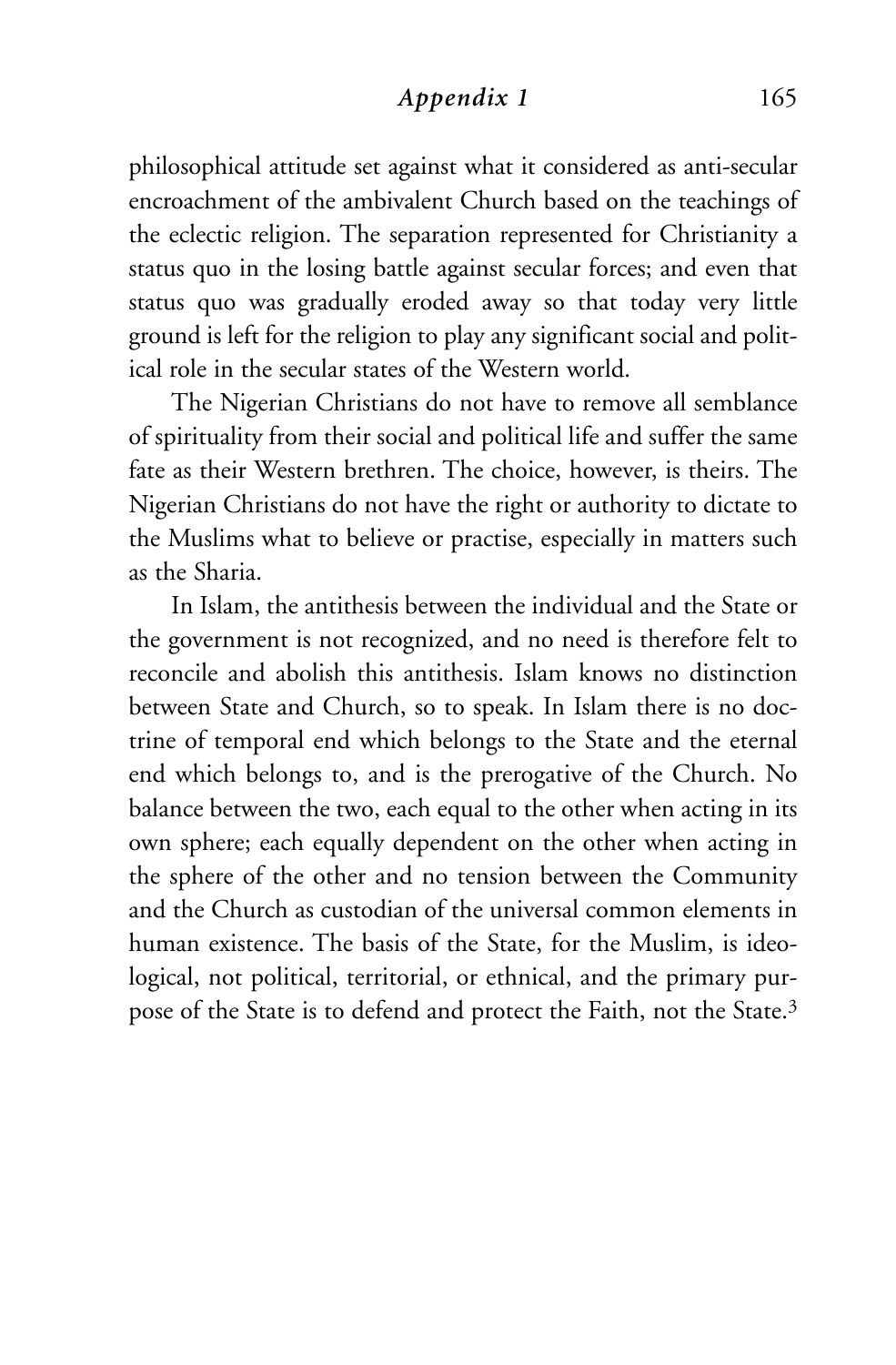# $\blacktriangle$  Appendix 2  $\equiv$

*DA'WA* AND THE CHALLENGE OF SECULARISM: A CONCEPTUAL AGENDA FOR ISLAMIC IDEOLOGUES

## *by Tijani El-Miskin*<sup>4</sup>

#### [Page 1 missing]

The task of  $d\vec{a'}w\vec{a}$ <sup>5</sup> has been complicated because of insufficient conceptual and functional response to and critique of secularism, perhaps the single most important threat to *da'wa***.** A clear understanding and critique of secularism and outlining alternative conceptual agenda is an absolute necessity to confront the threat to *da'wa* from secularism that reigns in all African countries and indeed in most of the Islamic world.

## **Modes of Secular Thought**

A major crisis in a human vision like secularism must be characterised by plurality of origin and temporal antiquity. It was however, the occidental archetype that was transplanted in most of the former colonies in the Muslim world. As a western value system, it originated the split of the unified continuum in human appreciation of the divine in his worldly existence.

At least three major landmarks can be identified in the evolution of secularism in the west. The earliest of the three is perhaps the development of secularism as a Christian heritage, as an aspect of Christian thought in the famous words of the authors of the New Testament (illegible) to Christians who were urged "to render therefore unto Caesar the things that belong to Caesar." It was earlier cited and attributed to Jesus. It was understood like a manifesto of the Christian relationship with the state whose secularity he must support if he is to be a good Christian, according to Paul: "Let every person be subject to governing authorities. For there is no authority except from God, and those that exist have been insti-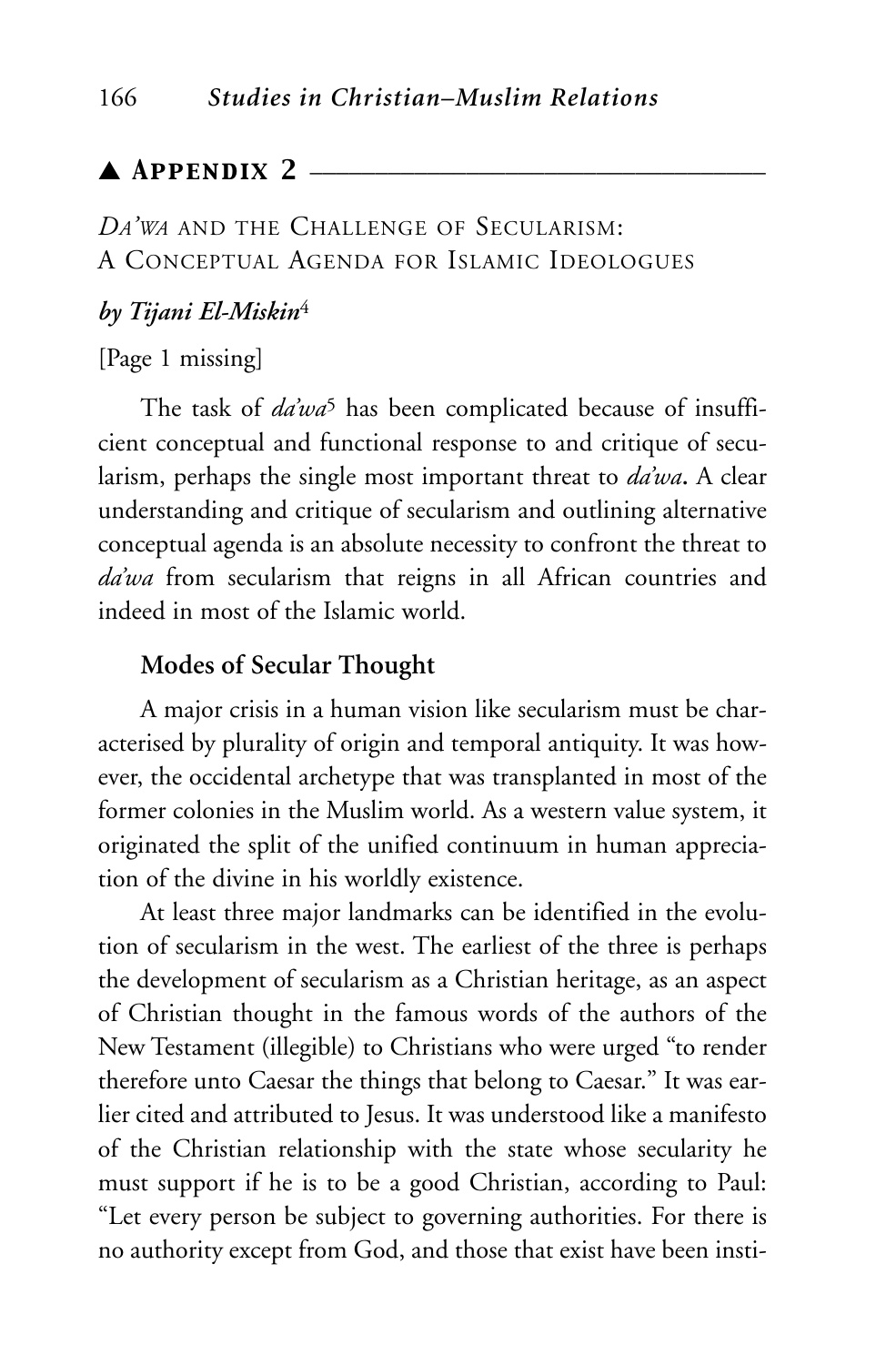## *Appendix 2* 167

tuted by God. Therefore he who resists the authorities resists what God has appointed, and those who resist what God has appointed will incur judgement"—Romans 13:1-3.

Such declarations of political secularism were a kind of *modus vivendi* for coexistence of Roman political power and nascent Christianity. Peter and Paul attempted to reassure the Roman authorities that "Christianity recognized the necessity and divine origin of secular government."6 The absence of an elaborate political and economic thought in Christianity meant to be applied to worldly governance made that secularist archetype not only in accord with Christianity but an element of Christian thought entrenched in no less a Christian text than the Bible.

The second landmark in secularist thought in the west pertains to the fashion among Renaissance intellectuals of self-consciously distinguishing themselves from the dominant pre-occupation of the Christian middle ages, when the power of the church was enormous, having a significant impact on western culture. The distance from the middle ages was manifested in the form of, for instance, privileging the cultural heritage of classical antiquity over that of medieval Christendom. The chief vehicle of the period was the philosophy of humanism with its implications of secular absolutism, often perceived to necessarily lead to the humanist insistence on man as the central measure of values. In the Renaissance culture of humanism, the exclusion of "religion" as a determining factor in politics, economics and general cultural matters was regarded as sophisticated manifestation of modernity.

The third major development in secular thought was the nineteenth century ethical trend associated with George Jacob Holyoake, who in 1846 expounded some of the tenets of secularism already manifest in several variants. It is generally with him that secularism as a philosophical principle is associated. As an ethical option, secularism in the nineteenth century was part of a general attack on religion and supernaturalism. Holyoake was later a leading figure in the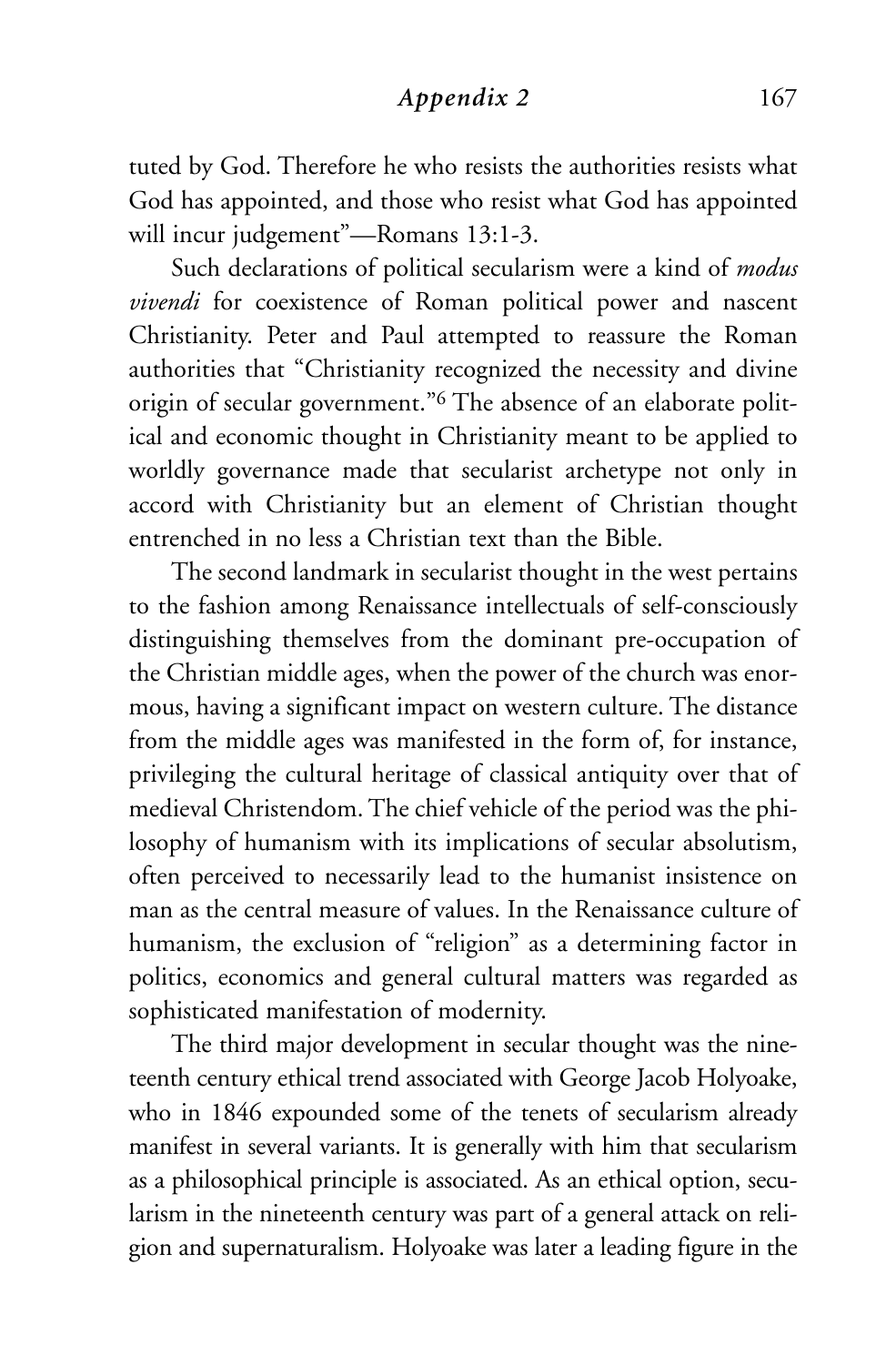International Freethinkers' League founded in 1880. Thus the tendency towards "freethinking," was a major factor in the English philosophers' secularist thinking. However, he was not even a pioneer of this tendency. Joseph Glanvill (1636-1680) was seen by some as the "first true exponent" of free thought primarily through his *Vanity of Dogmatising or Confidence of Opinions* which was seen as the earliest "modern" defence of "complete open-mindedness."7 Interestingly Glanvill was also a believer in witchcraft and his *Sadducismus Triumphatus* was considered a justification of it. Holyoake was thus part of an English tradition of "free thought" that had much earlier roots than the nineteenth century.

The secularist venture encompasses more than the ethical realm. Freedom of thought is generally regarded as central to secular thinking. Along with this postulate, the right to difference of opinion and the subsequent right to assert this difference are regarded as secular necessities. The right to question issues like the existence of God and immortality of the soul are likewise considered part of the secularist mode of thought. It also places great emphasis on the "goodness" of the present life as opposed to the life hereafter.

# **Conceptual Critique**

As in the case of various other trends of thought and value systems, the Muslim world experienced a wholesale transplant of secularism. The fact that its origination was not part of Muslim history and that it did not fit Muslim circumstances was put aside by the exponents of secularism. For example the presupposition that "secular" and "religious" facts do have inherently separate existence is self-evident irrelevance in the Islamic context. Yet this presupposition is pivotal to the secular alternatives promoted in the Muslim world by agents of secularism. While the separation has taken place in the West, it may not be considered as a case of inherent separability applicable to the Muslim world.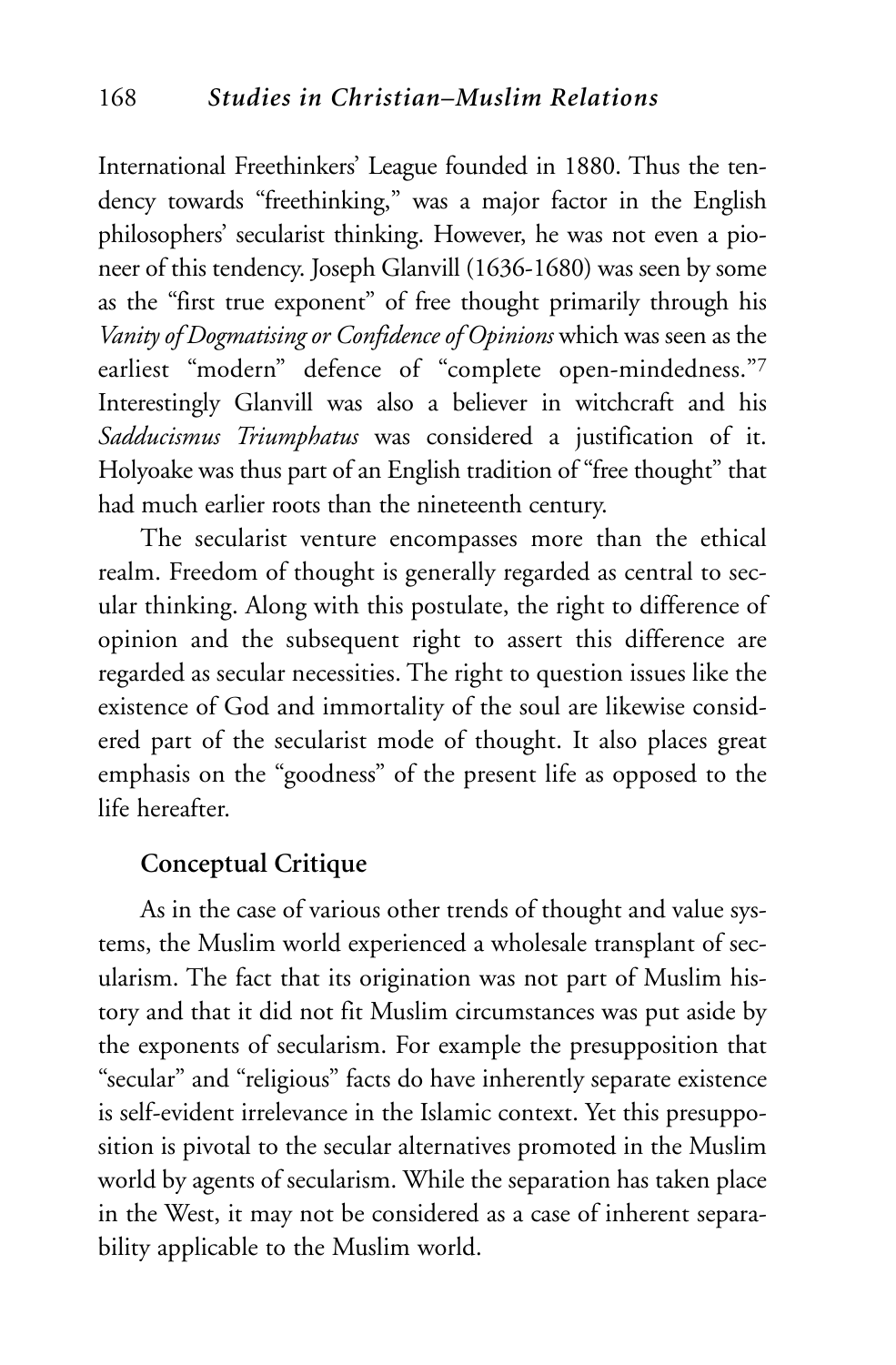## *Appendix 2* 169

Another vital principle of the secularist view is the sharp contrast of "other worldliness" to the "goodness" of this life. The irrelevance of this to the Muslim context is glaring. The "goodness" of this life is not (illegible) in the Muslim point of view is not all that there is. It is rather a transitional bridge to a greater and more permanent existence hereafter. In the absence of elaborate political, social, economic and other detailed "this worldly" guidelines in the religious contexts of Western secularists, they are bound to assume that this world has nothing to do with the hereafter and can be regarded as separate. The fact that the Islamic value system maintains an elaborate code of conduct in these spheres of life makes secularist contrast of "this world" and the "other world" quite irrelevant. The disdain of this world which partly provoked this secularist assumption would in fact be incompatible with Islamic ethical perspective, as this world is so significant that there are elaborate instruments of its control so that comfort, for instance, does not degenerate to hedonistic pursuits in the name of "goodness" of this life.

The centrality of "free thought" in secularist thinking clearly resulted from the unfamiliarity of Western secularists with religious value systems that constantly urge contemplation and serious thinking in order to understand this world, the other world and the grandeur of creation. The Qur'an characterised such constant contemplation as a quality of true believers.8 What is seriously misunderstood by champions of "free thought" is that they generally fail to acknowledge the extreme limits of human knowledge. Often when the dead end of limits of human knowledge are reached, such limits are defended with further speculation justified as "free thought," so that they can retain the option of implicitly or explicitly ruling out "supernatural" sources. (Illegible.) However, the essentially Christian character of Western heritage (which is privileged over Muslim heritage) is generally ignored.

The contradictions in the Nigerian conception of secularism are also manifest in other respects. Among the fanatical exponents of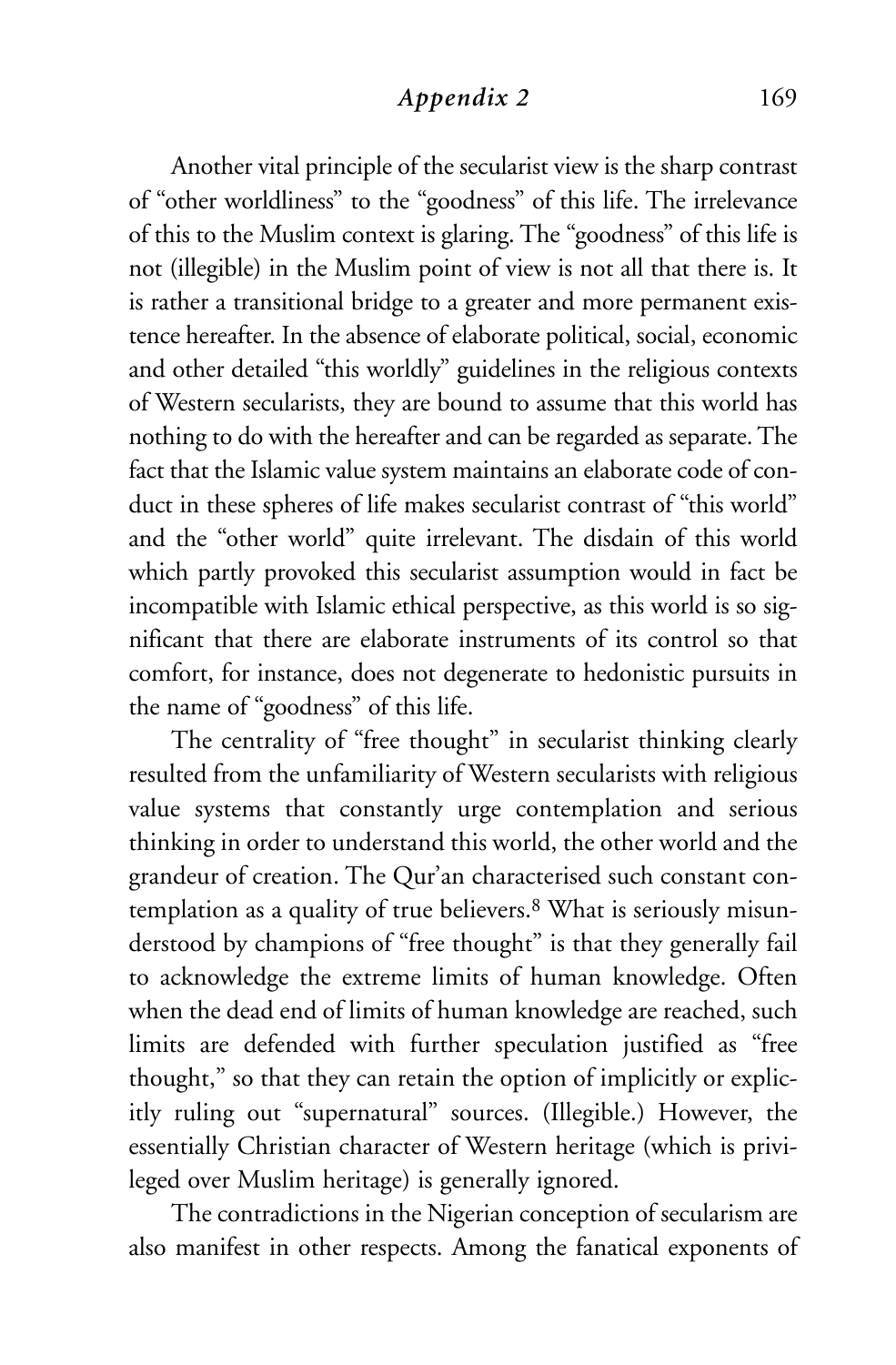secularism in Nigeria are the lobby groups like CAN. Israel is such an ideal of these lobby groups that they constantly urge the government to restore diplomatic relations with the Zionist state which says it is a country established and run on the basis of Jewish beliefs, privileging Jewish religion and Jewish identity over other religious groups. Theoretically, if the overt position of CAN is a guide to go by, they should not be so fascinated by Israel, since it is such a case of serious undermining of "secular values." But the fact is that Israel is considered as an ally just as the Zionist state would also regard these lobby groups as allies. The reality is that the Israel card is played here in Nigeria as a way of neutralising the political clout of the Muslim population that generally opposes restoration of links with Israel. It is thus very clear that although secularism is viewed as a way of maintaining religious neutrality at the political federal centre, in reality it is essentially an anti-Muslim instrument targeted against the aspirations of the Muslim community.

The myth of secularist neutrality in Nigeria is also clear from the fact that the Christian community's only political, economic and social heritage is the one inherited through Western colonialization which brought Christianity to the country. [Illegible] Then the colonially-inherited *status quo* is the ideal Christian choice (since early Christian leaders like Paul had advocated the division of the "church" and the "state" as separate realms) that contradicts with the condemnation of secular values by Islam (as it is clear from the explicit and repeated Qur'anic instances) that any view of the current political posture of Nigeria as representing neutrality is a delusion. Under these circumstances, for the Nigerian Muslim, secularism is just a synonym for Euro-Christian domination of this country's political, economic and social set up. The domination is double-edged: The maintenance of Euro-Christian hegemony under the false cloak of neutrality and the imposition of the Euro-Christian concept of secularism upon a predominantly Muslim society.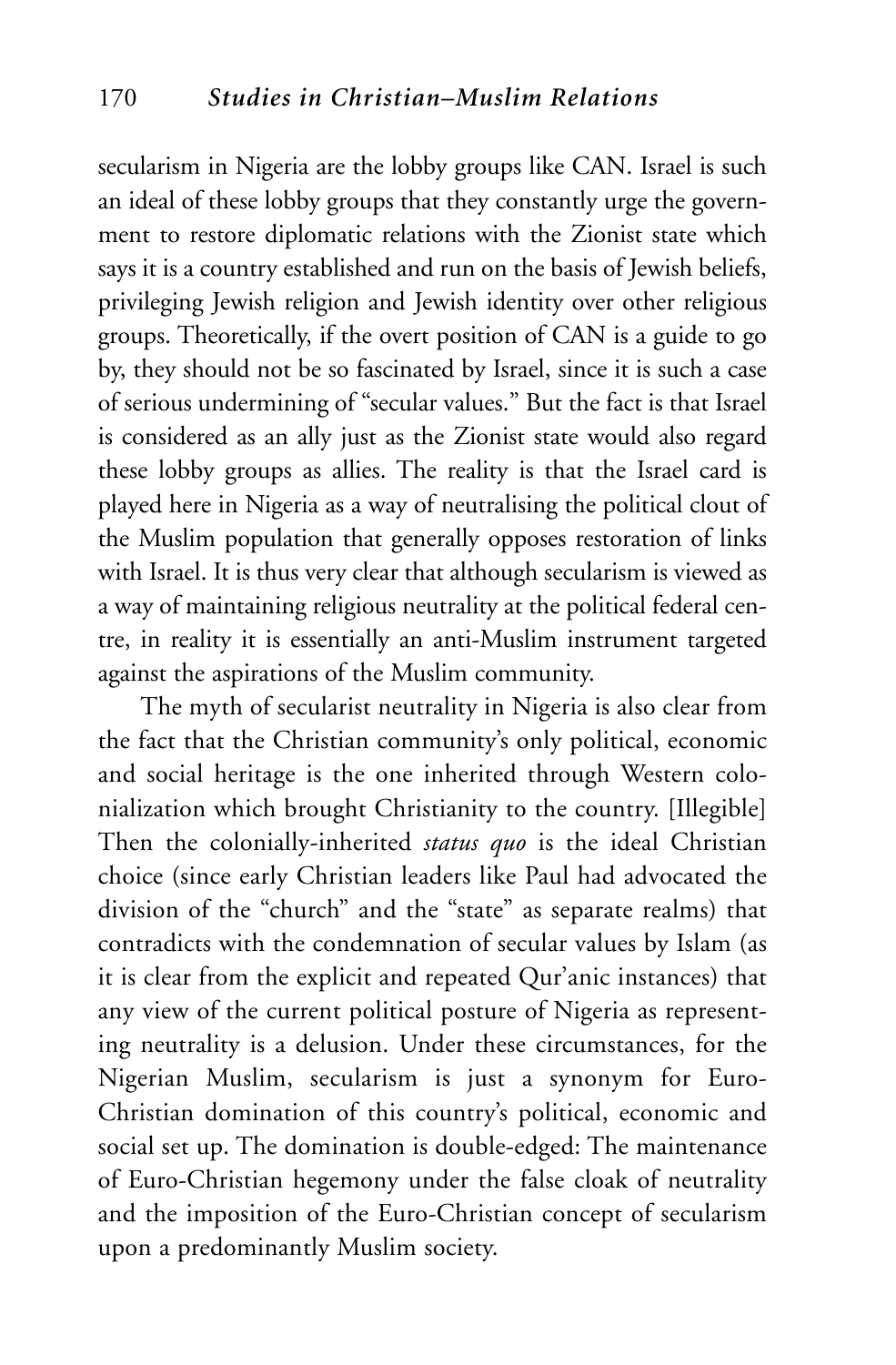# *Appendix 2* 171

# **An Agenda for Da'wa Ideologues and Activists**

Historically, political secularism's earliest decisive rejection in Nigeria was the eleventh century Kanem-Borno ruler Mai Umme Jilmi's acceptance of the political necessity of Islam and its declaration as a state religion. This position was subsequently consolidated by the landmark political leadership of Dunoma Dabalemi, Idris Alauma, Ali Gaji, and, in Sokoto, by Usman Dan Fodio and his immediate successors. Muslims are instinctively conscious that their religion inherently rejects secularism and considers it a dangerous misrepresentation of the interests of the human community and their past [illegible].

Contemporary *da'wa* in Nigeria or anywhere in Africa in the Muslim world must make the critique of secularism a conceptual starting point. This is a very necessary theoretical prelude to *da'wa* in a place like Africa, all whose Muslim populations are under secular states. However, a critique of secularism alone is not enough; it is rather the necessary beginning. Once the conceptual critique of secularism takes deep root in the psyche of *da'wa* idealogues, then the two central programmes of all *da'wa* activists around the world must be instituted in its organisation. These two central programmes are, as earlier stated, expanding the demographics of Islam through large scale conversion and consolidating the existing constituency of Islam through mobilisation of the *Umma* to be conscious of and live according to the Islamic alternative.

These two central programmes are, of course, impeded by several challenges that must be confronted by the *da'wa* ideologues. These two programmes are often constituted as the operational field of the *da'wa* activist who may or may not be a *da'wa* ideologue. The *da'wa* activist may be one with a specific *da'wa* skill that may be placed at the disposal of the *da'wa* constituency. A typical example may be sending an Arabic teacher to a community, or delegating a community to enlighten a Muslim group on a political programme.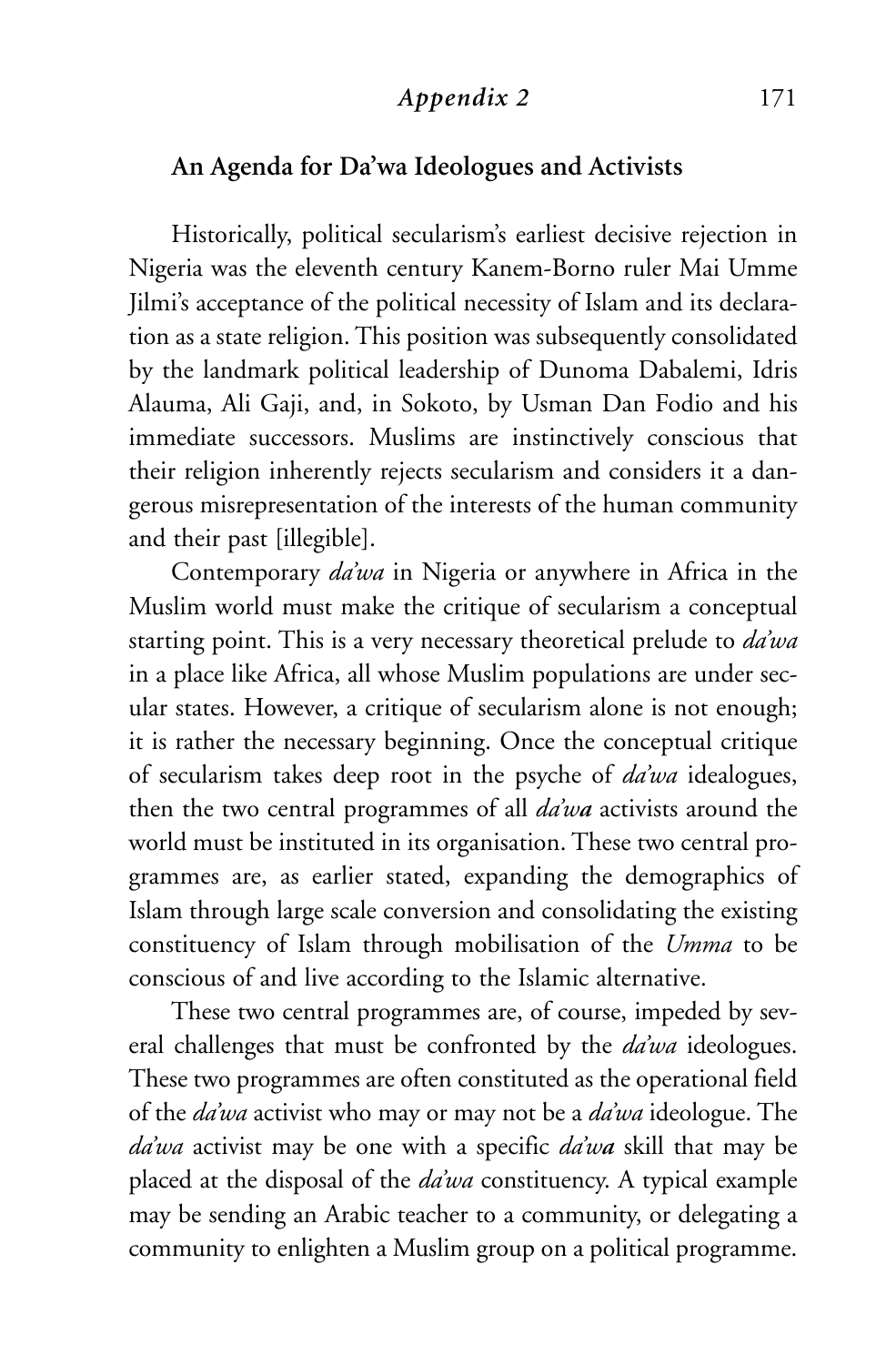# 172 *Studies in Christian–Muslim Relations*

But there are also *da'wa* programmes of demographic expansion and constituency consolidation. We will focus on four of such challenges: The challenge of political models, of evolving Islamic alternatives to dominant secular ones, spiritual challenge, and rhetorical challenge.

1. The challenge of political models is seen in various forms*. Da'wa* activists in secular states which most Muslim countries are in one way or another, need to establish a definite mode of interaction with the secular order. In many African countries, for instance, there are no clear attempts to deal with this question of political models which should at least be conceived and evolved in four areas.

a) The first and most important of such areas is the theoretical design of political models of governance. The Islamic movement engaged in *da'wa* must have the long term vision of establishing, discussing and promoting a political model that is in consonance with Muslim aspirations. Such models must exist whether or not the *da'wa* goals are achieved. Such models must be evolved in view of the specific local conditions of a particular Islamic movement. While the broad goals of all Islamic movements are similar, the specific local conditions dictated by circumstances should be considered.

The political models to be evolved differ from place to place. They vary from possible models for Muslim majority zones like Ethiopia, Tanzania, and Nigeria to Muslim minority zones like South Africa, Zaire and Malawi, to mention just a few instances. Such models in both categories of countries must constantly address issues of the future of Muslims.

b) The second area of the political challenge has to do with how to attain such a model as discussed in (a) above. The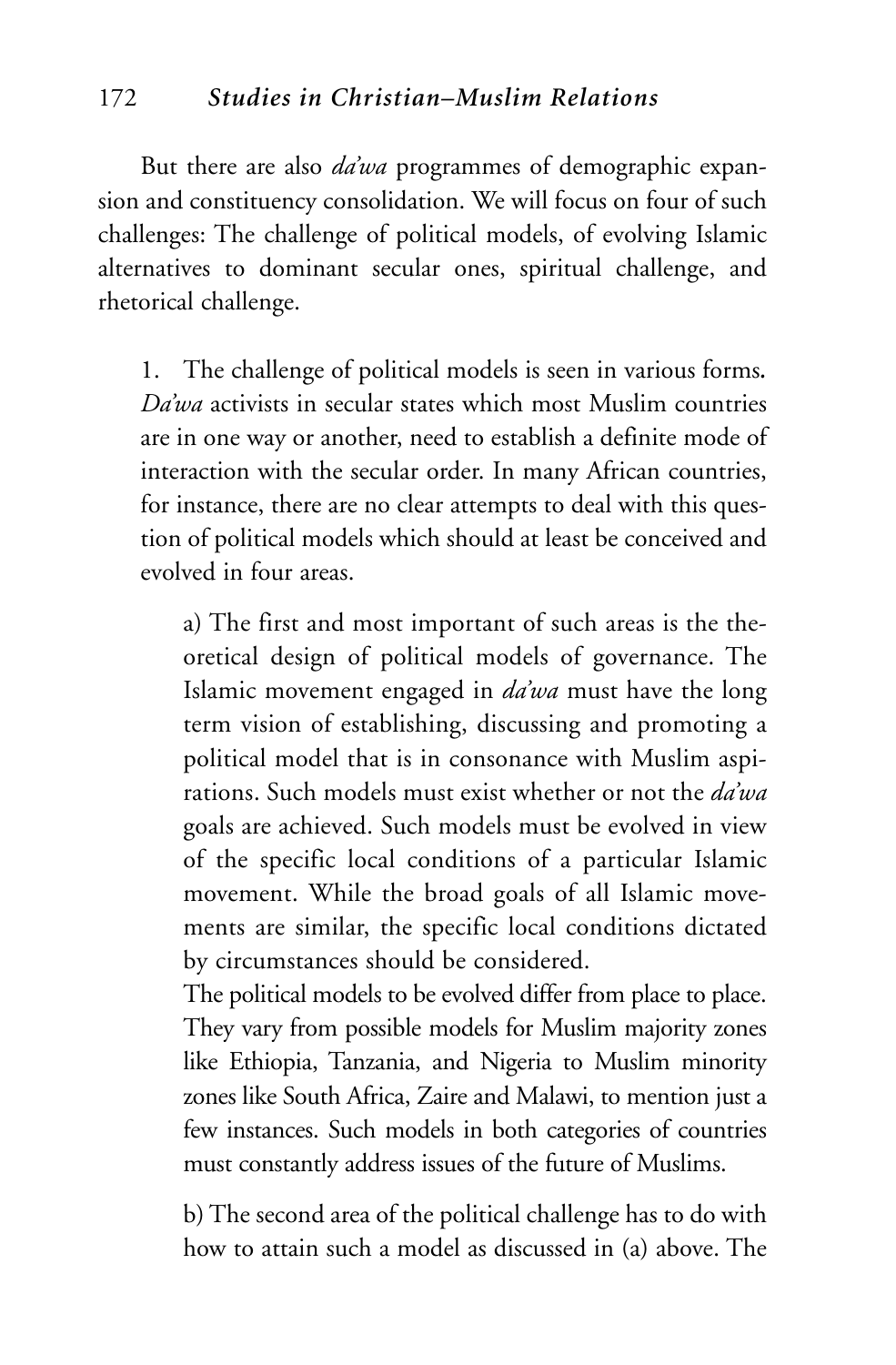# *Appendix 2* 173

machinery must be established, as part of the potential Islamic movement's *da'wa* projects, to work towards actualisation of the political model drawn up by the Islamic movement. Such machinery for realising the models could include constant campaigns and mass involvement in promoting the model.

c) As part of the political challenge, *da'wa* programmes must try to establish clear perspectives and enlightenment procedures of the way in which the institutions and non-Muslims of the country will benefit from the new political model. As part of the enlightenment campaign, the Islamic movement involved must address the question of benefits to Muslims also while encouraging their mass involvement.

d) The challenge of establishing channels of communication and contacts with other Islamic movements must form part of the *da'wa* project.9 This contact helps in terms of learning from the experiences of other Islamic movements and forming a nucleus of future co-operation when the goals of the various Islamic movements are attained.

2. The second major challenge that *da'wa* programmes must address is the question of evolving Islamic alternatives not only to the reigning political model but also of other institutions such as the film industry. What would, for instance, the Islamic movement do with the massively developed and highly influential secular film industry of Egypt when the Islamic movement gains the upper hand? Such issues must be addressed by both *da'wa* activists and *da'wa* ideologues, so that non-secular options exist in reality beyond the easy phrases of Islamisation of banks, Islamisation of knowledge and the like.

As an extension of this point there must be a rapid response mechanism built into *da'wa* projects, whereby any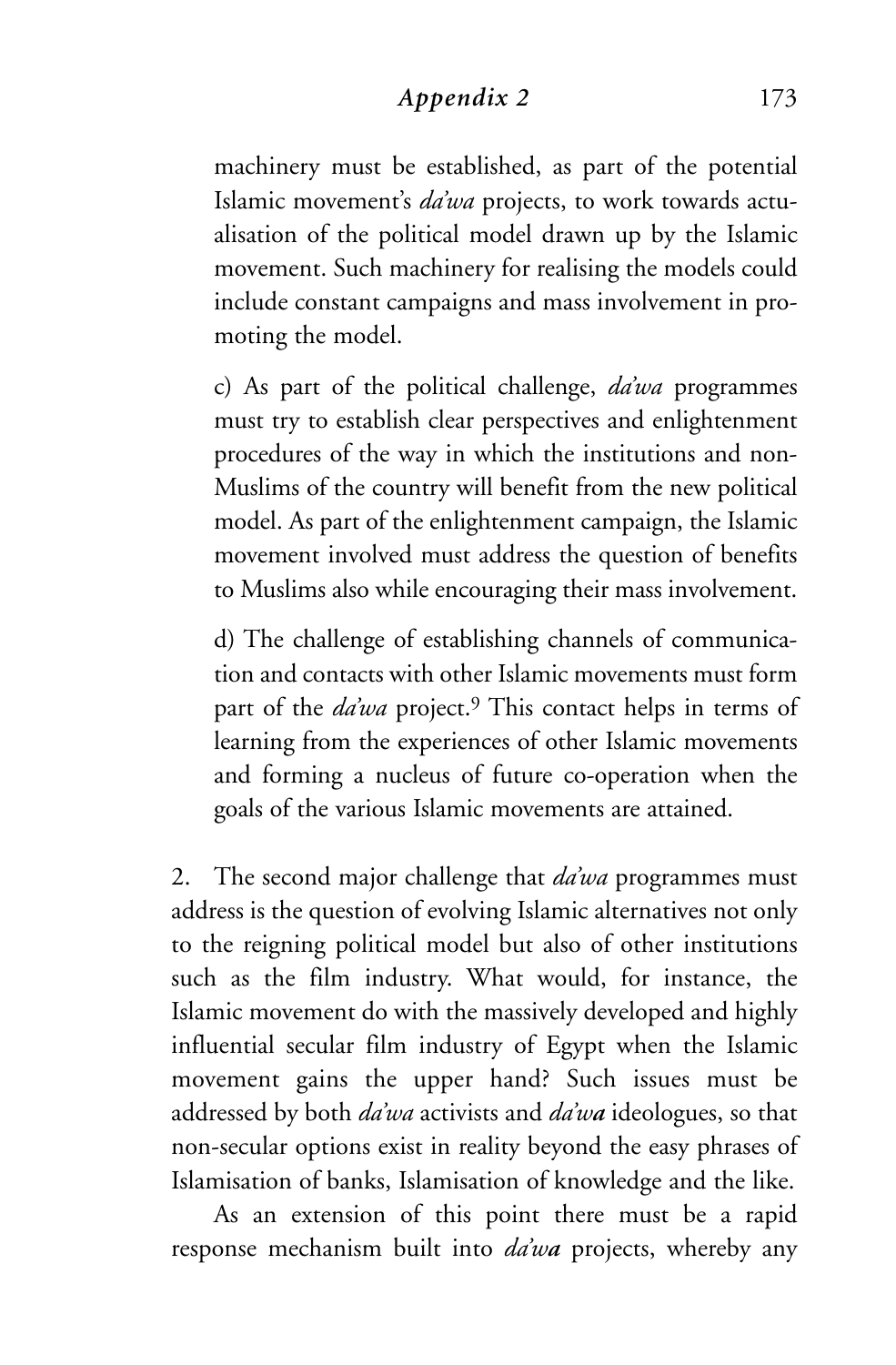immediate political or economic development is responded to by the Islamic movement. When there is an emergency situation like a natural disaster, famine and influx of refugees, the Islamic movement must be seen to be actively involved in solving the emergency problems. Such a rapid response mechanism would both contribute to the conception of Islamic alternatives to the secular institutions and enhance the reputation of the Islamic movement. At present, response to such emergency situations in Africa, for instance, are monopolised by Western countries, the Red Cross, Oxfam and similar groups.

3. As part of the evolution of Islamic alternatives, the problem of technology in the Muslim world must also be addressed. Technology and the consequent material advances it has instituted has forced many under-developed nations to submit to technologically dominant countries. The Islamic movement must conceive and plan its programmes by bearing in mind that technology is a *da'wa* tool that does not only facilitate the *da'wa* but ideas. There must be a definite *da'wa* policy, however modest, so as to free the Muslim world, but it has often submitted to Western technological blackmail.

As part of its *da'wa* project the relevant movement must rise up to the spiritual challenge of forming groups of *da'wa* activists who reflect the spiritual values of Islam. Such groups could be formed through constant teaching so that such *da'wa* activists can be a nucleus of exemplary members of the Muslim community. Such measures will help establish consistency through spiritual training like engaging in extra *salat*<sup>10</sup> and hosting sessions whenever possible. This approach will sharpen the sensitivity of *da'wa* activists' conscience. Furthermore, it will psychologically create positive disposition towards *da'wa* and make the task of defending and promoting *da'wa* projects much easier. The spiritual fortitude developed as a result would strengthen the *da'wa* activists.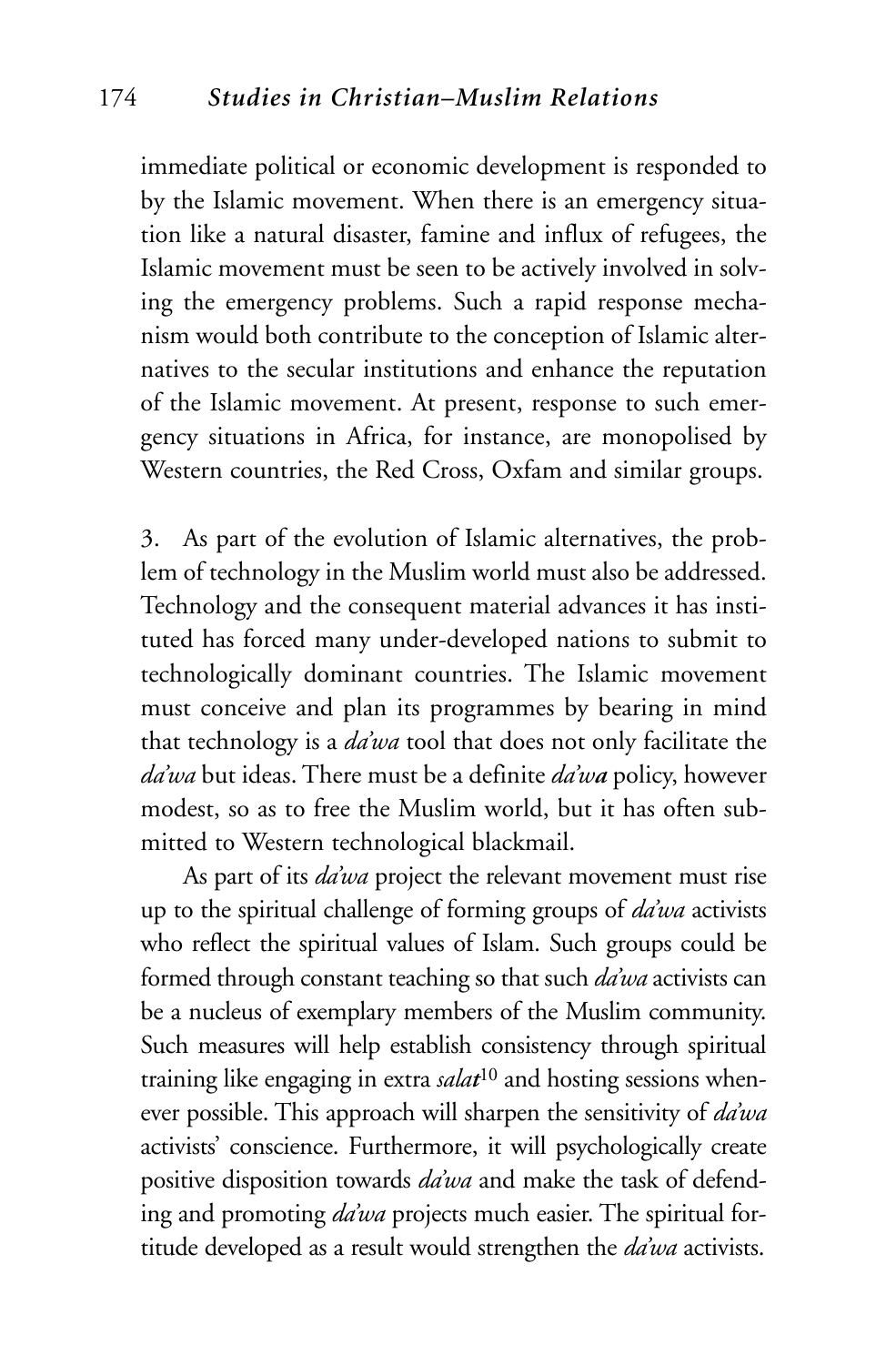## *Appendix 2* 175

4. The fourth major challenge to *da'wa* ideologues and activists is the rhetorical challenge. The development of appropriate language and rhetoric for Islamic ideologues is fundamental for the communication of *da'wa* programmes. The development of relevant Islamic vocabulary to express the *da'wa* aspirations of an Islamic movement helps to establish discourse consistency. Often it is said that Islamic groups indulge in too much talk and too little action. The reality is that it is often a case of too much irrelevant and ineffective talk. The development of Qur'anic vocabulary for Islamic movements establishes a virile Islamic discourse, makes Islam a central and rhetorically identifiable issue of discussion. It makes Islamic discourse more graspable even to its foes who will no doubt form part of the anticipatory (illegible), where various groups compete for *da'wa* hegemony. This rhetorical rivalry has a great drawback such as the many charges that plants inter-Muslim distrust and charges of irrelevance leveled against certain groups. These complications are no doubt partly fuelled by the rhetorical postures of the groups. Nonetheless, establishment of functional rhetoric is necessary. Such rhetoric must as much as possible be non-belligerent and non-confrontational towards other Muslims.

The communication benefits of evolving recognizable *da'wa* rhetoric are enormous. (Illegible) orientated conceptual models in their place, using such models and applying them to the needs of Muslim societies in Africa, Asia and elsewhere are emergency requirements. The hegemony of the west that constantly links Muslim world dependency on it with cultural export of its secularist values can only be challenged through long-term planning. Such long-term planning must be characterised by a critique of its theoretical foundations, assumptions and operative mechanisms of the secularist project. Such a critique must also project the *da'wa*-based alternative, not as an option antitheti-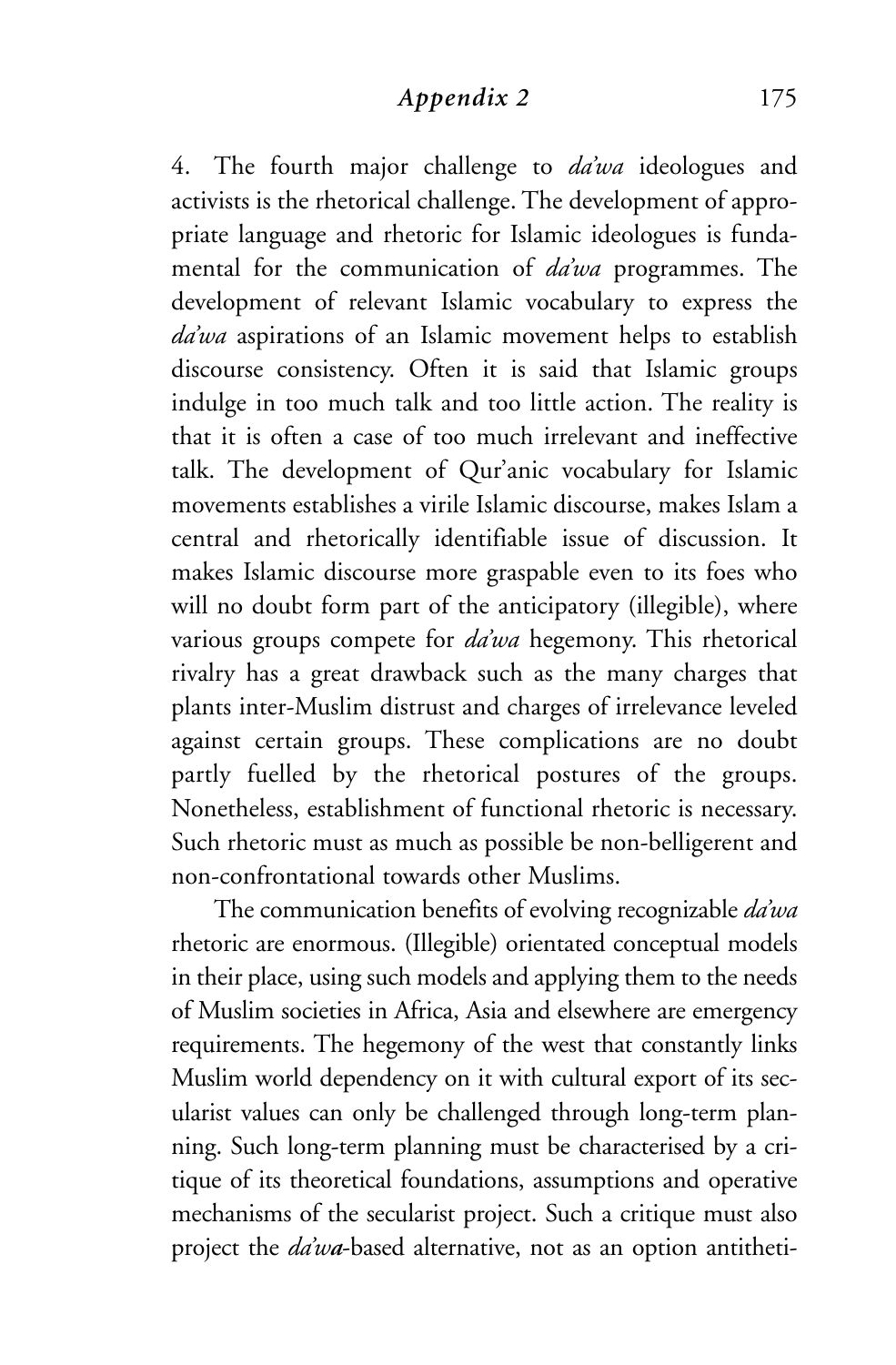# 176 *Studies in Christian–Muslim Relations*

cally dependent on merely negating the West, but as a longstanding Islamic alternative with historical foundations.

The four areas that we have outlined above are meant to initiate a discourse on a conceptual agenda aimed at the required long-term planning. This planning is urgently necessary to protect the two historically established *da'wa* goals of demographic expansion and consolidation of existing Muslim constituencies that are constantly threatened by such forces as the secular aggression on mankind.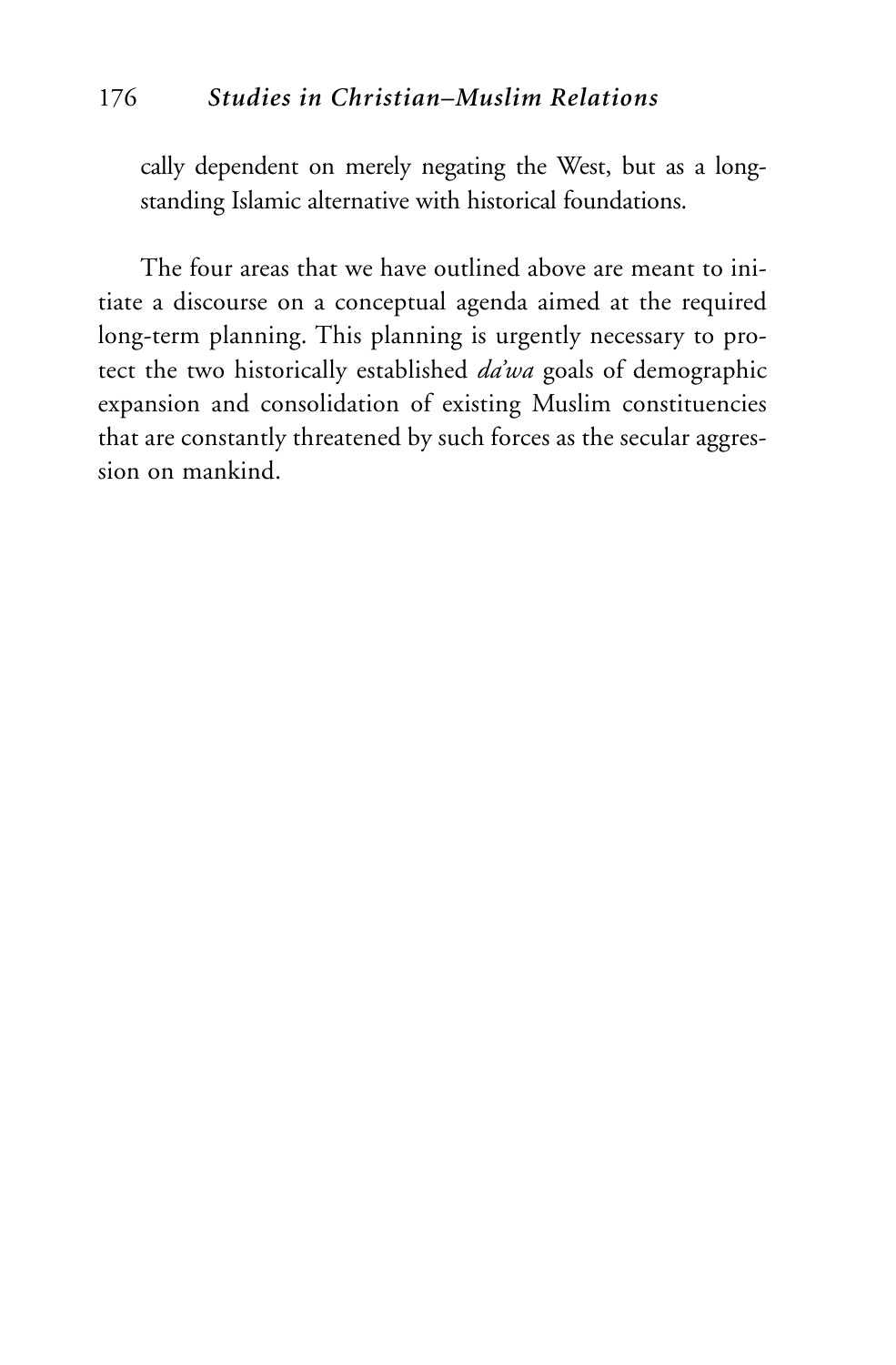# $\blacktriangle$  APPENDIX 3  $\equiv$

# RELIGION AND POLITICS *M. Tawfiq Ladan*<sup>11</sup>

Separating religion from politics was the dangerous trend that drew the Ulama and religious leaders into seclusion, and consequently dragged huge Muslim populations into a state of stagnation and stupor, in such a way that the conception of religion was envisaged as merely a few insipid religious duties, which did not play any role in the functioning of society. Even the religious duties of social and political significance, such as *hajj* [pilgrimage] and congregational Friday prayers and respect for Islamic rites and customs also assumed a ritualistic status.

While Islam, from the very beginning was the religion of devotion and politics, since the prophet of Islam along with instructing the Muslims to worship one Allah, had also taught them the particulars and conditions of *jihad* [holy war]. In the days of advent of Islam, the mosque was a base for worshipping as well as for selfdevelopment. It was a place where the Qur'an and Islamic precepts were taught and from where the poor and the destitute could be easily approached and public treasure could be doled out and distributed. And finally, it was a base for the mobilisation of the Muslims for waging *jihad* against idolatry, infidelity and corruption. This was the mode of life, preserved by the Muslims through successive centuries all over the world.

Unfortunately, the colonialist and the neo-colonialist implanted this idea into the minds of the Muslims that politics is alien to the dignity of a pious and devout Muslim. And that the real Muslim is the one who walks at slow pace, who performs his obligatory and recommended prayers, who goes on pilgrimage to holy places, sits beside and sheds tears on the graves of those who were the real designers of Islamic politics and who waged war against injustice, oppression and corruption.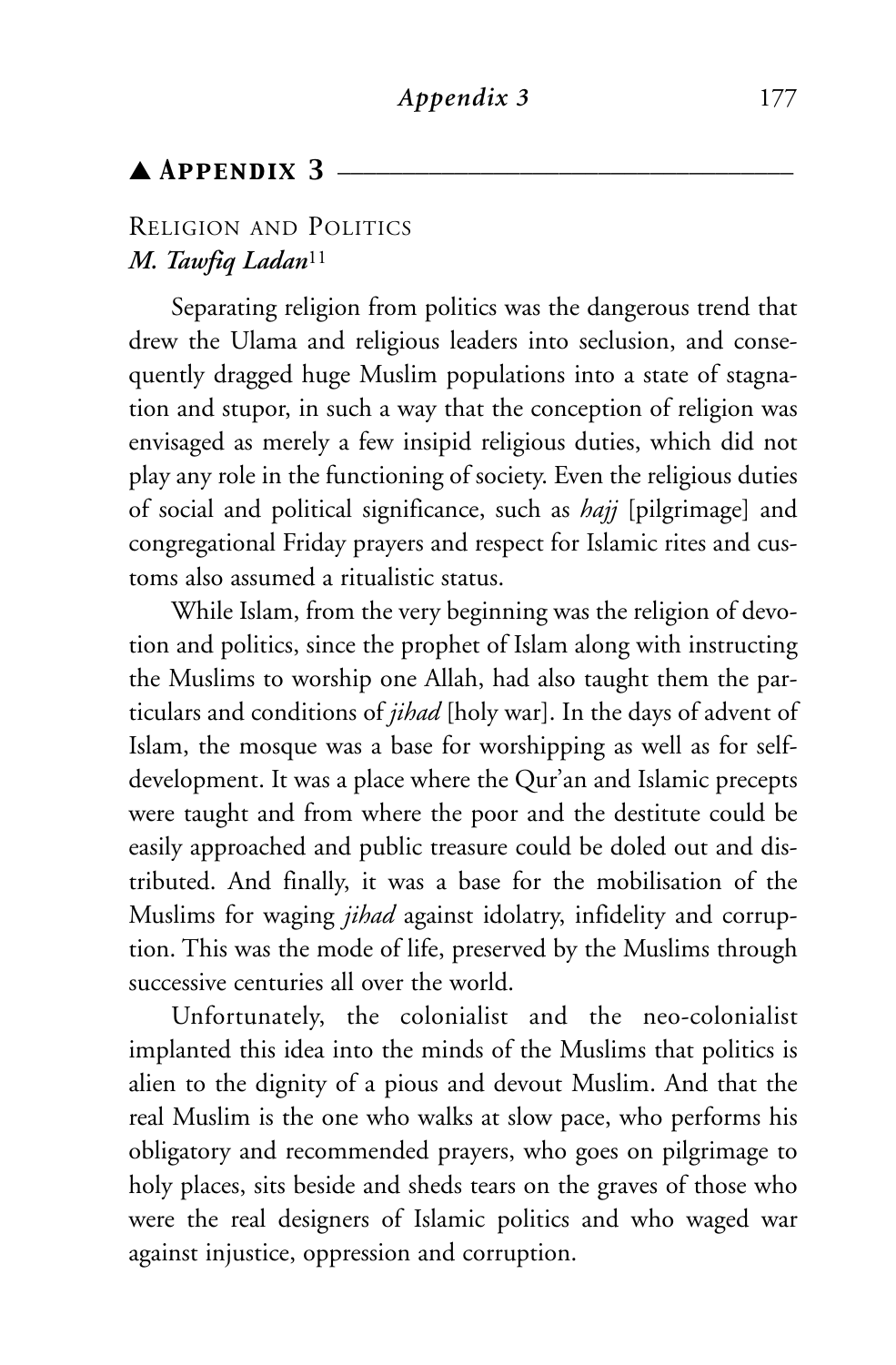To separate religion from politics is to deprive Divine Law of its most important sphere of jurisdiction. It is no wonder that the colonial and neo-colonial powers and their allies—the greatest enemies of Allah's sovereignty over human society and of the independence and dignity of nations—have always tried to separate religion from politics, because they know that the only power that can fight their encroachment is the spiritual zeal of the oppressed peoples, when it manifests itself as a political force demanding justice, freedom, independence and equality.

Also to "de-religionize" politics means to "de-legalize," "demoralize" and to "de-spiritualize" the political behaviour of big powers, for they do not want to be encumbered by any kind of considerations, legal or moral. All that matters to them is power, wealth and domination. Although they respect international laws and agreements when it suits their interests, it is the law of the jungle that they ultimately consider supreme.

Thus, by separating religion from politics, the imperialists and their allies kill two birds with one stone. On the one hand, they stop the spiritual zeal of the masses—who are basically religious, throughout the so-called Third World—from political expression and participation in politics and, by depoliticising them, from taking their destiny into their own hands. On the other hand, they keep themselves scot-free, free of any kind of moral or legal obligation or responsibility, and shield themselves effectively from protest, criticism or interpellation.

However, in Islam, religion does not need to be politicized: Politics is already part and parcel of its eternal teaching, and it will remain so despite the efforts of imperialist stooges to depoliticize Islam and Muslims.

The purpose of Islam and the mission of the Prophet was to create a divine culture aimed to achieve the best possible conditions for the spiritual and material development of the individual and society. This culture was based on a monotheism which was not merely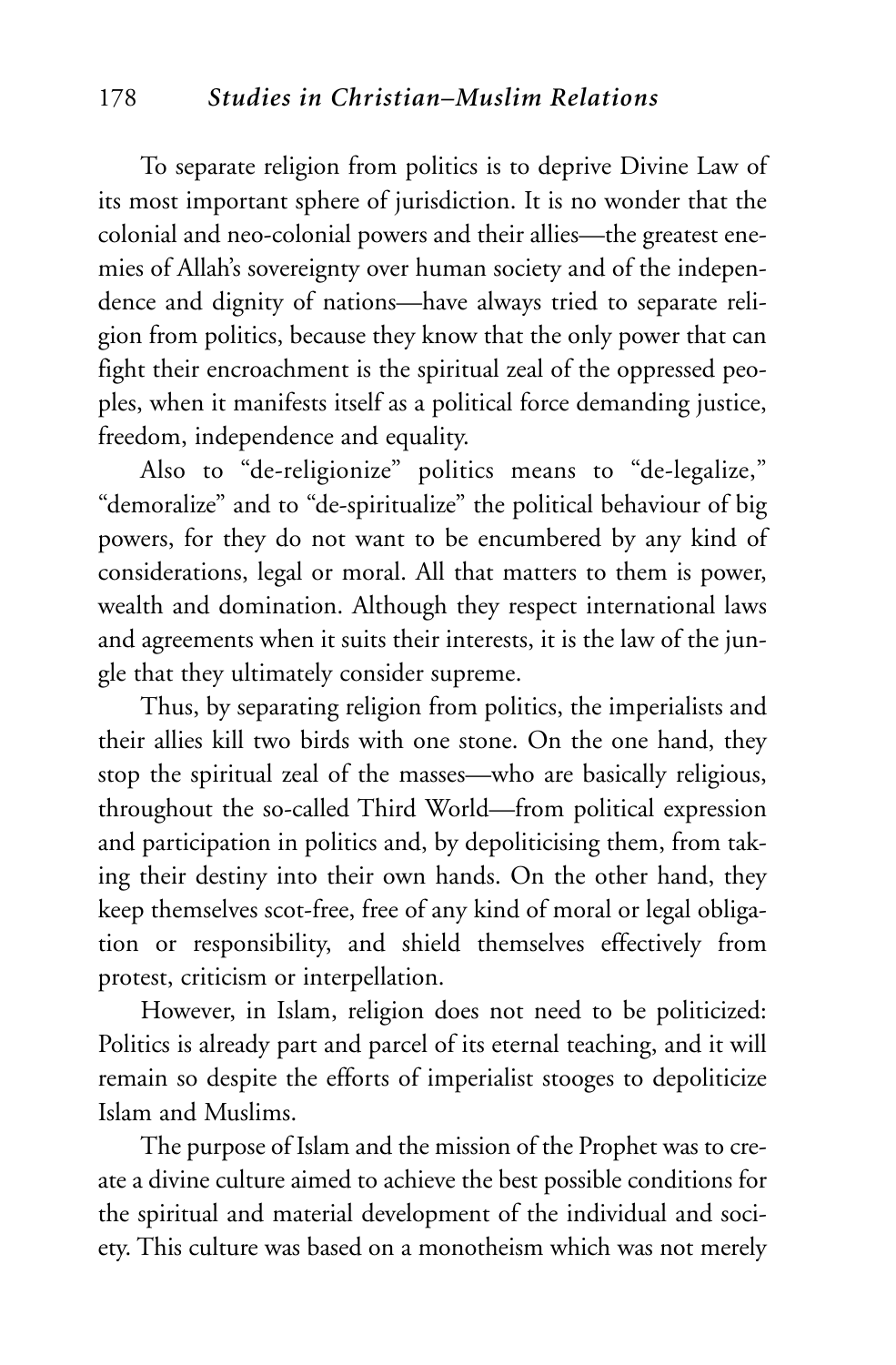## *Appendix 3* 179

theological and metaphysical, but also had equally important social, political, legal, ethical and economic dimensions. It aimed to create a world society based on a socio-political system in which ultimate sovereignty belongs to Allah, the Creator and the Law-giver, and where all human beings are equal and brethren. In order to create such a system and society, the Prophet of Islam developed a peculiar revolutionary ethos and culture among his followers.

Fifty years after the Prophet's demise, this ethos and culture had weakened to a great extent on the level of the Muslim society. Here and there did exist individuals who preserved the original spirit and ethos of Islam and the Qur'an, but to a large extent it had disappeared on the collective level. Theologically, the society worshipped the One Allah, read the Scripture and carried out the ritual duties, but it had lost the original spiritual drive and political ethos so assiduously cultivated by the Prophet and his honoured companions. Islamic political and social values had eroded to such an extent that Muslim society was prepared to submit to the evil of monarchy and despotism.

Hence, in Nigeria today, the tendency, especially in government circles, is to regard Islam as merely a "religion" among the religions of this country and to treat it as if it has no other role to play beside catering for the "spiritual" needs of the people. This is a most cynical and thoughtless behaviour.

Islam takes into consideration the fact that man, whatever be his religious persuasion, culture and nationality, has an inherent love or respect for the law in which he has faith. It is this innate love for law that impelled Muslims to give up their lives in their thousands to preserve the integrity of the Sharia against colonial usurpers. The same love now impels the Muslims of today to seek to be governed by the sacred Sharia and an end to subservience to neo-colonialism. For Allah has prescribed that laws must never be imposed on any religious community against their will, and that the system of law of each politically organized society should be duly recognised and protected.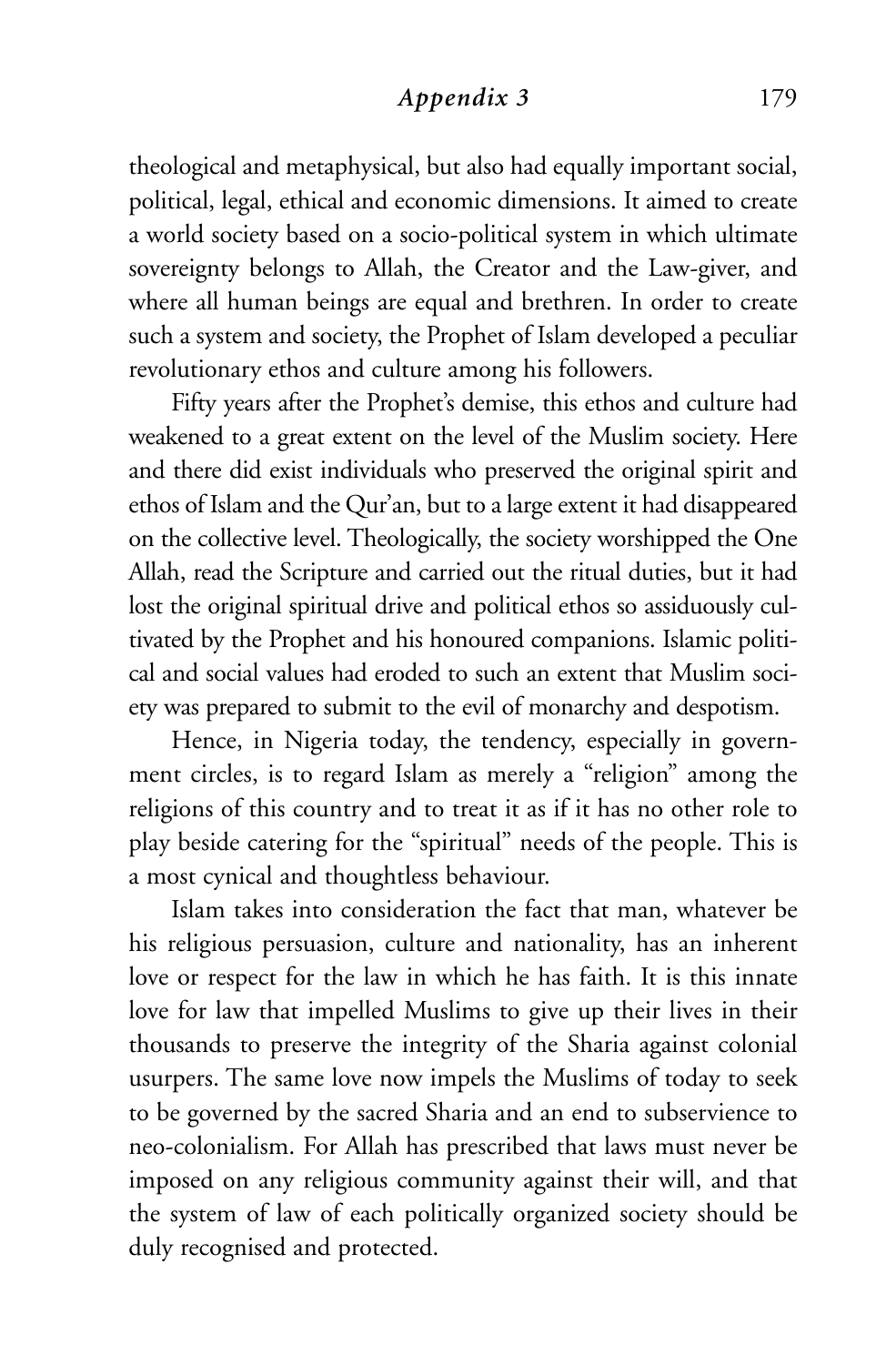#### 180 *Studies in Christian–Muslim Relations*

This is the only way to ensure harmony in society and forestall friction and conflicts which may ultimately lead to the disintegration of society. This eternal law is enshrined in Qur'an 5:44-50.

The nation's pretense that Muslims have no legitimate grievances, or that they do not know their rights, or that Islamic institutions have no place in the national set-up, is a delusion that must stop. Muslims, be it noted, have no cause to accept forever what is imposed on them by an alien and hostile civilization; nor is it conceivable for any people possessing a sense of honour and integrity to accept a situation of degradation and subservience forever.

The Western concept of the separation of religion from politics, of secularism, is foreign to Islam and the adoption of it would be a stark negation of the Islamic concept of polity. Thus in a constitution inspired by Islamic faith, the Absolute Sovereign and the Law-Giver is Allah, and His revealed Law (as the Qur'an lays down) must be adopted as the law of the land. "If any do fail to establish and decide by what Allah hath revealed, they are the unbelievers…the unjust…the evil-doers." This is the dictate of the Qur'an 5:44,47 and cannot be disregarded.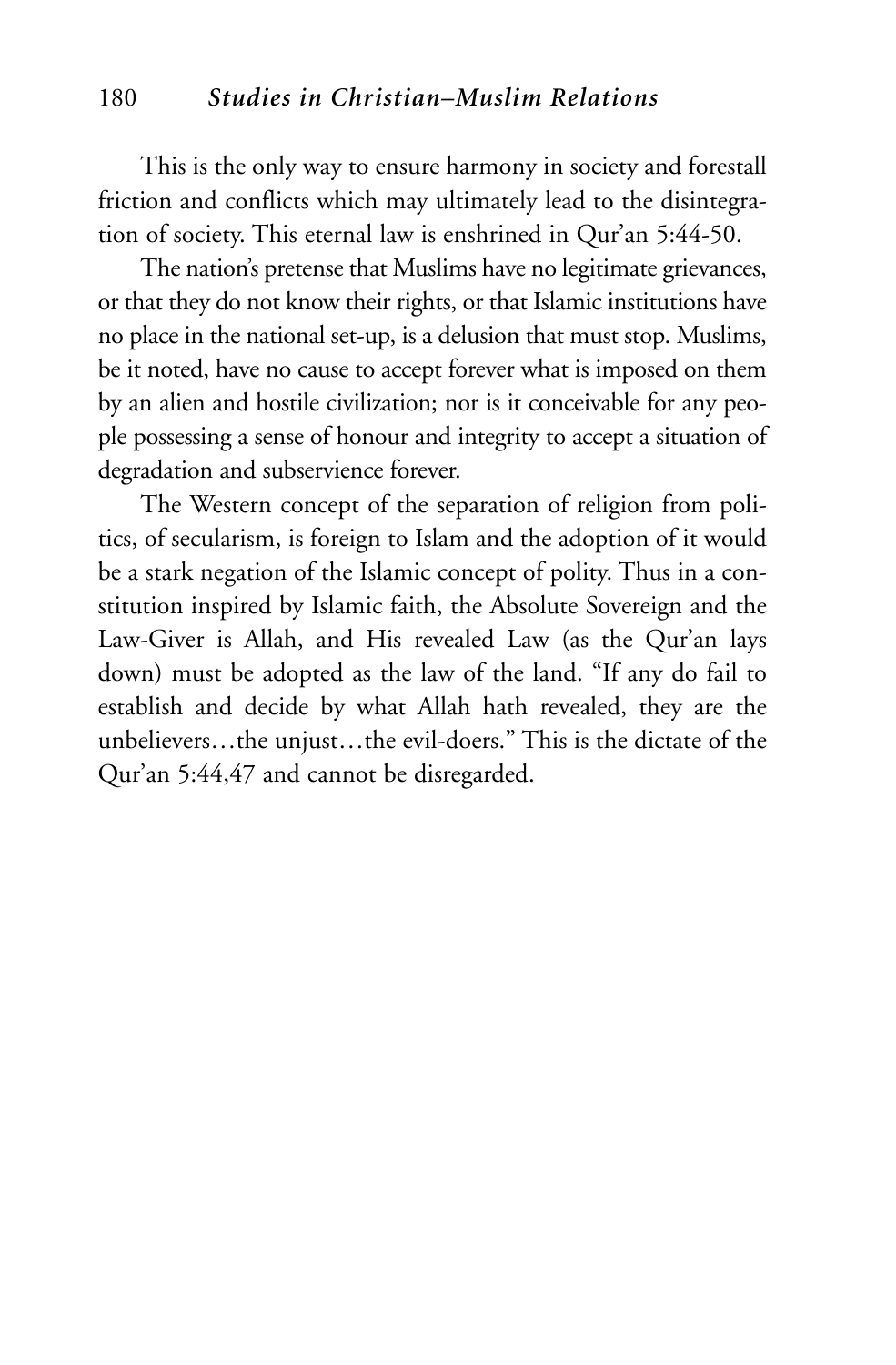# $\blacktriangle$  Appendix 4.

# CAPITALISM, DEMOCRACY AND SECULARISM AS DEVIATIONS *by Ibrahim Avagi*<sup>12</sup>

*Yet, with that, thy Sustainer would never destroy a community without having (first) raised in its midst an Apostle who would convey unto them Our message, and never would We destroy a community unless its people are wont to do wrong (to one another)* (Qur'an 28:59).

The original economic structure of all communities reflects this in-built God-consciousness in it. This system reflects the "certainty" of the existence of the Creator, who has the wisdom and the power to decide what is best for mankind. These decisions, given as injunctions, must remain inviolate. Man is free to decide for himself on any matter so long as it conforms to the injunctions of the Creator and/or so long as it does not deviate from or violate the injunctions. Capitalism is a deviation from this system. And so is the so-called democracy of Western capitalism.

Democracy is normally described as "government of the people, by the people, for the people." People are supposed to govern themselves through their elected representatives. The decisions of the people's representatives must be supreme. They decide on what type of constitution to have and what type of legislature and whatever laws they wish to have.

The concept of democracy originates from the Greek philosophers. It was a reaction against the economic structures and practices in ancient Greece, where the ruling dictatorships were using religion to misgovern the affairs of the people and to mismanage the economic resources available and endowed to the people. The principles of democracy evolved in reaction against the kings and emperors and the religious leaders that were perverting the Creator's injunctions to suit their own whims and caprices. People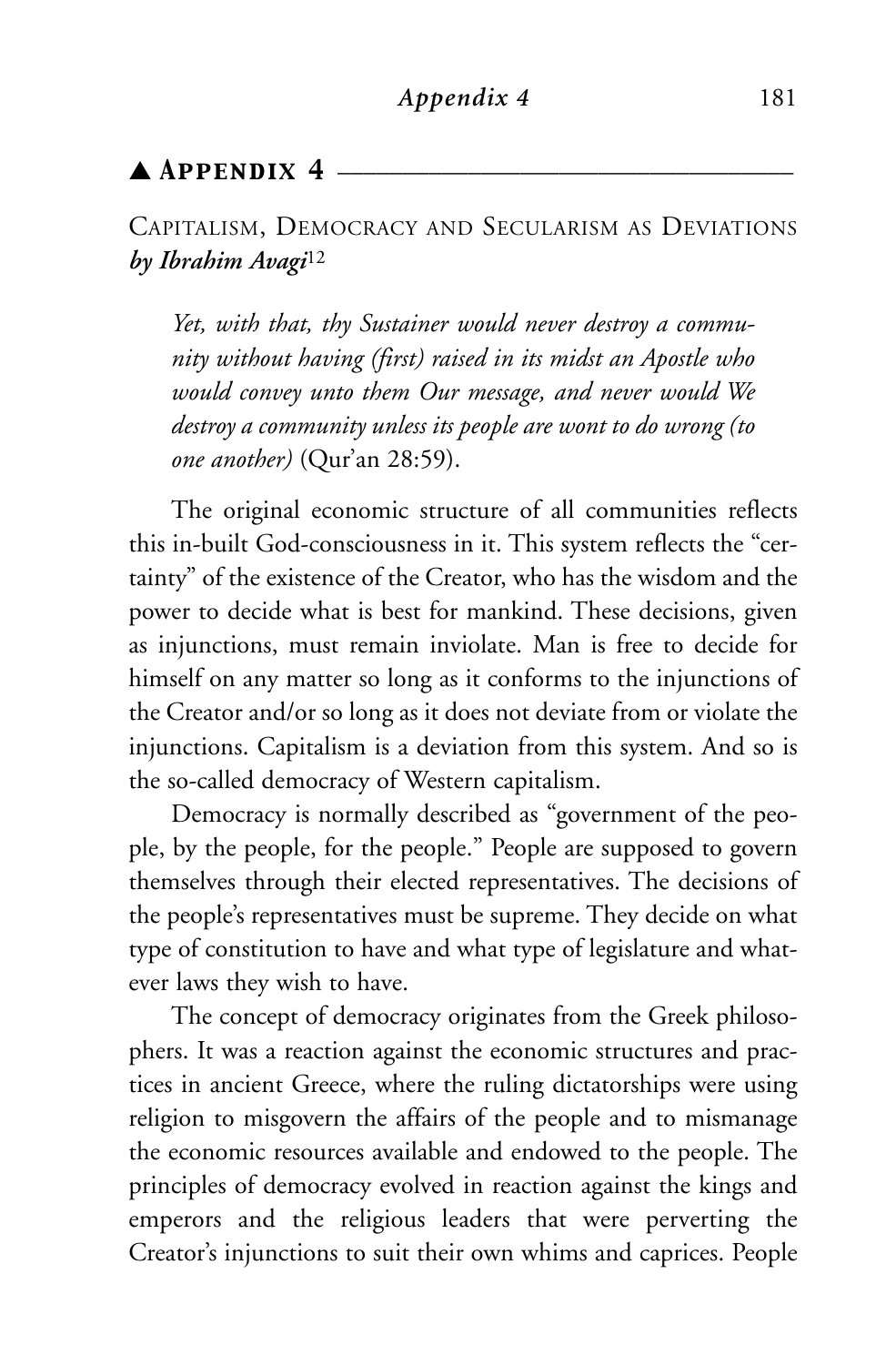were, therefore, aroused to accept the principles of democracy and to revolt against the rule of the establishment as constituted by the coalitions of emperors and religious institutions.

However, the revolt did not limit itself to the dictators and the religious institutions and leaders. The revolt was also against the "certainty" of the Omnipotent Creator, who has the wisdom and knowledge to decide for people what is best for them. They rejected the supremacy of the Creator in favour of the principles of democracy which, in its absolute form, allows the decisions of people, through their elected representatives, to supercede the decision and/or injunctions of anybody else, including the Creator!

In modern times, especially in the last 200 years, history repeated itself. Democracy had already replaced the dictatorship of powerful emperors and kings in many European countries. In those countries where kings and emperors still exist, they only reign symbolically. Yet the Roman Catholic Church was still very powerful, having amassed for itself a lot of wealth and influence—mostly at the expense of the people.

The ideals of democracy were the brain behind and the main instigators of Martin Luther and his followers to rise in the 16th century in rebellion against the Christian Church. "The Reformation movement declared that every individual was responsible before God for the way he lived his life. Priests might say what they thought God wanted, but in the end it was the individual who decided." Thus the individual (and not the Creator) is supreme in deciding for himself in a truly democratic society.

If the individual is supreme in deciding what is best for himself, then any and all authority (kings, emperors and religious injunctions or the Scripture) "had to cede their claim to decide what was best for the people they governed. It was the people themselves who would decide. Each man and woman had an equal voice in making the people's decision. That is democracy."13

Thus, democracy, as a child of the Reformation, is rebellion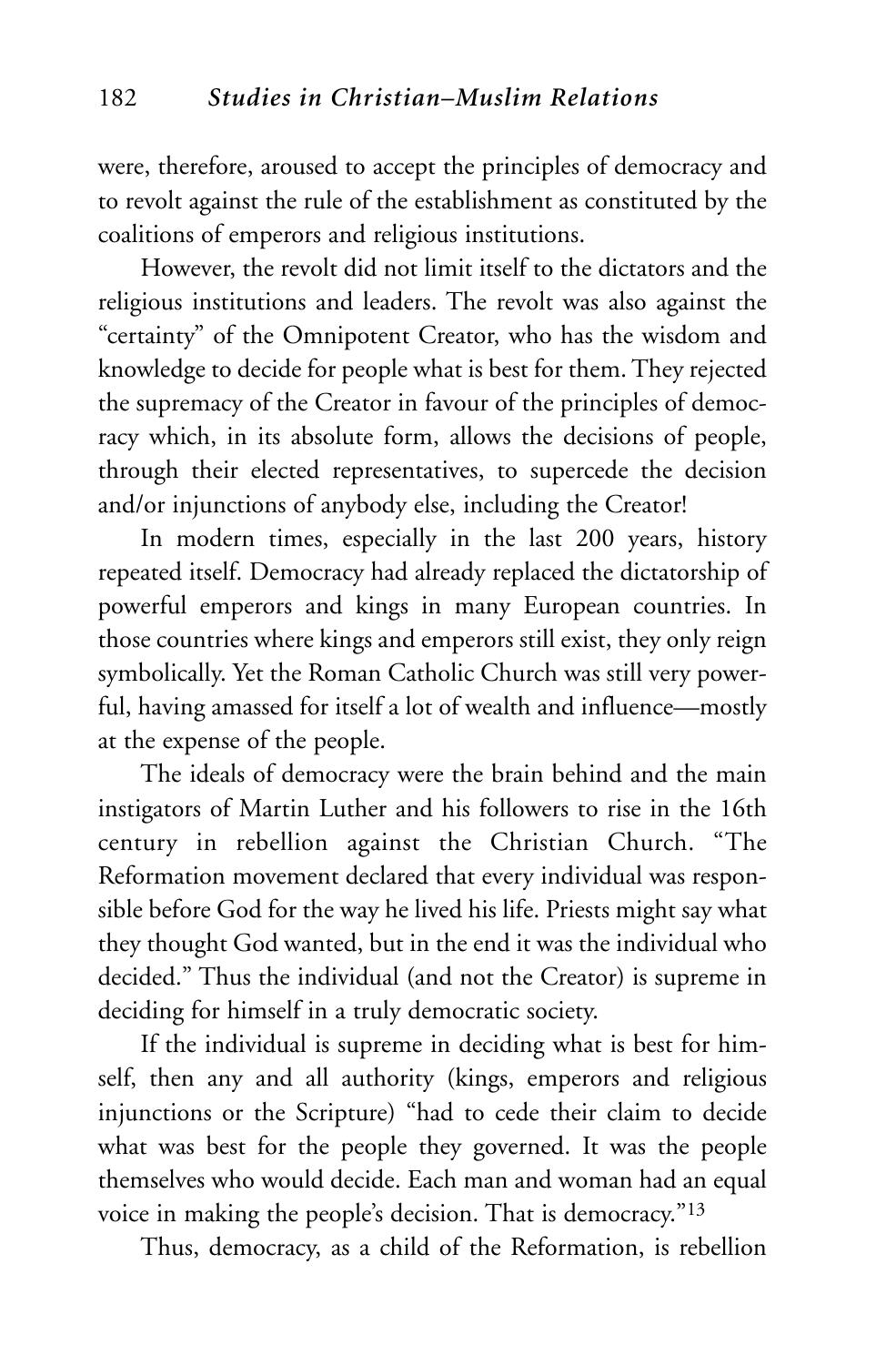#### *Appendix 4* 183

against any authority that claims the right to know and to decide what is best for individuals and for people generally. Not only do people have the right to adopt and follow any religious faith they desire, but they also have the right to accept, reject or modify any injunctions of their accepted religious faith. For example, if the religious Scripture stipulates the punishment for murder to be death by hanging, the people have the democratic right to decide to repeal that law and replace it with something more conducive to their wishes.

It was these democratic ideals that culminated during the Reformation, in the establishment of the Church of England, with the English monarch assuming the title of "Defender of the Faith," and having their own version of the Holy Bible. Thus, England became a secular state where the laws of man supercede even the injunctions of the Creator.

Thus, democracy as a system of government which claims to give the supreme power of deciding what is best for them to the people and to relegate the decisions of any other authority, including that of the Creator, is a deviation and a perversion of the system ordained by the Creator through all the Prophets He sent to mankind.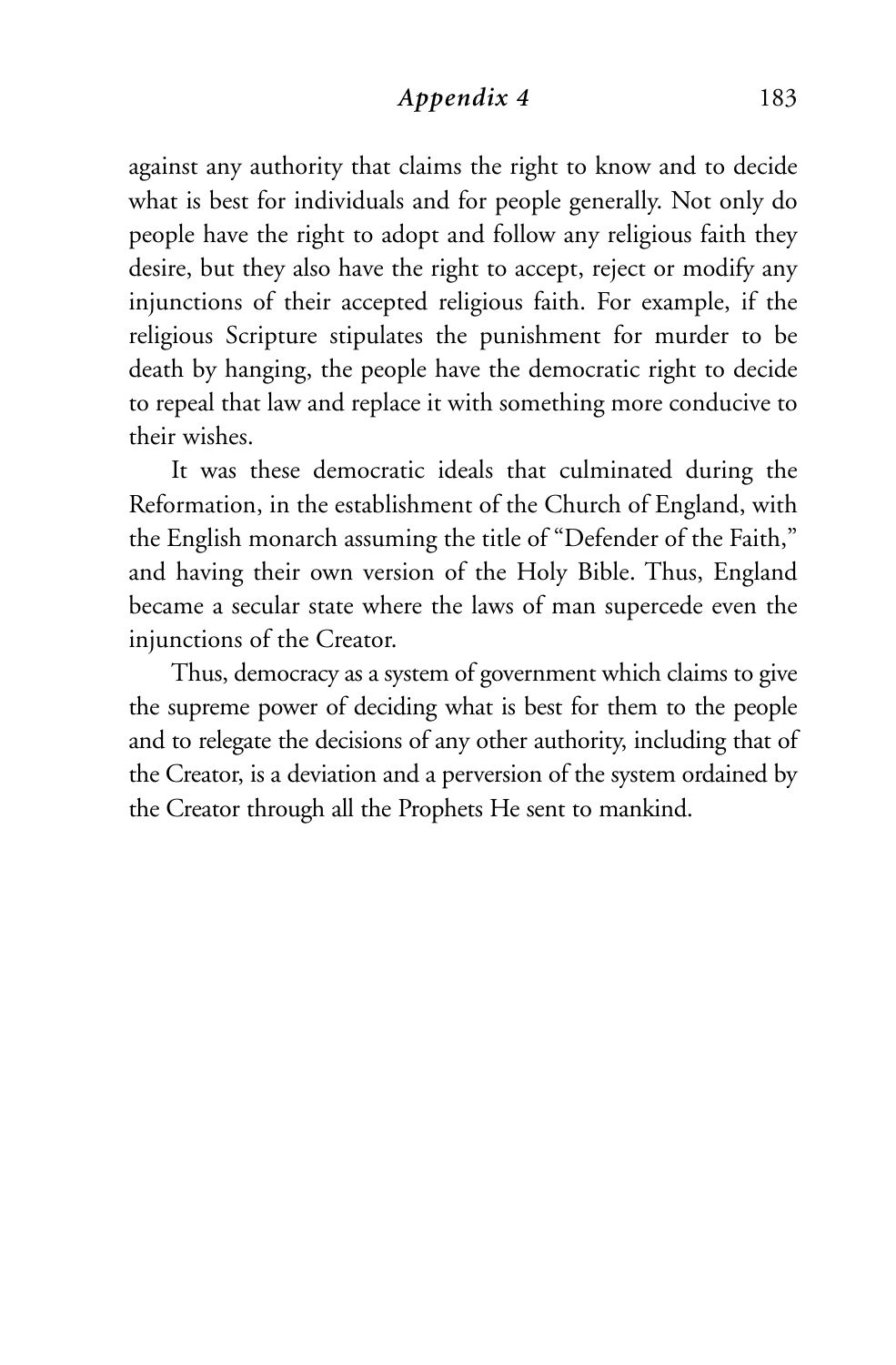# $\blacktriangle$  Appendix 5  $-$

# ISLAM, SECULARISM AND NIGERIA *Ibraheem Sulaiman*<sup>14</sup>

In the name of Allah, the Compassionate, the Merciful.

*If any do wish for the transitory things (of this life), we readily grant them—such things as We will, to such persons as We will: in the end have We provided Hell for them: they shall burn therein, disgraced and rejected. Those who do wish for the (things of) the Hereafter, and strive therefore with all due striving and have faith—they are the ones whose striving is acceptable to Allah. Of the bounties of your Lord we bestow freely on all—these as well as those: the bounties of your Lord are never closed (to anyone)*—Qur'an 17:18-20.

Man's foremost (illegible) is that he is a *Khalifa*, one to whom Allah has given the trusteeship of the earth to cultivate, develop and manage to his own advantage. "I am setting on earth one who will inherit it" (Qur'an 2:30), says Allah, proclaiming the emergence of man, to assume supremacy over the earth. The power thus vested in man is very extensive indeed, if not unlimited. The mandate empowers man to populate the earth, to build on it systems, nations and civilisations as well as to chart the course of his own destiny in complete freedom.

But Allah Most High has not given man this monumental mandate without first bestowing on him the necessary instruments, for man is created "in the best conformation" (Qur'an 5:4) endowed with all possible attributes and…invested with honour, as well as the means to sustain it. As we are reminded in the Qur'an, "Now, indeed, We have conferred honour on the children of Adam. We carry them on the land and the sea, and have made provision of good things for them, and have preferred them above many of those whom We created with a marked preferment"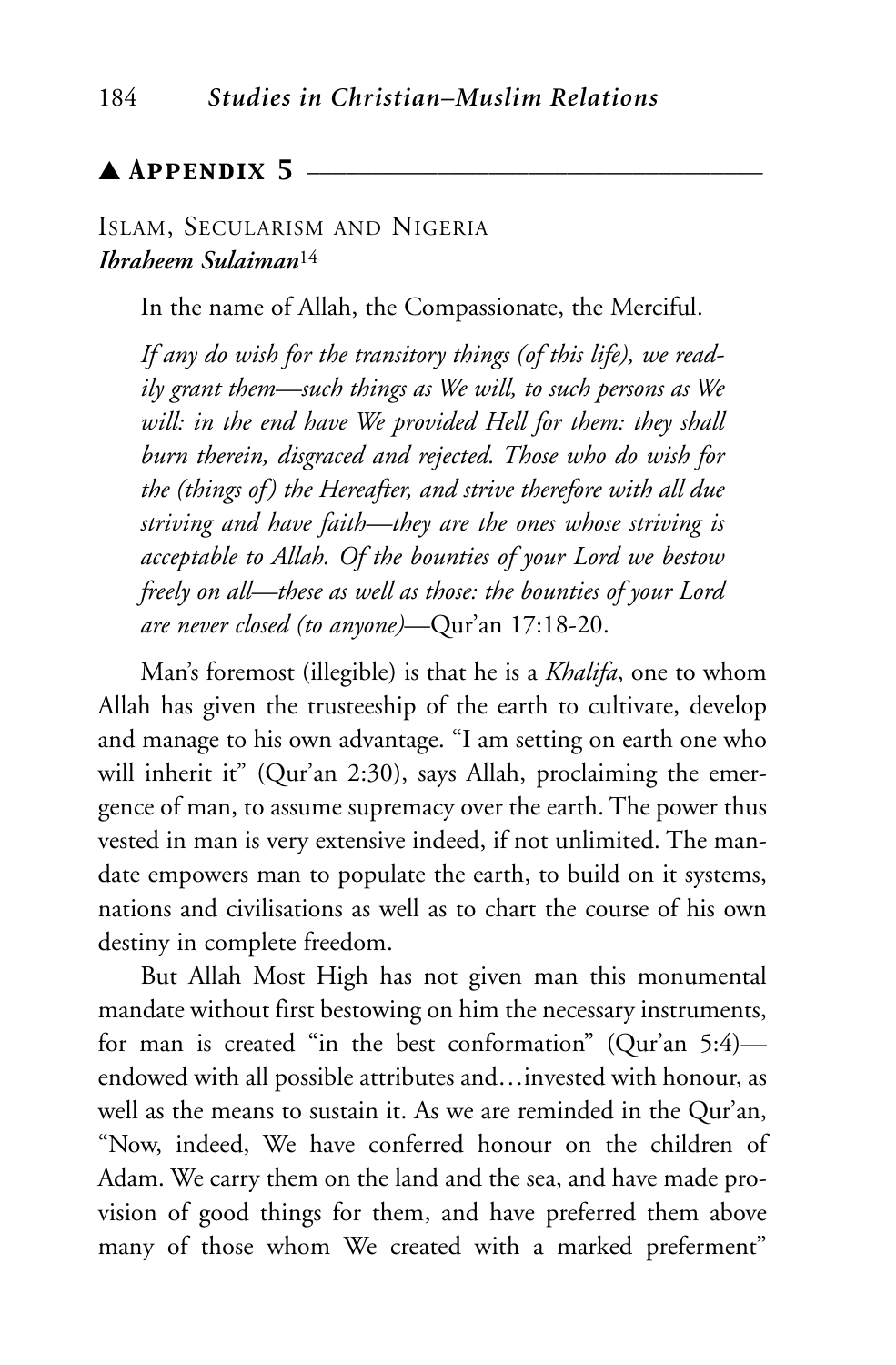(Qur'an 17:70). Above all, "Allah taught Adam the nature of all things" (Qur'an 2:31), so that the range of human knowledge is such that there is hardly anything on earth or in the universe as a whole from which man cannot derive benefit.

Man is man, then, precisely by virtue of his supremacy over the earth, and his being endowed with almost unlimited scope for knowledge and initiative. That is why the world is what it is: a home for countless nations and many a great civilisation. Man's initiative capability serves as the engine of history—propelling mankind forward, from one stage to another, one achievement to another. In short, man's strength lies basically in the fact that, in terms of knowledge, initiative and drive, he is fertile and abundant.

The trusteeship over the earth cannot admit of lesser capabilities. It demands of man to labour ceaselessly, to be perpetually involved in process after process in order to keep the earth in good shape and make his own life on it more conducive. Life is a dynamic phenomenon, ever changing and moving. To cope with it, man has no choice but to move and labour hard. This is the philosophy inherent in the Qur'anic passage, "But nay! I call to witness the Sunset's (fleeting) afterglow, and the night, and what it (step by step) unfolds, and the moon, as it grows to its fullness: (even thus, O men,) are you bound to move onward from stage to stage" (Qur'an 84:16-19). There is therefore no reason whatsoever why today should not be different and better than yesterday, and tomorrow than today.

Labour, then, lies at the very root of all human achievements. It is the food that nourishes all endeavours. If you see a great and prosperous nation, a mighty civilisation, or an enterprising and self-reliant society, you are almost certain that labour has been employed. Hence Allah's eternal injunction: "Labour, O David's people, in gratitude towards Me" (Qur'an 34:13). This is the essence of being a *Khalifa*—the readiness to employ to the full all potential and invest all energy to create a more conducive environ-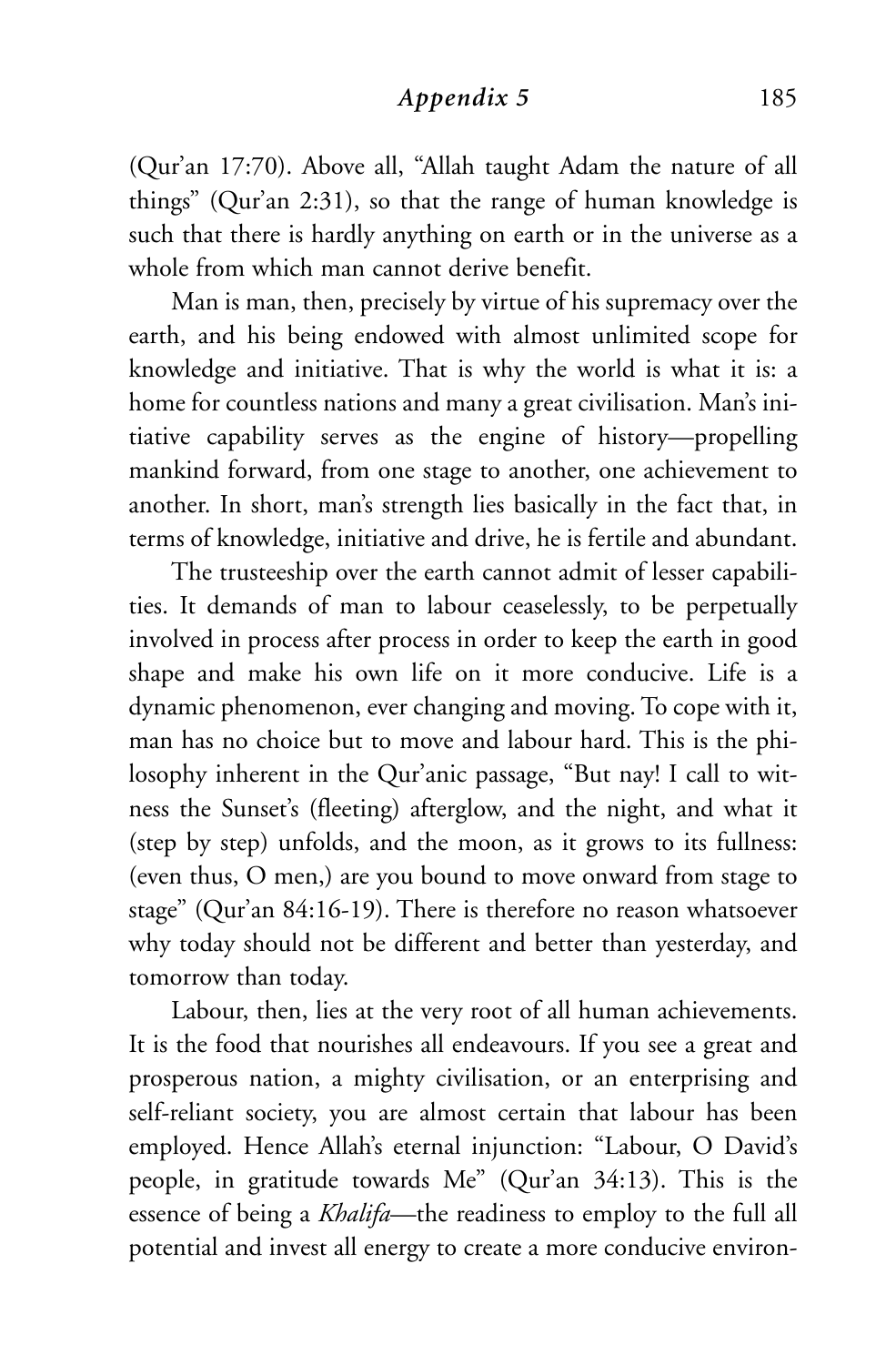ment, establish nations, and civilisations worthy of man, the possessor of dignity. There can be no greatness without great efforts, nor concrete achievements without hard and arduous labour. Man moves forward only through heroism and superhuman exertions.

It is from this perspective that the ongoing discussion on the state of the Nigerian nation may be approached. It has been said quite often—in fact, it has become a fashionable chorus—that Nigeria is a secular nation. Perhaps there can be no dispute about that, for all Christian and neo-colonial nations today are secular, and Nigeria is one of them. Secularism is simply an attempt to run a society on a basis other than religion, however true. Historically and in practice, secularism is a development peculiar to Christian civilisation. It is a child—albeit a bastard—of Christianity. Nigeria is therefore secular only by virtue of its encounter with colonialism. It remains so only by virtue of its being in a state of neo-colonialism. Get rid of neo-colonialism, and you will be rid of secularism.

Nigeria is the fruit—although for many of us a bitter, if not poisonous one—of the efforts of the British people. They came all the way across the Atlantic Ocean to create a nation for us in an enterprise which is not altogether lacking in heroism and gallantry of sorts. So inevitably we have a nation that is fashioned in a Euro-Christian model and speaks English. Logically, too, Nigeria is secular, adopts capitalism, the Anglo-Saxon legal system, and subscribes, at least in theory, to democracy. And inexorably, Nigeria is corrupt. In short, it is the "European genius"—to use Lugard's phrase—and the European energy that created Nigeria; there is none of our energy or genius.

It should be remembered that Nigeria was created on the ruins of the states and civilisations which Britain had met and invaded. These include the Benin Empire and the Islamic States of Borno and Sokoto. All of them disintegrated to give way for Nigeria. This is the nature of existence: all things, including nations, have a life span of their own; all human achievements are bound to decay and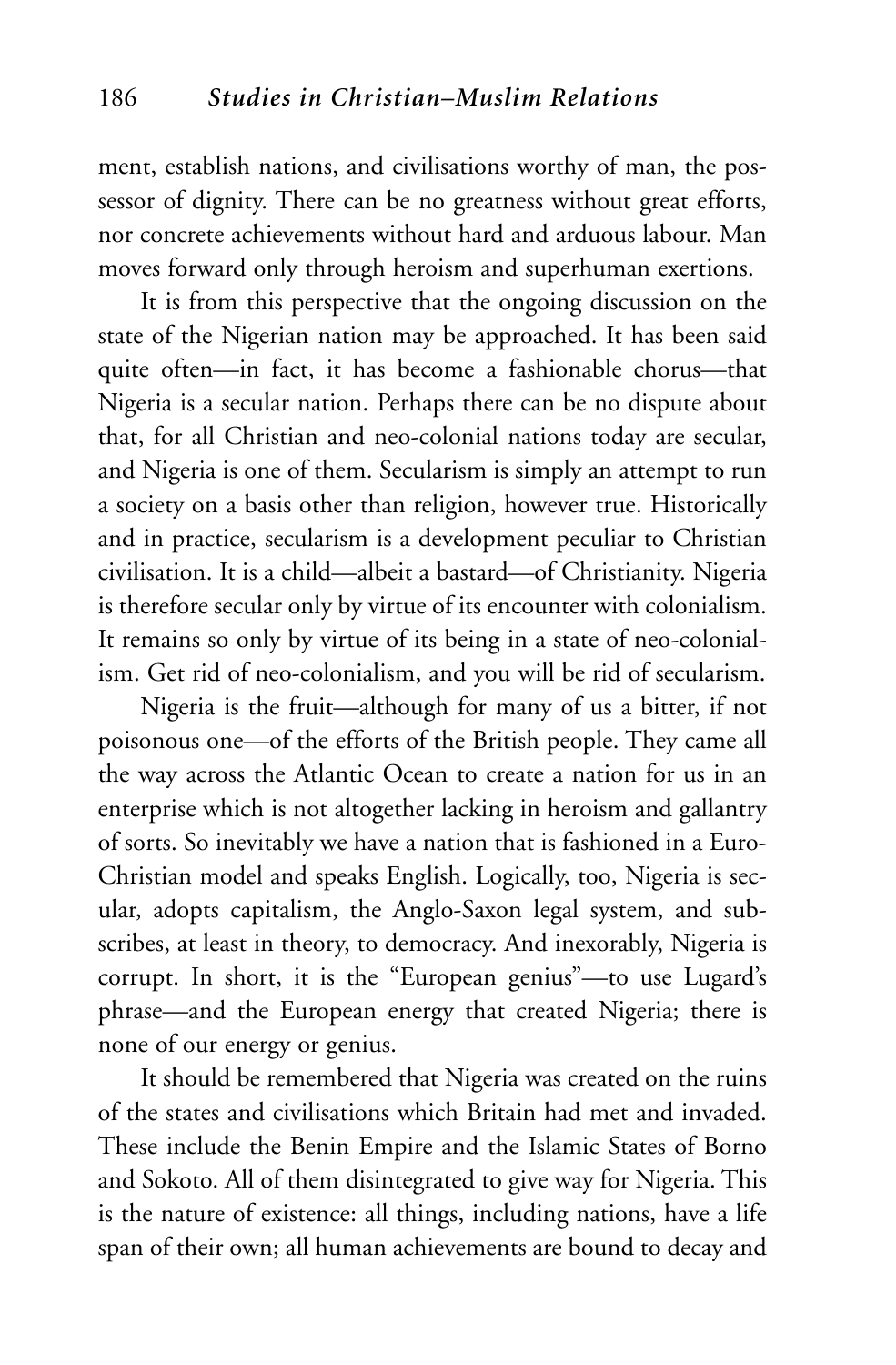## *Appendix 5* 187

perish, to be replaced by other endeavours. By the same token, we cannot expect the British experiment of 1914 to endure forever, for that is not in keeping with the realities of history. As the Qur'an puts it: "All that lives on earth or in the heavens is bound to pass away, but forever will abide the Sustainer's Self, full of majesty and glory" (55:26-27). It is therefore in keeping with the imperatives of human destiny that we should be thinking of a process involving the creation of a new nation for ourselves—a nation, which because it is founded on sound principles and directed towards noble objectives, will not only be an infinitely greater Nigeria, but will serve as a platform for the development of a full-fledged civilisation: a nation which will emerge from our sweat and genius, the fruit of our labour.

One important step in this positive and far-reaching direction must be the elimination of the sense of desolation, despair and inadequacy that has pervaded the people of this country. There seems to be widespread belief that we should remain only within the bounds set for us by Britain, that we should retain all the institutions and legacies of the Empire in their essential details, and that our nation should remain as defined and fashioned by the British genius. This is the belief that has created the logic under which the chorus of secularism, and, to a large extent, nationalism, is being chanted so vociferously. As human beings possessing the power of thought and initiative, and above all as Muslims, we cannot be bound by such self-imposed limitations nor place unnecessary restriction on our own abilities. If we have the energy to establish what is greater than what we have now, then what cause have we to restrain ourselves by considerations that are wholly illogical and out of context with the imperatives of history?

Secularism imposes severe constraints on us in our search for a way of life that flows from our belief as Muslims, and one that integrates all aspects of life into an organic whole. It restricts us to materialism alone, preventing us from applying Islam in full. Even worse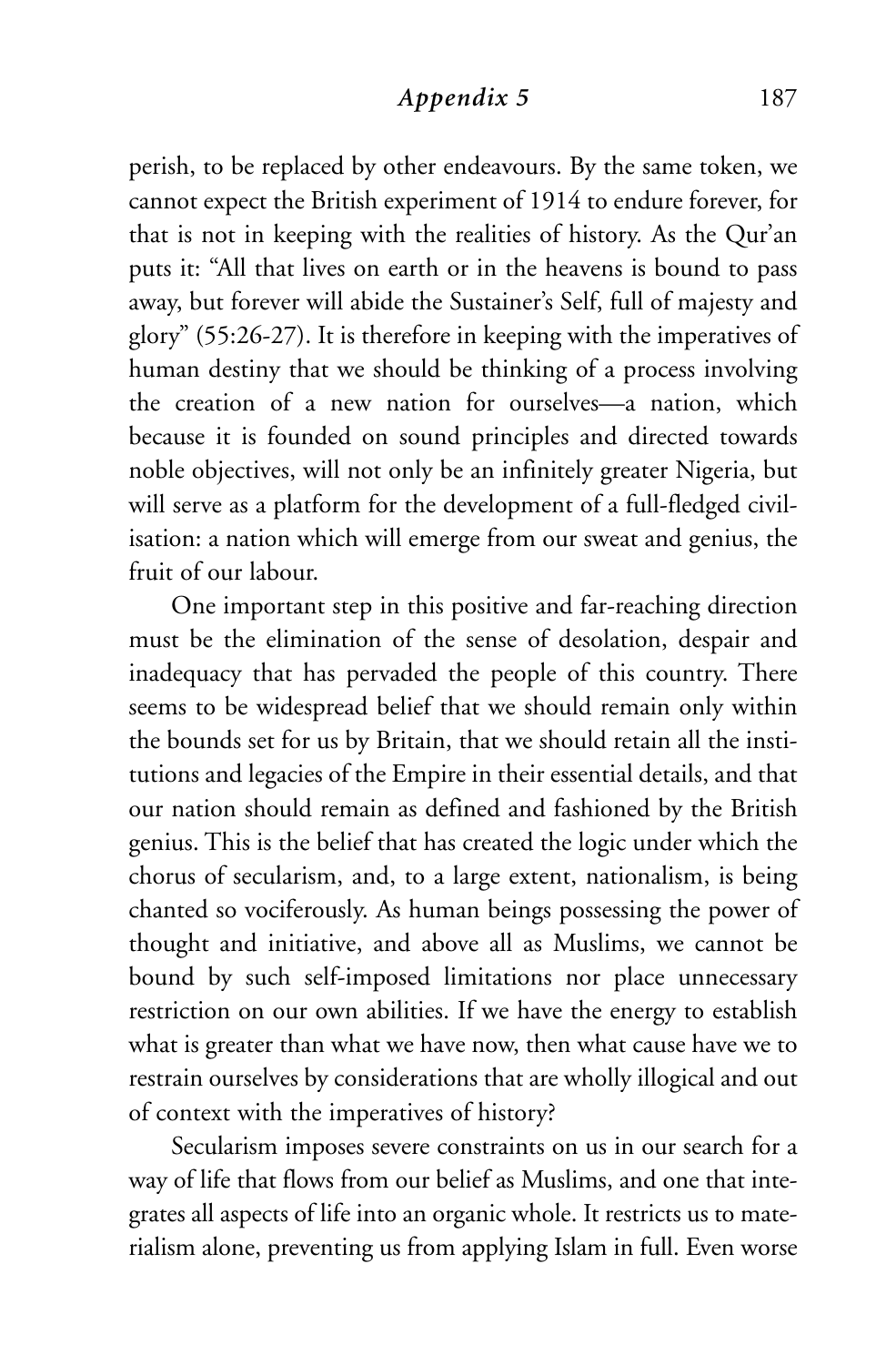is the fact that secularism has become a sinister but convenient mechanism to blackmail Muslims, and impede the progress of Islam and reduce it to the level of earthly concepts and ideologies.

The whole issue of secularism in Nigeria has to be seen by Muslims from the perspective that all efforts bear fruit. Nigeria is today secular, precisely because secular elements have worked hard towards that end. They now reap the fruit of their labour and investment. If Muslims make their own efforts, with the aim to roll back the frontier of secularism and establish the rule of Islam, their efforts will bear fruit. All things depend on the nature and extent of human labour. As is stated in the Qur'an: "To any that desires the harvest of the Hereafter, We give increase in his harvest; and to any that desires the harvest of this world, We grant somewhat thereof, but he has no share or lot in the Hereafter"(42:20). One can only wonder at so-called Muslim leaders who claim that Muslims do not want Nigeria to be an Islamic country. How inadequate is their zeal for Islam. How disgraceful their utterance!

We are apt to think that the present situation where the secular forces comprising of Christians, Marxists and Pagans—who it is claimed constitute the "non-Muslim majority" in Nigeria—alongside government organs, particularly the security network, are all marshaled against Islam is but the beginning of the end of neocolonialism. Their coming together is the outcome of the universal panic that has gripped all secular and neo-colonial forces everywhere in the face of the emergence of Muslims. Islam, let it be known, will not bow to pressures, nor lose its nerve just because there are forces arrayed against it.

We are almost certain that the admittedly severe pressures being exerted on Muslims today in the form of harassment of Muslim leadership by agents of the secular government, the insinuations and slander by Christians and the ravings of Marxists can only strengthen the resolve of Muslims to work harder for Islam. Muslims will take all the pressures in their stride, as conflict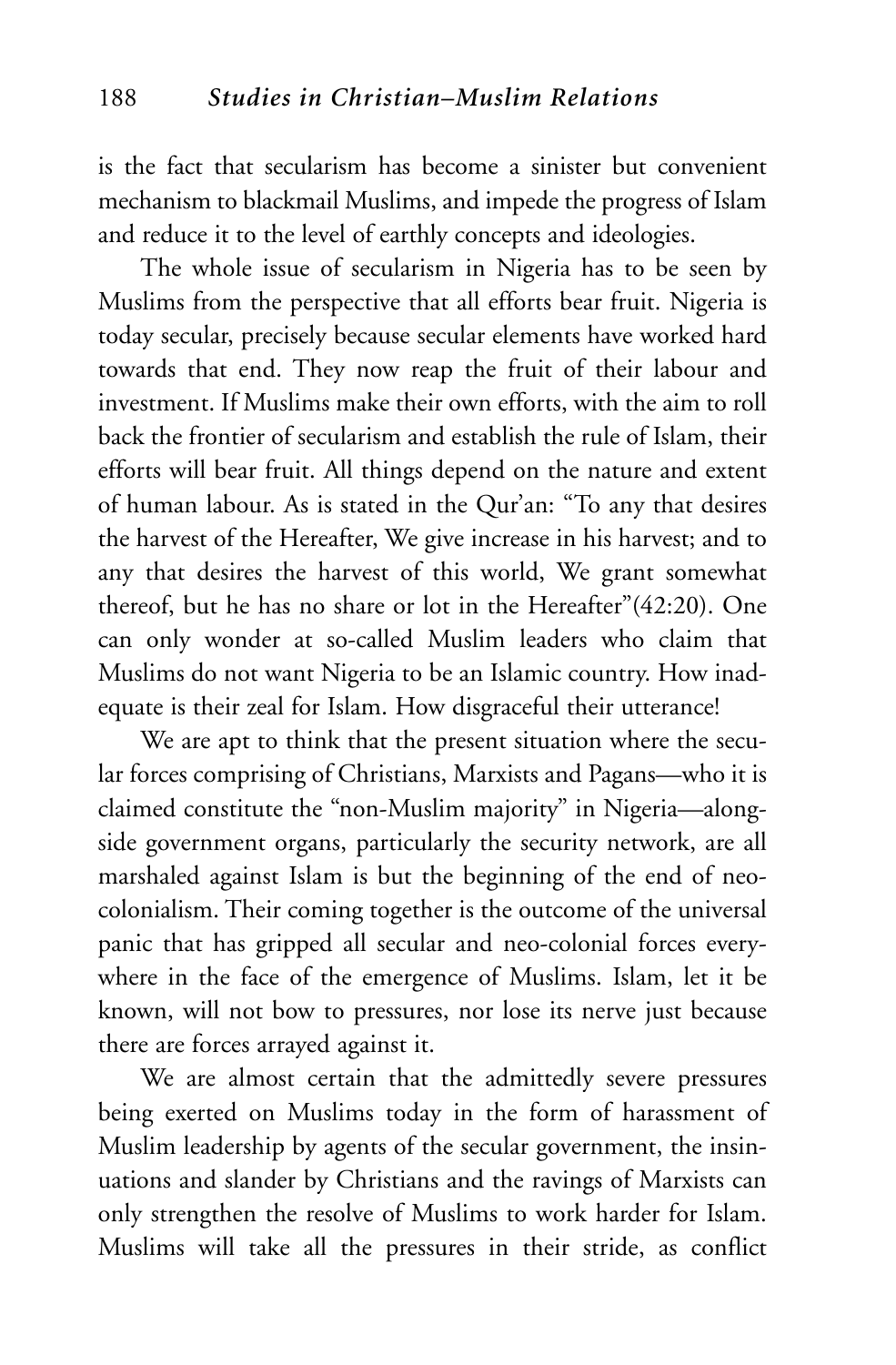## *Appendix 5* 189

between Islam and forces of falsehood is natural. Colonialism met Islam already entrenched in this land, and Islam with its inner strength and dynamism will remain to see the end of colonialism. For that reason Muslims, in the face of all pressures, need not be over bothered, but should conduct themselves with absolute dignity, restraint and trust in Allah. Their overall attitude should be one of confidence in the firmness of Islam. In the final analysis it may well be that the ongoing encounter between Islam and secular forces is an indication that history, like the mighty ocean, is preparing once more to shed off its scum.

At this juncture, it may be necessary to raise a number of issues regarding certain sections of our society who seem to have pitched their camp on the wrong side of history. This refers specifically to those who as pampered and privileged groups have acquired a significant interest and stake in the dominant system. At the head of these groups is the Nigerian Army, which over the years has seen its elite grow in riches, privileges and splendour which, measured against the crushing poverty and squalor in the larger society, cannot be justified by any standard. One can only note with sadness the fact that the leadership of the army has not exercised the necessary discipline, prudence and sense of proportion demanded by the responsibility it has imposed on itself to govern the country. The nation's conscience may well have been wounded by the realisation that those who claim to be its redeemers have proven to be inordinate in their love of luxury and quest for estates and castles. Moreover, whereas the army is quick to take others to task for misdeeds and corruption, it has so far failed to bring itself to account for similar misdeeds and corruption, or curb its own greed.

We thus have all the reasons to fear for the fate of the army, even though it remains supreme today. The army has committed three errors, which it must correct or face the inevitable consequences. First, it has consistently violated the law of proportion by appropriating for itself privileges and powers out of tune with its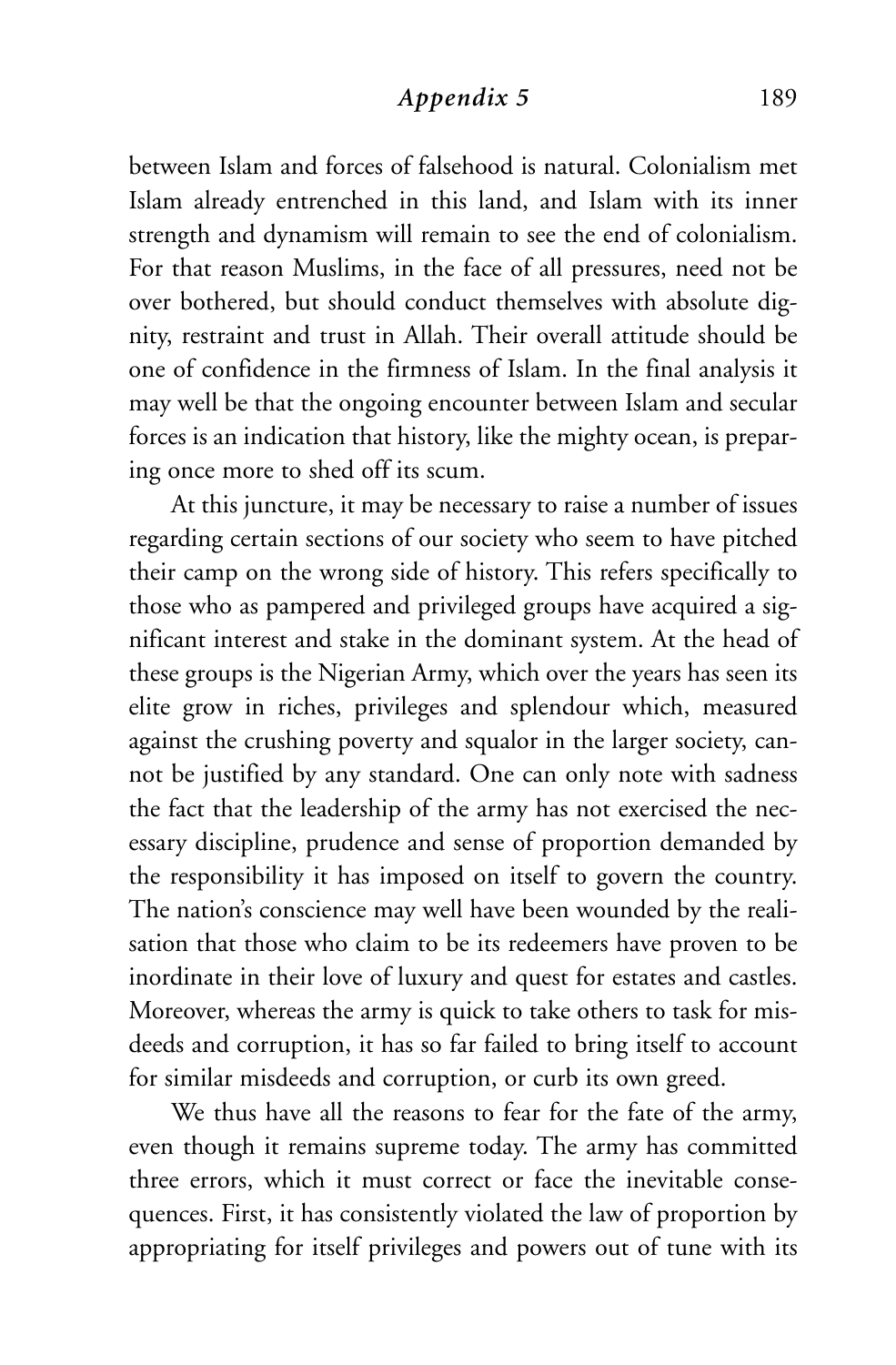size and role in society. Secondly, it has sought to impose on the country, at a very high price, standards which it itself does not observe, and to judge others without subjecting itself to similar judgements. Finally, the army revels in luxury and comforts which do not befit its calling as the guarantor of the nation's security. Considering these factors, the nation should have cause to worry about the future of its protectors, for these are errors for which there can hardly be an escape from judgement—they are errors bordering on arrogant or improper use of power. As the Qur'an puts it: "O my people! Yours is the dominion today, (and) most eminent are you on earth: but who will rescue us from Allah's punishment, once it befalls us" (40:29)? The army has an urgent responsibility to purge itself of all unearned privileges, bring its greedy members to order and confine itself to its legitimate share of the national resources. A situation where it is the nation that protects the vested interests of the Army, rather than being protected by the Army is, to say the least, tenuous.

Similarly, other groups, who as rulers, public officers and others have acquired estates and privileges in a way that does harm to society should bear in mind that such privileges will not endure. All wealth and resources belong, as a rule, to Society, and they must return to Society willingly or by force. Human society stands on justice and justice demands that resources be shared fairly among all members. Where this is not done, society is bound to disintegrate, resulting in the dispossession and routing of the privileged groups. The prayer of Prophet Musa remains valid for all times: "Wipe out their riches and harden their hearts," he said to Allah in respect of oppressors (Qur'an 10:88). In answer, Allah did not only wipe out the "splendour and riches" of oppressors, but broke them up completely. "So We expelled them," He said, "from gardens, springs, treasures, and every honourable position" (Qur'an 26:58-59). This, as far as we are concerned, is the fate that awaits many a man of privilege as long as their style of life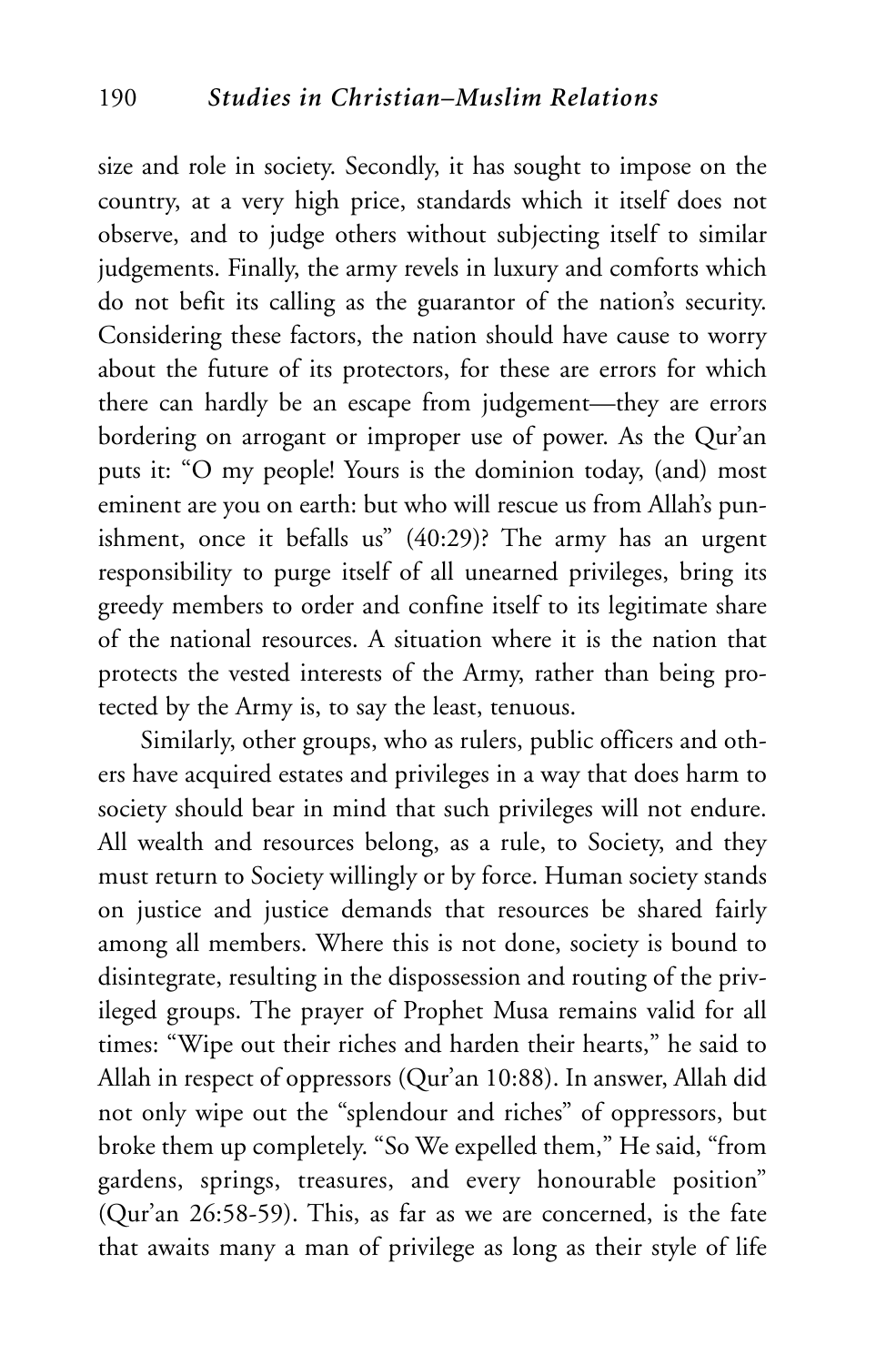does not take cognisance of the prevailing misery and despair in our society.

The emirs, it must be said, constitute another set of people who most urgently need to reexamine their role in society before history takes its course. In the historical tradition which gave rise to the emirate institution, the emir is, among other things, charged with the following responsibilities to safeguard the integrity of Islam and the Muslim *Umma*; to protect the weak; to uphold the sharia in all its ramifications, and finally to ensure social justice in society. The emir, as the custodian of Islamic values and the symbol of the conscience of the Muslim community, is required to lead a decent, simple and upright life and nurture the society to moral rectitude.

Today, however, the picture is different. The sharia is not being upheld. The weak, unprotected and without advocate, continues to suffer, he being the greatest victim of secular policies, which tend to dispossess rather than protect him. As for social justice, the least said the better. Yet the emirs are silent, unconcerned. The number of emirs who can confidently be singled out as the true embodiment of Islamic values or as symbolising the deeper conscience of the Muslim *Umma* has continued to dwindle to a very dangerous level. The emirs have reduced themselves to the status of Pagan rulers, supporting "the government of the day" without any consideration of morality or honour. In this way have they come to be partners in oppressing the people, from whom they extort taxes and levies on behalf of secular regimes, whose social and spiritual well being has apparently ceased to be their concern?

Above all, the emirs have allowed themselves to fall into the luxury trap. They indulge in life-styles which, considering the Islamic values they purport to represent, can almost be described as scandalous. They have amassed wealth for themselves at the expense of their people, or at least far in excess of what is acceptable to Islam. And, we venture to say, the emirs have parted ways with their most important role upon which their continued exis-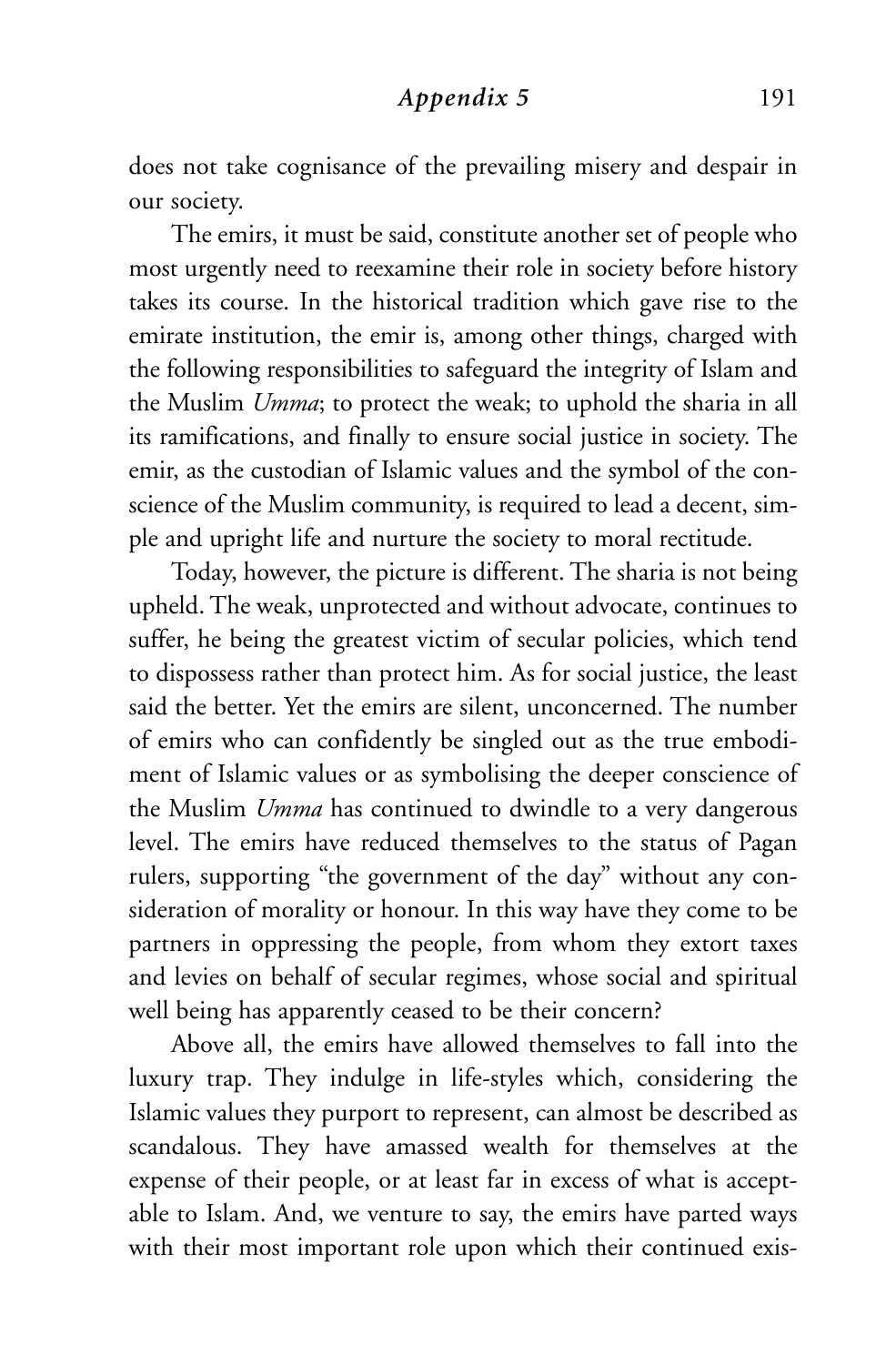tence could be justified: the promotion of the cause of Islam. They thus have become very nearly irrelevant to Islam, if not a burden on the Muslim *Umma*, who may eventually wish to be rid of the burden. And when an institution cannot justify its existence, can it hope to last much longer? Our fear is that the luxury trap which the emirate institution has fallen into may prove to be its death blow, for the collapse of a social institution follows closely after it has succumbed to the disease of luxury. At any rate, the fact of the matter is, Islam cannot be served by luxury-loving rulers.

Any mention of the emirs cannot be entirely divorced from the mention of the *Ulama,*<sup>15</sup> many of whom, very unfortunately, have adopted, to put it mildly, a course which is hardly beneficial to Islam. It has been the attitude of some of them to deal in trivialities in disregard of the weightier issues that affect the country and the Muslim *Umma* as a whole. They are fully aware that the fundamental laws of this country are not Islamic, and that the sharia is being applied only in accordance with secular dictates. They are aware also of other fundamental issues. Such as the ousting of Islam from the political and social arena, and the non-Islamic nature of Nigeria as a whole. In situations like this, the general expectation of the people is that the *Ulama* will provide the required leadership and direction to put matters right. But the *Ulama*, together with the emirs, have maintained a deadly silence, and almost turned their backs against Islam. We say to the emirs and the *Ulama* that they must wholeheartedly and unreservedly come to the side of Islam, otherwise the Muslim *Umma* will disown them and force them into oblivion.

Islam does not depend on any group of people or particular institutions for its existence. Nor, as it is stated in the Qur'an (5:54), does Allah ever place the care and protection of Islam on anyone but Himself. Therefore no one is indispensable to Islam: if one set of people abandon their obligations to Islam, Allah raises another set in their stead who will champion the cause of the Faith.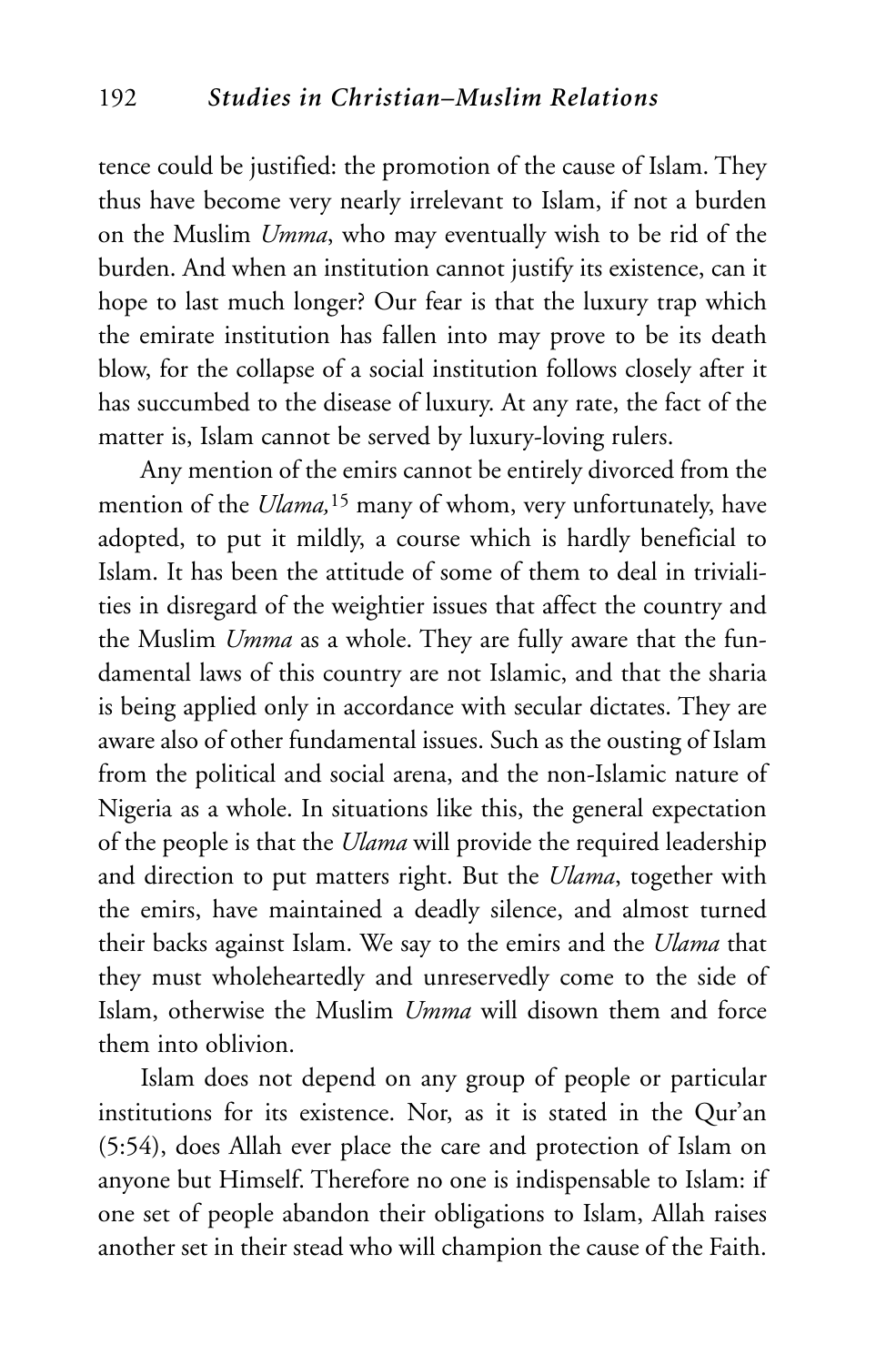### *Appendix 5* 193

They will be people, in the words of the Qur'an, whom Allah loves, who love Allah, who are humble towards the believers, proud towards all who deny the truth. They will strive hard in the cause of Allah and have no fear whatsoever to be censured by anyone.

There is the business community which must also examine itself critically with a view to mending its ways and bringing its behaviour in line with the injunctions of Islam. The widely held view that this community has been thriving largely at the expense of the people may not be an exaggeration; it is in fact borne out of experience. Many a businessman has hoarded essential food items, in times of distress and hardship, to create artificial rises in price thus dealing a body blow to the spirit of Islamic brotherhood and social justice. Many a businessman has sold to the public items that are of low quality or even dangerous to human life by deceit and fraud—disregarding the Prophet's warning that whoever cheats the Muslim public is not one of them. This community has apparently set aside or ignored the Islamic injunction that wealth should be used to promote social justice and eliminate poverty. As a result, there are today thousands of people who are having to suffer the humiliation of begging in order to live. There are millions of impoverished, malnourished, uneducated children with no one and no government to cater for them. There is a crushing poverty in a country where there are many Muslims with considerable wealth and living in perfect affluence.

Moreover, the Muslim *Umma* can scarcely be heard even in critical moments for lack of a respectable voice in an age where the print media have become a veritable vehicle for the transmission of ideas as well as promoting a cause. Yet, our businessmen have closed their eyes to this fundamental need of Muslims; instead a great many of them spend their wealth in ways that are inimical to the moral integrity of society. In short, the Muslim business community is insensitive to the plight of the ordinary people, and shows no significant zeal in protecting the vital interests of Islam.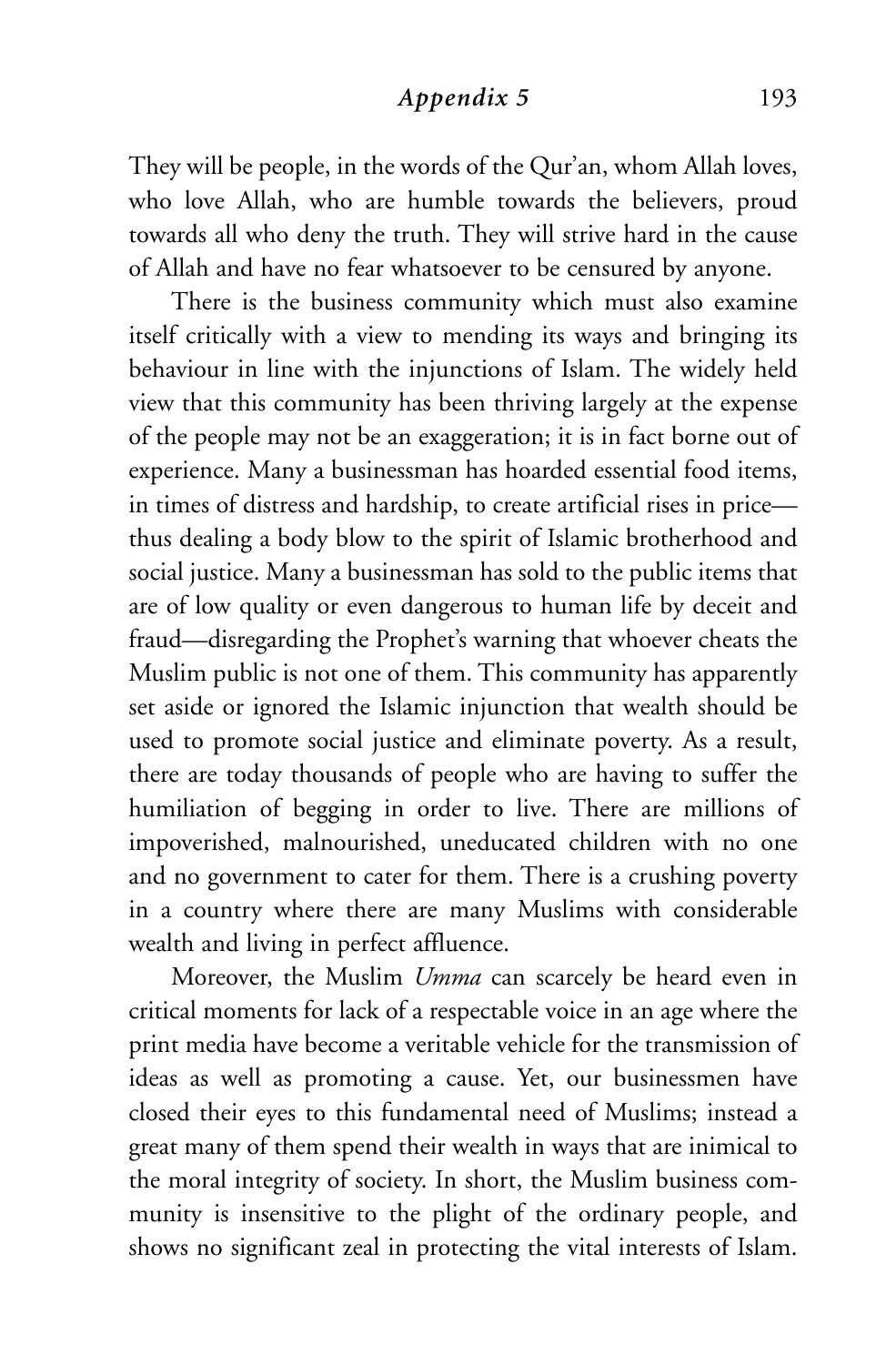But Islam requires Muslims to make their wealth by lawful means, to spend that wealth for the benefit of society, and the promotion of Islam. Muslim men of substance should heed the injunction of Allah and spend their lawfully earned resources for the benefit of the people, before the inevitable day of parting with the world comes to them. That is the day, we are told in the Qur'an, when man would wish to be granted a delay for a short while so that he could spend all he has in the cause of Allah. "But," says the Qur'an, "never does Allah grant a delay to a human being when his time has come; and Allah is fully aware of all that you do" (63:9-11).

We, as Muslims, have no cause higher than Islam, or apart from it. The essence of our existence is to safeguard the integrity of Islam, obey the dictates of Islam in all aspects of life, and strive to make Islam supreme on earth. Any regime, therefore, or group or religious persuasion which seeks to assault the integrity of Islam, or subvert the Muslim *Umma,* will be deemed to have declared a war on us. The Nigerian state, hiding behind the mask of secularism, consistently undermines Islamic values, carrying forward the cause of colonialism. It regards all issues relating to Islam as sensitive, which must be avoided or shelved. Thus the sharia, according to Nigeria, is sensitive, but not so the imposed Anglo-Saxon law. Islamic education is sensitive, not so the colonial education. Politics on the basis of Islamic precepts and ideals is sensitive, but not so the politics based on secular or Christian values. In essence, therefore, Islam is considered sensitive precisely because it holds the key to the future of Nigeria. The cry of sensitivity is all part of the strategy of secular forces to impede the full realisation of Islam through a sustained campaign of calumny, hatred and false alarm. Islam is not sensitive: it directs the lives of the majority of the people of Nigeria; and above all, it provides the most solid historical, social and moral basis upon which a more viable nation can be built.

The Christians, on their part, have threatened a war on Muslims if ever Muslims attempt a full application of the sharia. It will be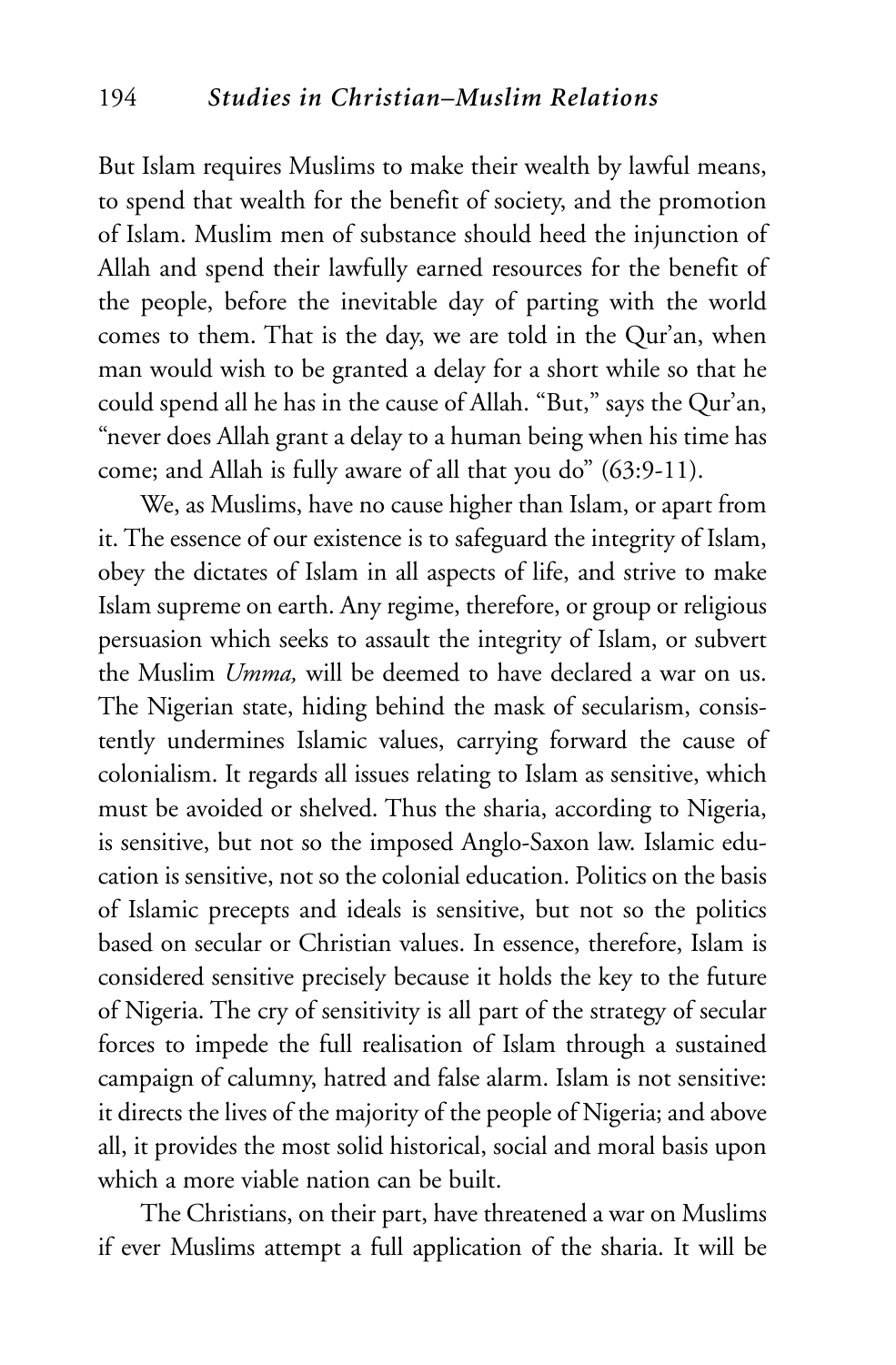### *Appendix 5* 195

foolhardy for Muslims to ignore the Christian threat, or dismiss it as empty. No one in his right senses will threaten more than sixty million people with war for a joke. A little recollection will show that the Islamic States of Borno and Sokoto collapsed as a result of armed aggression by Christians. The best of the Muslim rulers in the last two and a half decades, Abubakar Tafawa Balewa, Ahmadu Bello and Murtala Muhammad, as well as some of their brilliant soldiers, have died at the hands of Christian assassins. The Biafran war was fought, as Ojukwu has himself stated, to contain the "Islamic Contagion." So on the whole, given the general pattern of the encounter between Islam and Christianity—especially during the Crusades and Colonialism—and given the nature of the encounter with Christianity here, Muslims have no choice but to believe that the threat of war is real. A war will be waged on Islam. Muslims must not entrust their fate to secular regimes, which are known to be instinctively Christian, instinctively anti-Muslim, inherently incompetent. The Muslim *Umma*, thank God, has been forewarned.

However, such threats should not detract us from the fundamental task of striving to promote the cause of Islam. Our struggle involves, in one respect, the removal of all the vestiges of colonialism in this country: hence our rejection of the imposed law, the capitalist economy, and the secular complexion of the nation. It involves, in another respect, the removal of injustice, human degradation and the abuse of power, which have been the predominant features of the neo-colonial state. Above all, however, the Muslim struggle is to nurture the Muslim *Umma* to moral rectitude and create an atmosphere where Islam can thrive.

It is difficult to see why Christians should turn themselves into enemies of Muslims and set Christianity as a buffer between Islam and Colonialism. Christians have themselves claimed that the imposed law, whose dominance we seek to reverse, is not theirs. Perhaps we share with them the basic concern about moral decadence in this country, as well as the collapse of social responsibility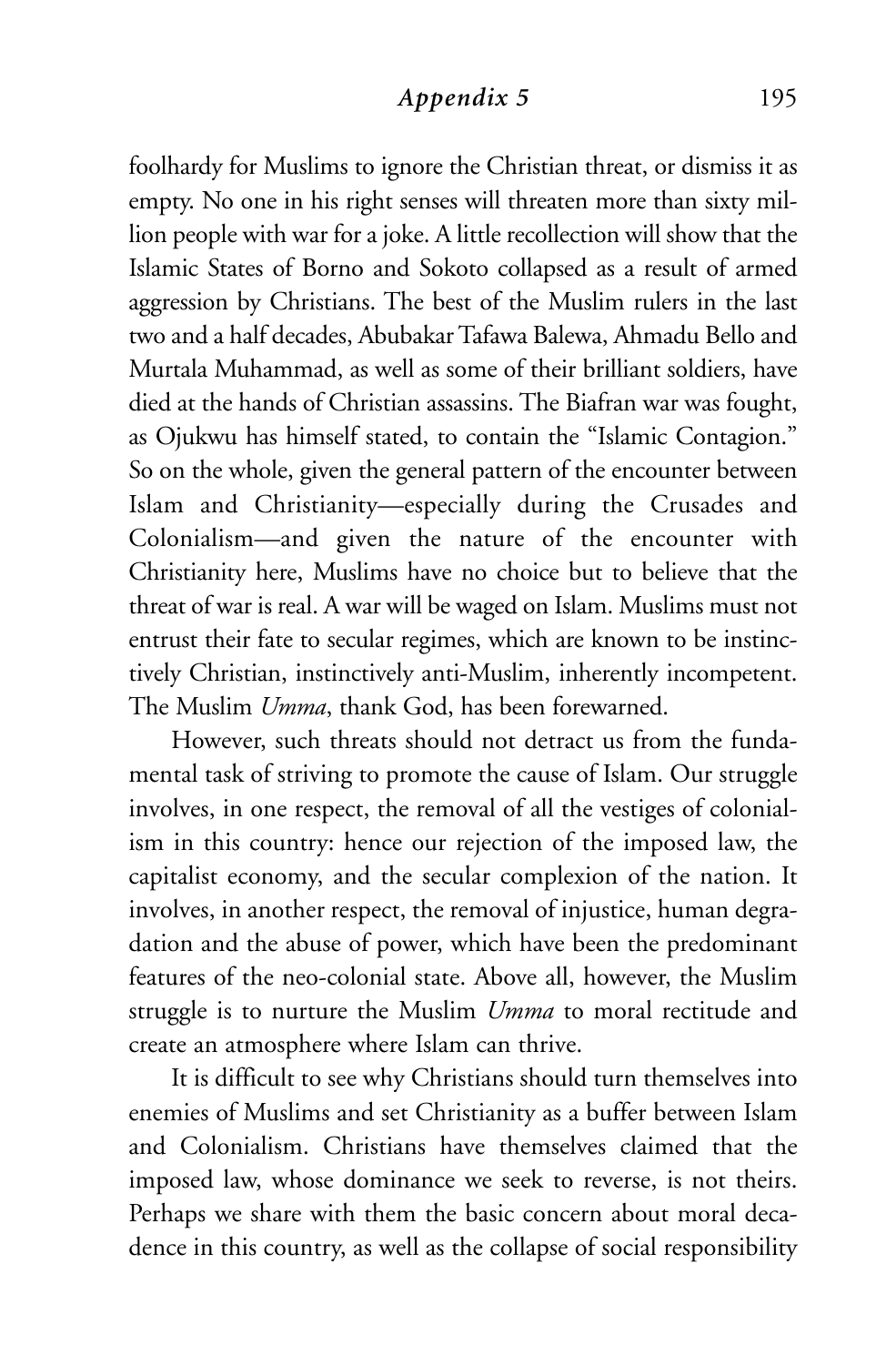and the prevalence of injustice. We are all victims of the evils of capitalism, and the nation's economic and political subservience to the West. So what cause, we may ask, have the Christians to oppose the legitimate struggle of Muslims to terminate neo-colonialism and establish a society based on Divine values and precepts?

We may be right then in our suspicion that the vehement opposition of the Christian community to Islam stems from its subservience to the West: a subservience which is utterly absurd and subversive of the independence and integrity of this country. For example, it imposes on Christians the task to war against Islam and makes them blind to the prevailing political and social realities of the nation. Perhaps it is relevant to point out to the Christian community that they must take full responsibility for whatever may result from their hostility, threats and campaign of slander against Islam. Muslims expect them to behave responsibly and to put a stop to the persistent display of lack of modesty and manners.

On our part as Muslims, however, we must bear three facts in mind. First of all, neo-colonialism is not here to stay. It is a dying phenomenon. It has strangulated itself by its monumental corruption, by its sheer incompetence, by its inordinate quest for wealth, and by its inability to strike a root in society or justify its existence. On the other hand, Islam is here to stay. We are Muslims by conviction and by instinct. Islam runs deep in our blood stream. How foolish is it, then, for people, whether Christians, soldiers, politicians or whatever, to pitch their camp with a dying system! Secondly, while it is essential for us to remain alert in the face of threats from all directions, we should not be unnecessarily disturbed by the plots hatched against Islam. Allah has instructed us, regarding the people of other faiths, thus: "If good fortune comes to you, it grieves them; and if evil befalls you, they rejoice in it. But if you are patient in adversity and conscious of Allah, their guile cannot harm you at all: for, verily Allah encompasses (with His might) all that they do" (Qur'an 3:120). Thirdly, we have a moral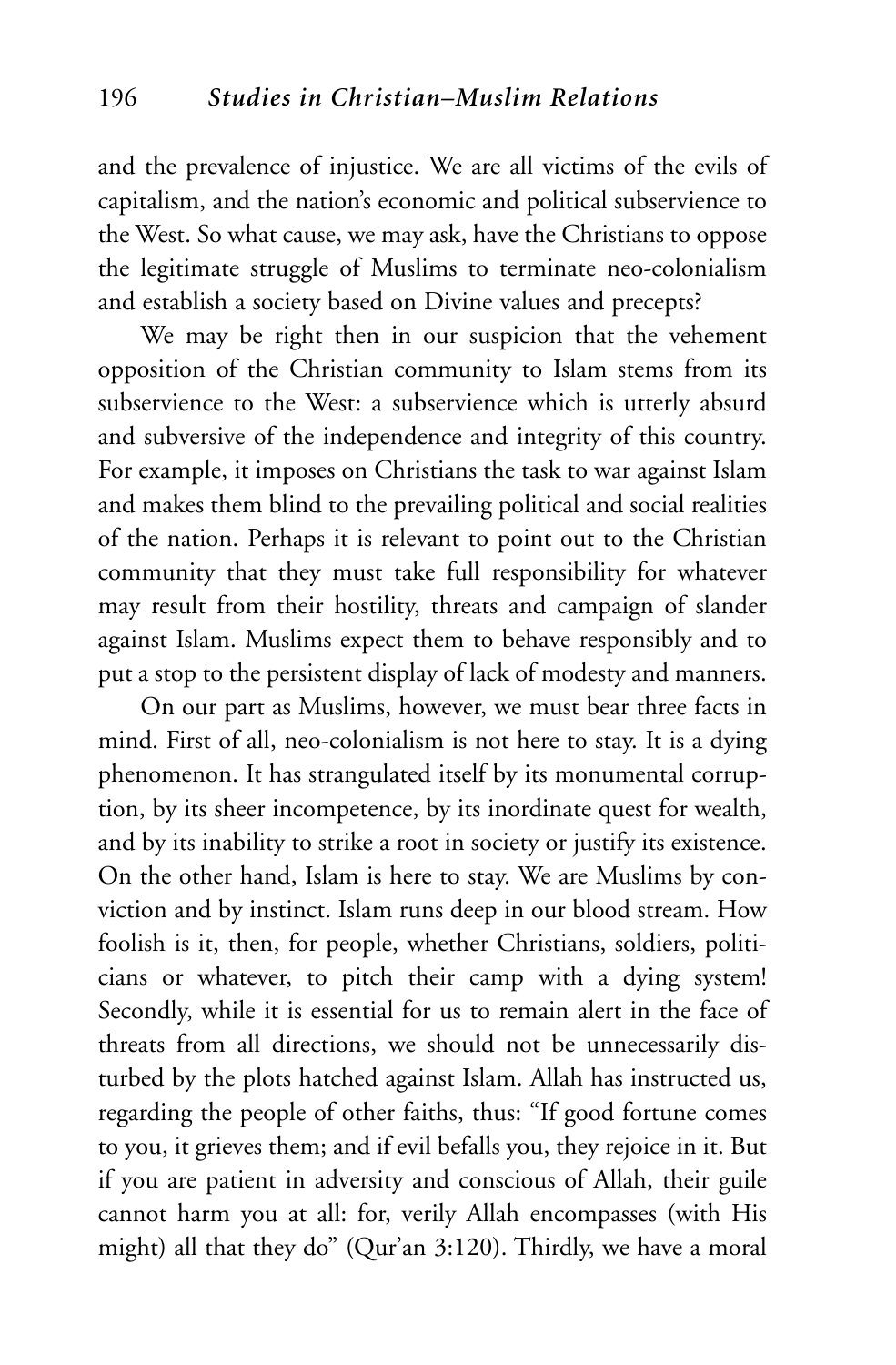### *Appendix 5* 197

obligation to act fairly and equitably to all people, even those who have adopted the hatred of Muslims as a way of life. Allah has enjoined on us to defend all just causes. "Never let the hatred of others to you," He says, "lead you into the sin of deviating from justice. Be just: that is closest to being God-conscious" (Qur'an 5:8). Whatever therefore is the legitimate right of others, we must give them. So also all dignity and respect they deserve as human beings. Restraint, prudence and patience are incumbent upon us.

We must, however, make no concession to the secular state, nor compromise our fundamental obligations to banish neo-colonialism from our soil, and put the sharia once again on full course. We view as fallacious the prevailing assumption that it is only the Europeans who have the inherent right to impose their language, law, political and economic institutions on others and that the only option left to the rest of mankind is to obey. This is how Nigeria has come to declare the imposed systems as national: thus the English language is the "national language;" the imposed law, "the law of the land" and the capitalist system, "the Nigerian economy." It is not enough merely to challenge this absurdity; it should be reversed.

The fundamental task before all Muslims today is to strive their utmost to consolidate Islam. We should be guided by the fact that, as the Prophet has said, the whole earth has been given to us by Allah as a Mosque. The whole world, in other words, is our constituency. We are free to transverse its regions—East and West, North and South, to disseminate the message of Islam. National boundaries, racial or political barriers should be of little significance to us as our enterprise is essentially global—the dissemination of truth, the support of all just causes, the pursuit of moral excellence, the defence of human dignity. Hence, it is absolutely imperative for us to cooperate with Muslims the world over, whether in Kenya, Saudi Arabia, Iran or Libya, in the fulfillment of our responsibilities to Islam. We are an integral and a vital part of the Muslim *Umma*, with whom we share common identity, aspira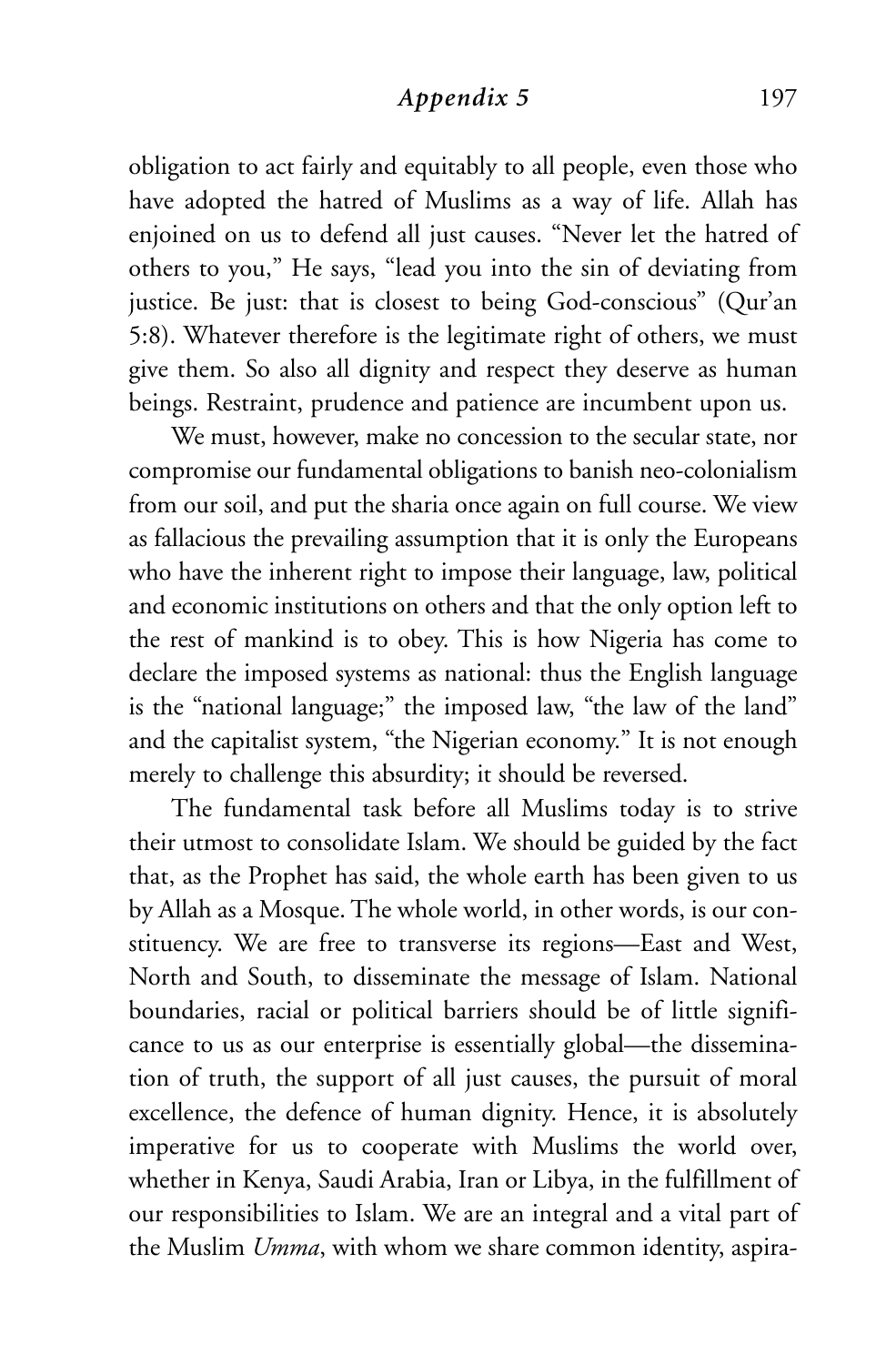tions, concerns and destiny, and to whom we are inexorably bound in mutual obligations of support and solidarity.

Neo-colonial pupils have suggested that racial bigotry, or, to put it in their words, "African identity," is a cause worth pursuing even at the expense of Islam. We can only convey to them the Prophet's warning: "He is not of us who proclaims the cause of racial partisanship." At any rate, Muslims are never bound by racial, national or secular considerations in their endeavours to do their duties to Allah. They are guided by a moral approach to human issues. In the words of the Prophet: "Behold, Allah has removed from you (Muslims) the arrogance of pagan ignorance with its boast of ancestral glories. Man is but a God-conscious believer or an unfortunate sinner. All people are children of Adam, and Adam was created out of dust." The pity of it is that some people, blinded by a pathological hatred of Islam, should abandon the noble precedent and sentiments of Islam and advocate fictitious causes and false sentiments. They chose to close their eyes to the devastating effects of racism on mankind. Perhaps they have never heard about South Africa or Israel.

We need to intensify the efforts to spread Islam here in Nigeria. There are many Muslims whose depth of understanding of Islam leaves much to be desired. Intimating them with deeper and wider perception of Islam has become obligatory on the people of knowledge. There are a substantial number of pagan communities in the North and particularly in the South. Islam should be made to reach these people as a matter of urgency. And there are millions of Christians whom the message of Islam has yet to reach. There is no moral justification on our part to deny all these people access to Islam, as we seem to be doing at the moment. Nor are we justified to assume that all such people are incapable of appreciating the truth or accepting it. Or that there can be people who are unworthy of Islam, and who should therefore not be invited to Islam. All mankind are potentially Muslims and have a right of access to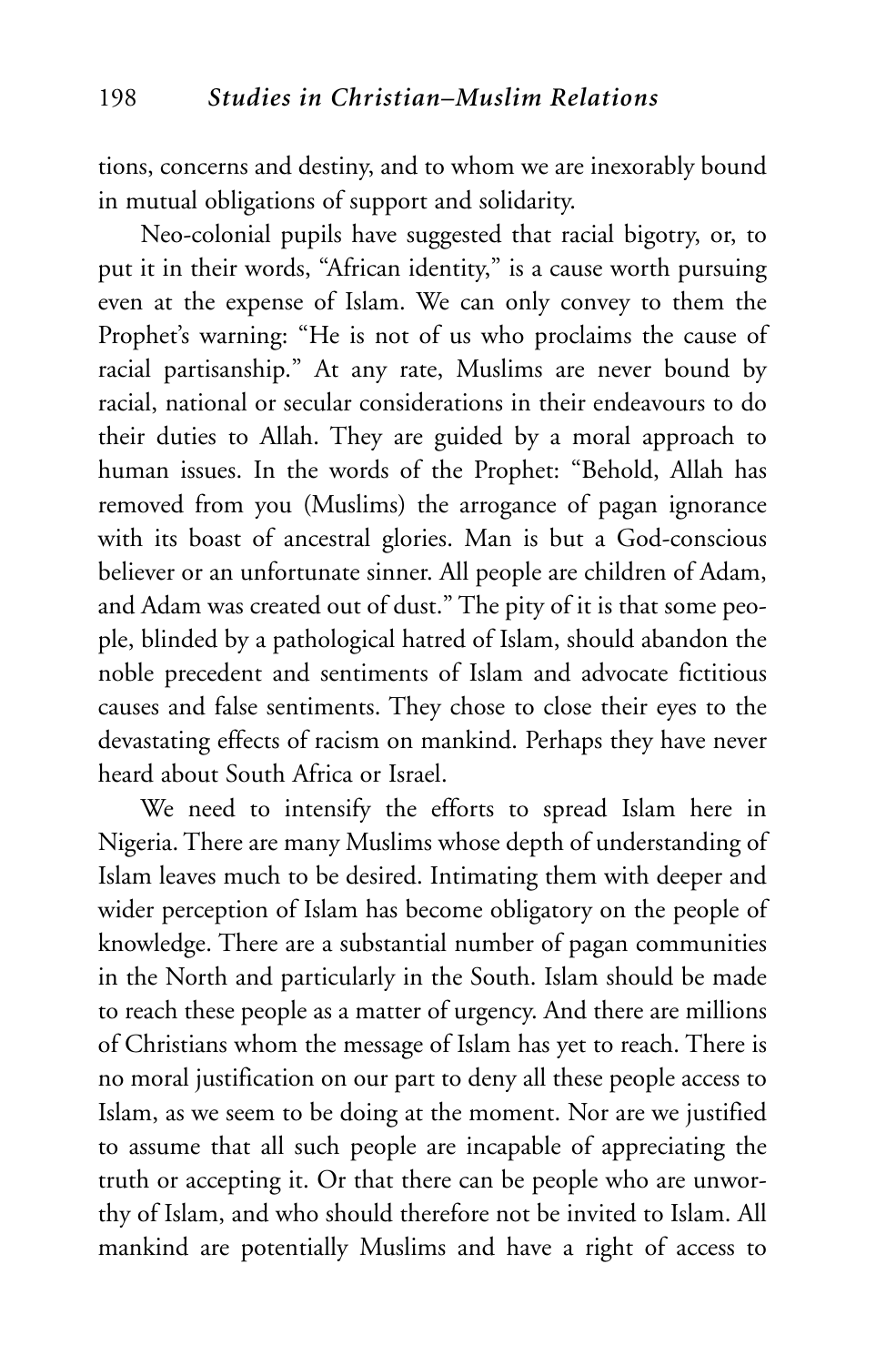### *Appendix 5* 199

Islam. After all, every human being is born with the natural disposition—as a Muslim. With greater efforts and dedication on our part, the cry of "*La'illaha illa Allah"* will be heard in every home in Nigeria in the not too distant future.

Moreover, we need to create appropriate platforms and mechanisms for a sustained mobilisation of the Islamic social forces. Islam has to be disseminated, not as a faith of scattered and disorganised individuals, but as an organised and solid movement which is concerned with fundamental human problems, current on pressing social issues and alive to its political and moral responsibilities to the people. Islam must therefore be made to permeate every facet of life, every sector of society and every institution in the country. Thus the intellectual community, students' organisations, the labour movements and similar organs should be organised on Islamic lines. Women have to be mobilised for the Islamic cause. Above all, the ordinary people of this country—the peasantry, the artisans, the tradesmen and others—should not only get the message of Islam but be mobilised in the name of Allah, and for His cause.

Let us remember that as Muslims we have no limitations at all as to where to carry the message of Islam, and to whom. As Muhammad Iqbal has put it:

> *Our range is from the ceiling of the skies To the sea's floor, and Time and Space are both Dusts lying on our path.*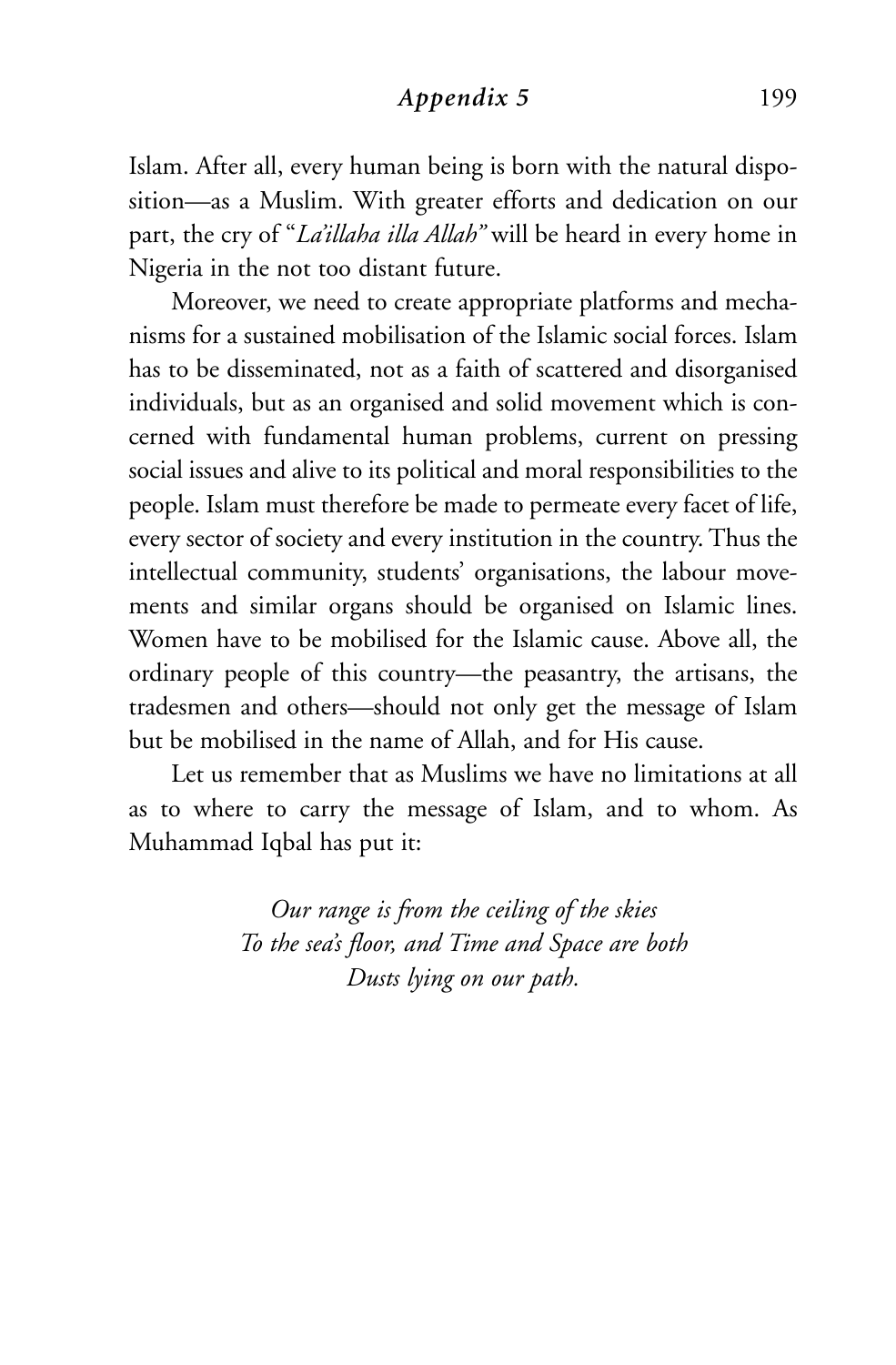## $\blacktriangle$  Appendix 6  $-$

# STATE AND RELIGION IN NIGERIA: A SUGGESTED FRAMEWORK

## *by Ibraheem Sulaiman*<sup>16</sup>

*In the name of Allah, the Compassionate, the Merciful. And God propounds (to you) a parable: Imagine a town which was once secure and at ease, with its sustenance coming to it abundantly from all quarters, and which thereupon blasphemously refused to show gratitude for God's blessings: and therefore God caused it to taste the all-embracing misery of hunger and fear in result of all (the evil) that its people had so persistently wrought* (Qur'an 16:112).

The agonising and often frantic search for a viable polity in Nigeria most eloquently testifies to the acute sense of frustration and despair which pervade Nigeria today. The search itself presupposes that the country is yet to have a direction, a goal or ideology commanding a sufficiently broad acceptance to guide her. It is clear to all those with perception or keen insight and sense of fairness that the imposed system—that is, the institutions, value-system, and way of life of colonialism—have persistently failed, and woefully so. This country has been dragged into one disaster after another, and one failure after another. She has drifted from prosperity to crushing poverty, and she is sinking now into economic disaster. Yet she continues, as if by a compulsive drive to follow in the direction predetermined for her by forces opposed to her fundamental interests. It is this imitative blind impulse that perhaps poses the greatest danger to Nigeria, for in the final analysis, not only are more viable avenues to nation building and national integration closed, but even our sovereignty has been severely compromised. Nigeria has remained only a facsimile—a most disgraceful copy of a European model: facsimiles, as we know them, do not work.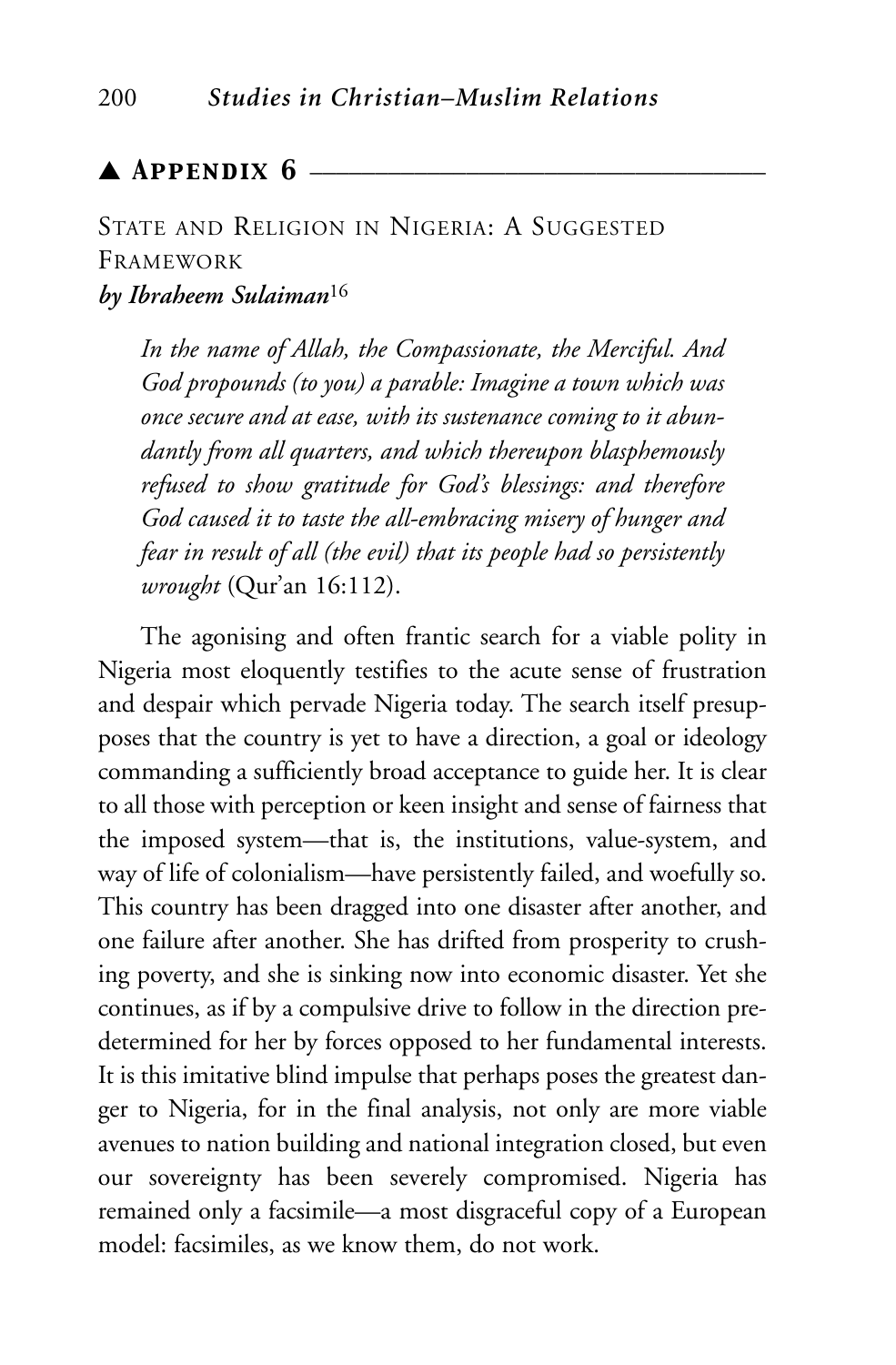### *Appendix 6* 201

Thus has Nigeria failed to acknowledge the existence of Islam in matters of public affairs, economy and other vital sectors of life under the blind and irrational belief in secularism. She has failed to acknowledge the existence of the fundamental difference between Islam and Christianity in conception of life and methods of dealing with human problems. Christianity is content to deal with spiritual matters only, leaving all those matters concerned with politics, economy, state and society to other systems to administer. Islam, on the other hand, encompasses all aspects of life in its fold, and provides guidance for them. Accordingly, Islam has its legal, economic, political, administrative, social institutions, meant to regulate human life in its entirety. These institutions, let it be known, were in operation in the larger part of Nigeria in Borno and Sokoto Caliphate to be precise, before they were suppressed by colonialism and replaced with Euro-Christian institutions. Indeed, in one form or the other, the Islamic precepts, which form the basis of these institutions, still govern the lives of millions of Muslims in Nigeria. Yet Nigeria has persistently refused to take cognisance of these precepts, and in many instances, has displayed open contempt for them.

Moreover, it is a fact that Nigeria maintains greater inclination and respect for Euro-Christian values and institutions she adopts, to the exclusion of Islamic values and institutions, as the only national institutions and value system. What is the justification, for example, for superimposing European laws as the law of the land and relegating the Islamic law to a second rate legal system, even though Islamic law commands larger adherents and broader appeal? There are several other examples of such absurdities which can only be described as national disgrace, but which Nigeria indulges in with such relish and pride. The logical inference one can draw from this senseless national attitude is that Nigeria is innately Euro-Christian in all essential details and that she is yet to be an independent country, one that is free to accord her legitimate institutions the recognition and backing they deserve, and throw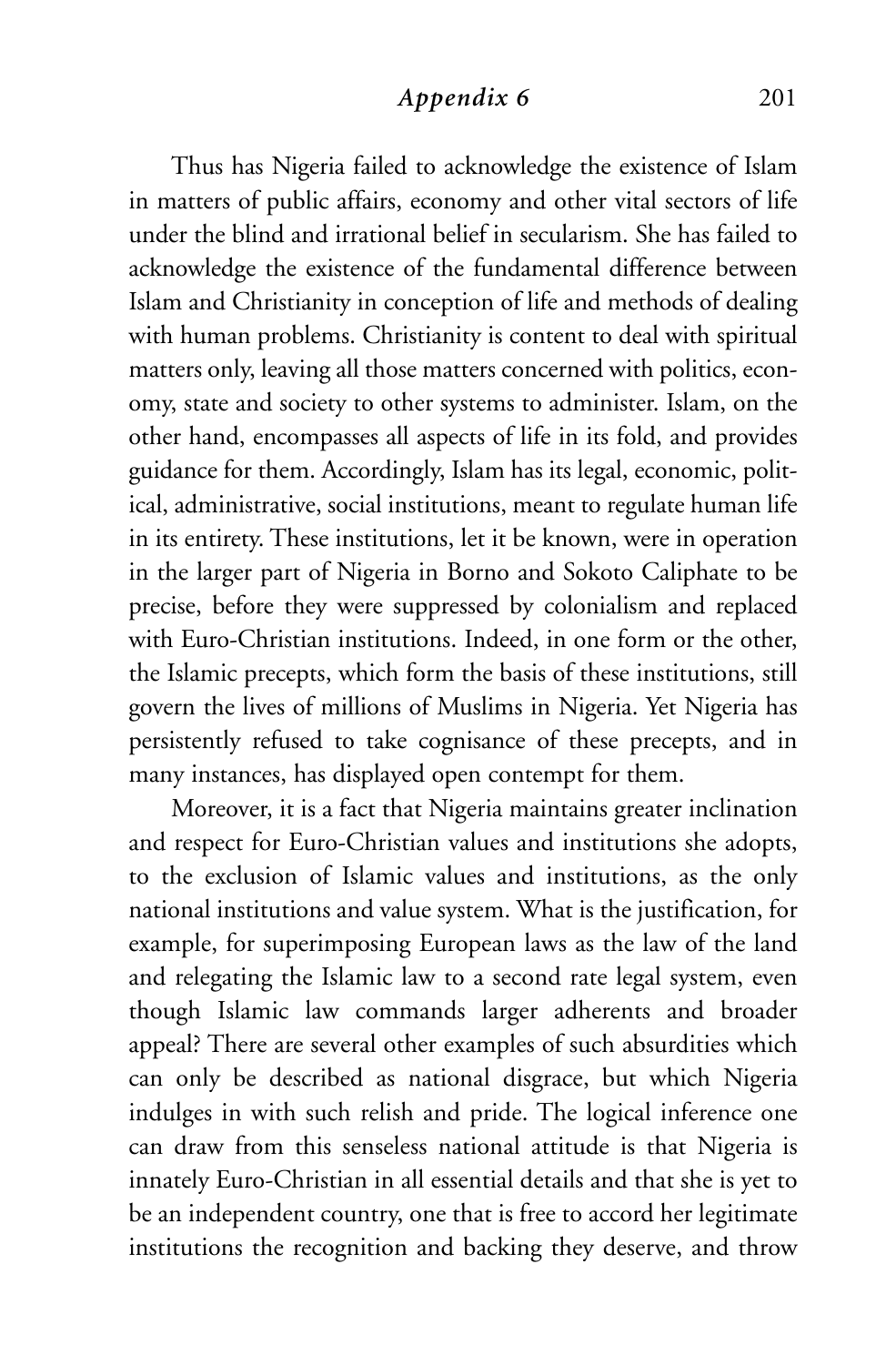away all the systems and institutions imposed on her. In a nutshell, even if it were possible to accept the notion that the flag independence of 1960 was a genuine independence, the fact remains that in terms of disengaging Nigeria from her colonial past, freeing Islam from the clutches of colonialism and ordering the lives of the people in accordance with their authentic values and convictions, Nigeria is yet to be free. The struggle for independence is not over yet, if at all it has begun.

It is in this respect above all, that the role of Islam in our national life in the immediate and long-term future may be properly comprehended. Right now, Islam is emerging as a most potent force of social transformation, and the single greatest challenge to colonialism and imperialism all over the world, apart from its being the fount of an irresistible spiritual energy. Everywhere in the world, this latent energy of Islam is being released, unfolding a phenomenon the dimension of which may yet prove beyond human imagination. Nigeria is not an exception to this global upsurge of Islam: thank God, she too has a fair share of the mercy of Allah that is being dispensed worldwide. After all, in terms of history and population, Nigeria has a pride of place in the Muslim world. The role which Islam will play in the Nigerian context of the process of decolonisation is threefold. First, Islam will nourish the climate for the moral transformation of the country to the end that we have men of moral integrity to lead us aright and an upright populace that can not be manipulated nor submit to immoral leadership. Secondly, Islam will provide the spiritual energy with which to break to pieces the material power of the West which has held the country in bondage, and give Nigeria a new lease of life and total respectability. Finally, Islam will provide us with alternative institutions, and more importantly, an alternative civilisational framework which will free us from having to refer to the west ever again as to how we should organise our lives or build our nation.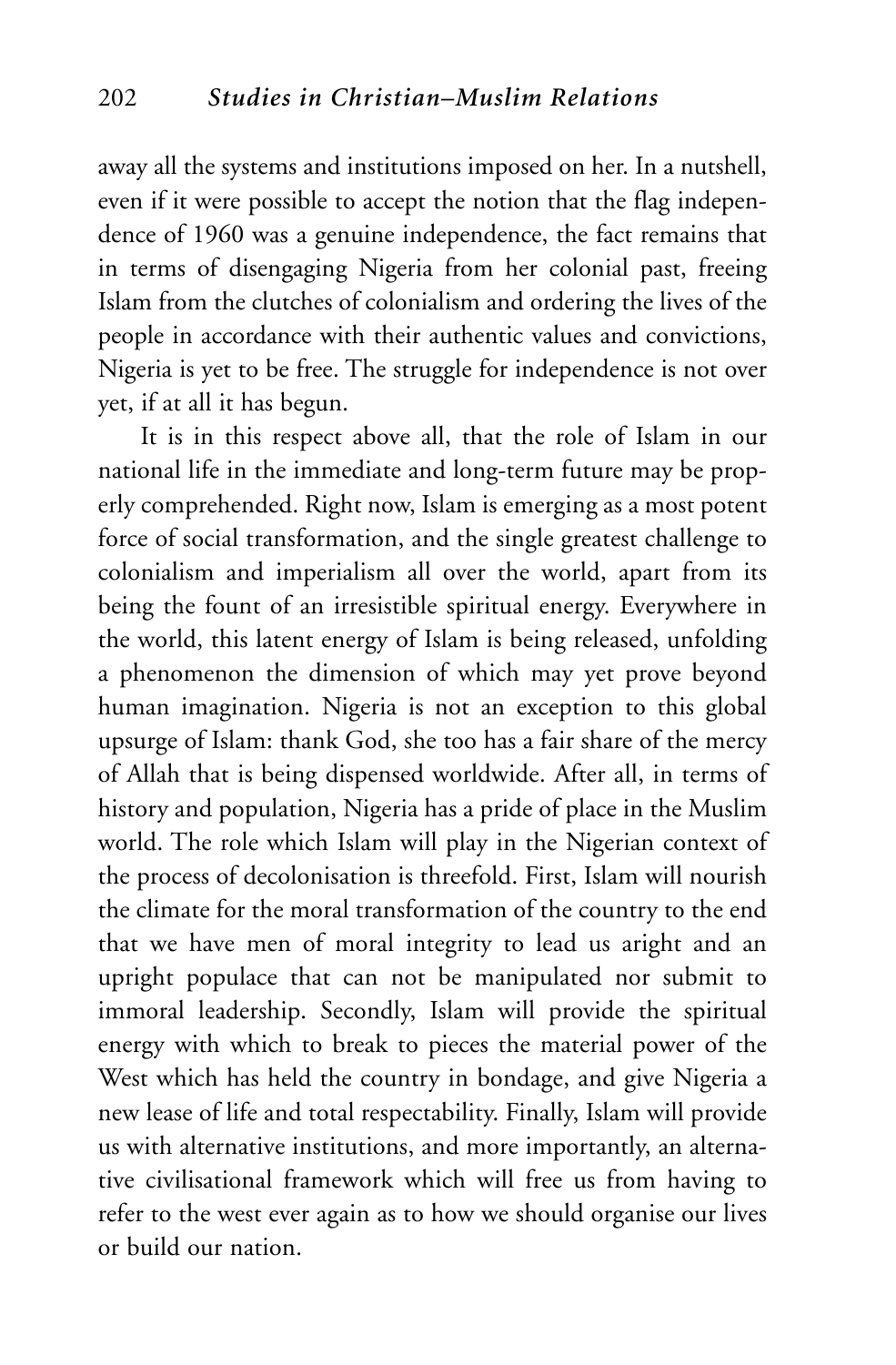The tendency especially in government circles to regard Islam as merely a "religion" among the religions of this country and to treat it as if it has no other role beside catering for the "spiritual" needs of the people is a most cynical and thoughtless behaviour. Islam is not playing its full role in our society only because it has been subjected to a series of persecutions and suppression of varying degrees from the beginning of this century, when the Europeans invaded this land, to this day. Today the signs of recovery of the Muslim *Umma* from the wounds and evils inflicted upon it by European imperialism are very much in evidence. Islam will once again, God willing, play a decisive role in directing the destiny of all of its people. This fact must be taken into account by all those concerned with the well-being and future of Nigeria. There are those who would like to wish away Islam as if it were a passing and transient phenomenon, and believe that European social, economic and legal systems are affairs to stay. It is true that such people are largely in the helm of affairs today, having been brought into prominence by neo-colonial forces, which tend in general to raise up what is despicable and to bring down every noble thing. The fact of the matter, however, is that Islam is here to stay and, above all, Islam will continue to exert the most decisive influence on the destiny of Nigeria and all the countries of *Bilad al-Sudan*.

There is also the tendency to equate Christianity with Islam, and to use this unfair and irrational equation to narrow down the scope of Islam and impose secular trends on an unwilling Muslim Community. Islam concerns itself with the affairs of man in all its entirety and seeks to make its community independent of unbelievers in terms of guidance and conduct. Islam is uncompromisingly opposed to colonialism and all forms of subservience to other powers. Muslim communities everywhere are determined to cut off the roots of imperialism and to rid themselves of its influences, be it ideological, political or moral. Christianity, on the other hand, was implanted in this country by colonial powers and entrenched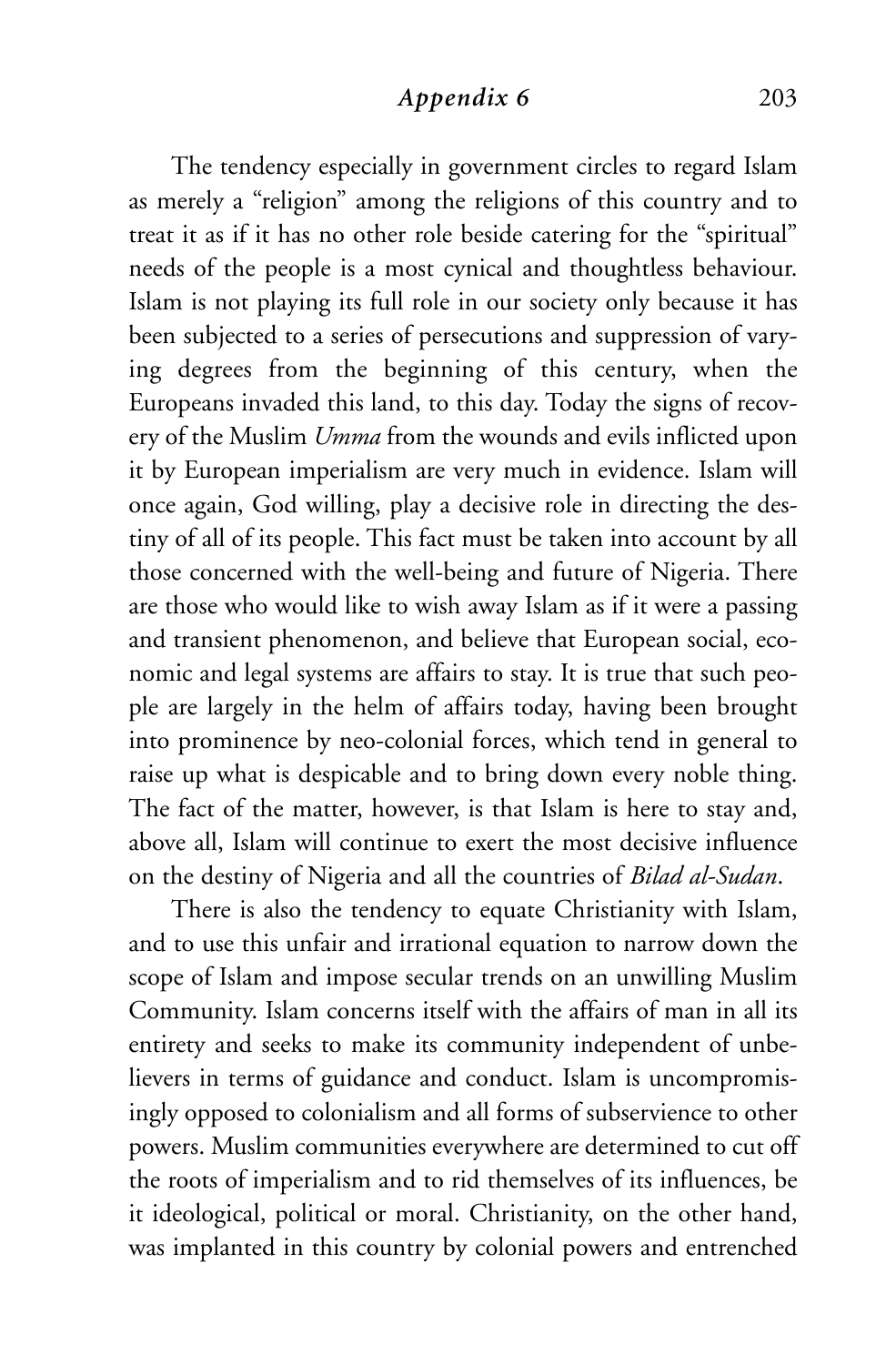as the official religion by all kinds of maneuvers and treachery. This historical fact need not be covered up or, indeed, forgotten. For it is the colonial backing of Christianity at the expense of Islam and the systematic undermining of Islam that constitute the very root of the social and political problems of Nigeria. One major consequence of this historical development is that the Christians have come to assume that their fortunes are inexorably tied up to the fortunes of neo-colonialism. Thus they have consistently defended almost everything European: the imposed law, the capitalist system, the alien educational system and so on. They also have come to see their role as that of absolute and violent opposition to all that is Islamic; their vehement opposition to the Sacred Sharia is a glaring example. It is therefore clear that Islam pursues goals and objectives which are diametrically at variance to those of Christianity; Islam wants, among other things, to abolish colonialism; Christianity, on the other hand, clings to it for survival.

This is not to say, however, that there is no basis whatsoever for a peaceful or tolerable coexistence between Islam and other religious communities. What is needed is for government to accord Islam its rightful due, and to others, theirs. This is especially in respect of law, social morality, economic set up and education, and to acknowledge the fact that Islam, unlike the others, is a complete way of life. Nigeria therefore requires fundamental adjustments in virtually every major aspect of life to reflect her multi-religious nature, and in particular to accord Islam its rightful place in the scheme of things. Four aspects of this appraisal are suggested here, as the scope of this paper is severely limited.

### **1. Law**

To a Muslim, the type of law which should govern his life is of crucial importance, as it touches not only on his daily life, but more vitally, his faith. A Muslim is one who believes in Allah and follows His Law, as embodied in the Sharia—the corpus of laws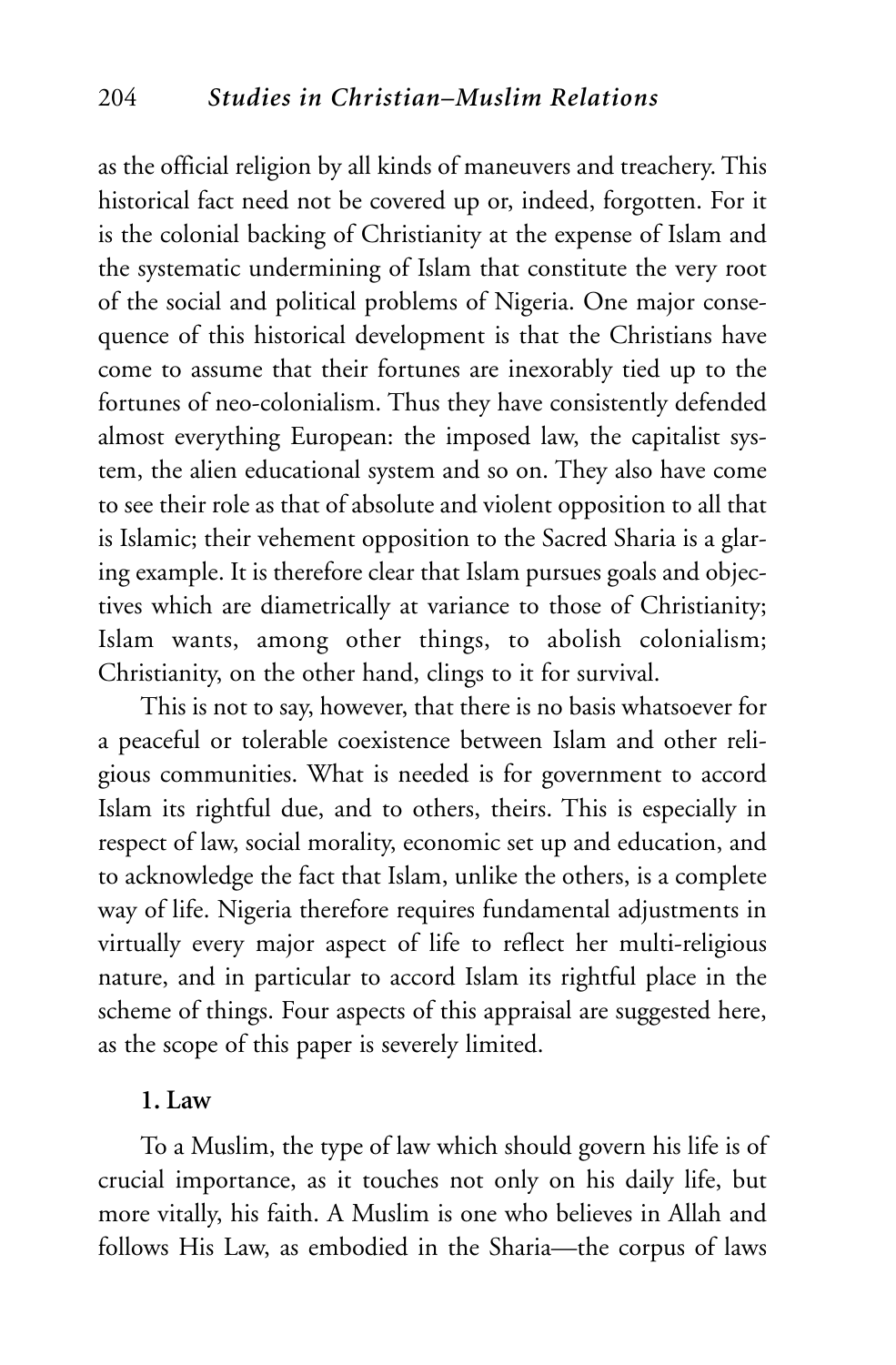### *Appendix 6* 205

and injunctions contained in the Quran and Sunna. Failure to live by the Sharia is tantamount to a rejection of the Islamic faith, as the bond between a believer and Allah is anchored on the former obeying the dictates of his Lord. This injunction of Allah to the Believer is contained in the Quran 45:18-22.

It is injunctions such as these that influence Muslim attitudes to law. The foremost obligation of the Muslim is to follow the dictates of Allah to whom alone he owes his creation, life, nourishment, existence in this world, and above all, his life in the hereafter. It is when there is a justification in the Sharia to follow laws made by human beings that a Muslim is obliged to do so. A Muslim is never bound by law merely on the ground that such laws constitute the law of the land, much less when such laws have been imposed by colonial usurpers. A Muslim judges laws by their merit—for instance, whether they are just and upright and fulfil man's spiritual and mundane purposes—and not merely by political sentiments.

If Muslims reject the imposed law, the reason is that they have every justification to do so. Firstly, the law is alien to Islam and it has been imposed, among other things, to replace the Noble Sharia. Secondly, the imposed law has entrenched injustice in the country and has proved particularly hopeless in fulfilling one of the greatest objectives of law: the suppression of crime. Thirdly, the imposed law is so fluid and amoral that it has succumbed to all sorts of manipulation and perversion. This legal system has served all the tyrant governments—civil and military alike—with equal faithfulness and loyalty.

Above all, Muslims have a system of law of their own which they hold sacred, and which determines their lives. The Sharia remains the most obeyed and venerated law in Nigeria, despite the persecution it has continued to suffer in the hands of secular governments. Certainly, the security of life and property enjoyed in Muslim areas in Nigeria, in contrast to the universal insecurity experienced in non-Muslim areas is sufficient an indication of the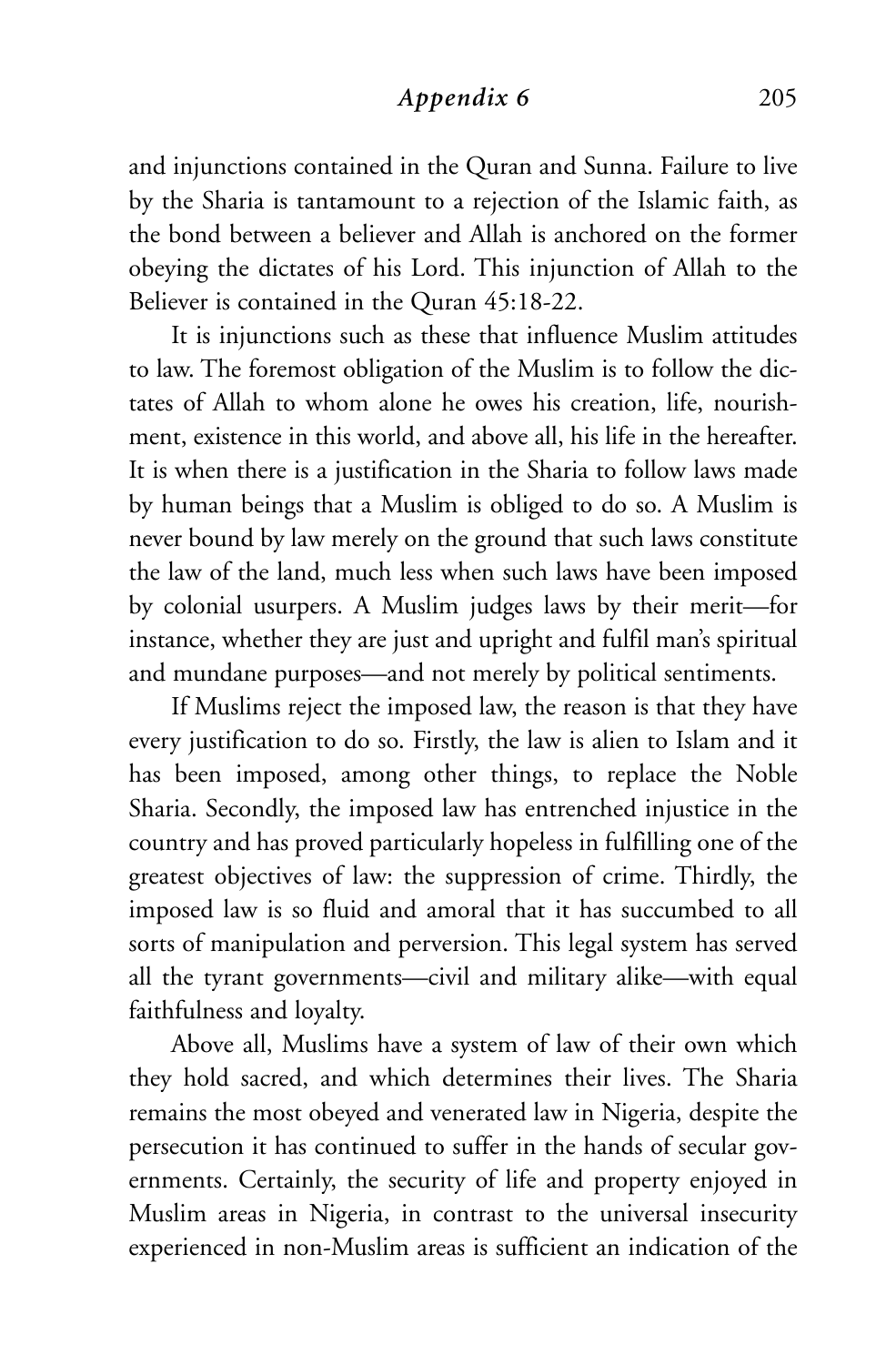efficacy and sanctity of the Sharia for the intelligent observer. To ask Muslims to throw away this Noble System in order to embrace a corrupt and unjust legal system is just the limit.

Islam takes into consideration the fact that man, whatever be his religious persuasion, culture and nationality, has an inherent love or respect for the law in which he has faith. In other words, Allah has endeared law to mankind, as law is the very essence of civilised life. It is this innate love for law that impelled Muslims to give up their lives in their thousands to preserve the integrity of the Sharia against colonial usurpers. Thousands of others undertook the *hijra* (flight) to escape being governed by the laws of Roman paganism and English colonisers. The same love now impels the Muslims of today to seek to be governed by the Sacred Sharia and an end to subservience to neo-colonialism.

Allah—most exalted is He—Who has implanted this love of law in mankind, has also prescribed the way in which civilised life should be organised. He has prescribed that laws must never be imposed on any religious community against their will, and that the system of law of each human organisation should be duly recognised and protected. This is the only way to ensure harmony in society, and forestall friction and conflicts which may ultimately lead to the disintegration of society. That eternal law is enshrined in the Quran 5:44-50.

This, then, is the Islamic recipe for human society, as far as the legal system is concerned. Social tensions and upheavals come only when the Islamic injunctions recognising the rights of religious communities to maintain their laws, and enjoining upon the state to ensure that those rights are strictly observed, are ignored. In the context of Nigeria, these injunctions imply, (i) that the Sharia shall enjoy full application in all areas where Muslims predominate, and that it takes precedence over all other legal systems in Nigeria, as the law that governs the majority of her people; (ii) that such other legal systems are accorded recognition in accordance with the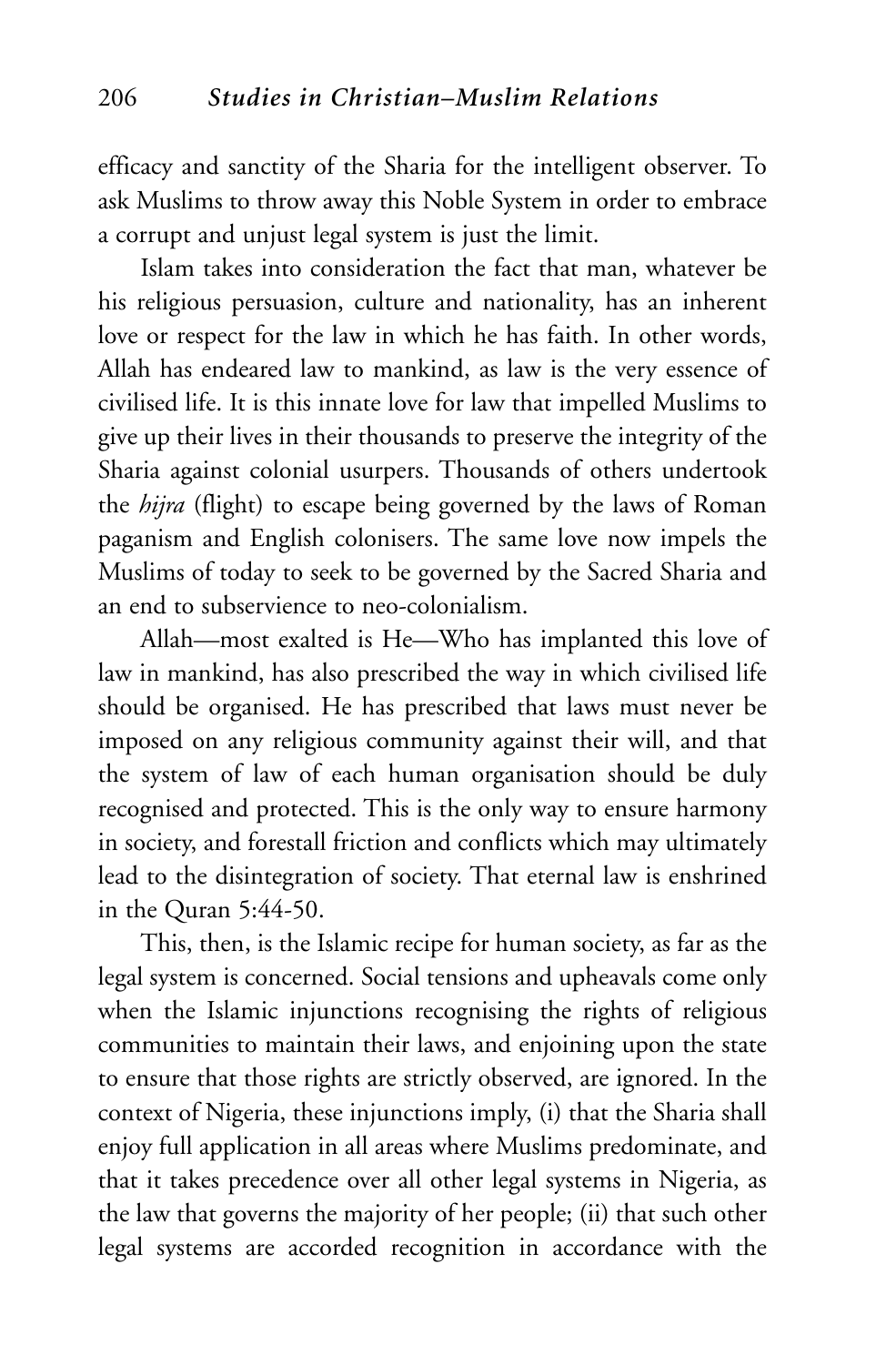### *Appendix 6* 207

extent of the following they command. Equally significant, there must be a definite commitment by Nigeria to abolish all aspects of imposed laws which are inconsistent with our fundamental values, norms and the demands of our faith. In fact, the entire colonial legal enterprise must be abolished and be replaced with our authentic and legitimate laws. This indeed is the irreducible minimum in our quest for genuine self-determination and sovereignty.

### **2. The Economy**

All communities have a system through which their economic activities are organised in order to secure the realisation of their objectives of life. Such systems may be just or otherwise, but it will be wrong to deny their existence. In Nigeria, the secularised elite have come to assume the absence of such systems among the communities which the Europeans have suppressed and on whom they have imposed their economic system. All areas which enjoyed the rule of Islam did have a well-organised economic system: for instance, Sokoto Caliphate was an economically independent nation and self-sufficient in food resources. There was a clear guidance as to how to achieve comprehensive justice for all, and a social security scheme based on the philosophy of *Zakat* was in operation. Yet today our noisy elite, pandering to the dictates of Western and Zionist interests, have denied the rest of mankind the ability to run their economic life outside the framework of Capitalism and Socialism—the two dominant economic systems of the Western civilisation. There has never been any attempt by Nigeria to explore the Islamic economic system which operated within its borders before, nor ask Muslims to bring forth their scheme for the economic well being of this nation. This is not only an arrogant and discourteous approach to national issues—a characteristic, one must say, of all secular nations—but one which has contributed to our perennial national failures. The fact of the matter is that the genius to conceive and operate an economy is not limited to the European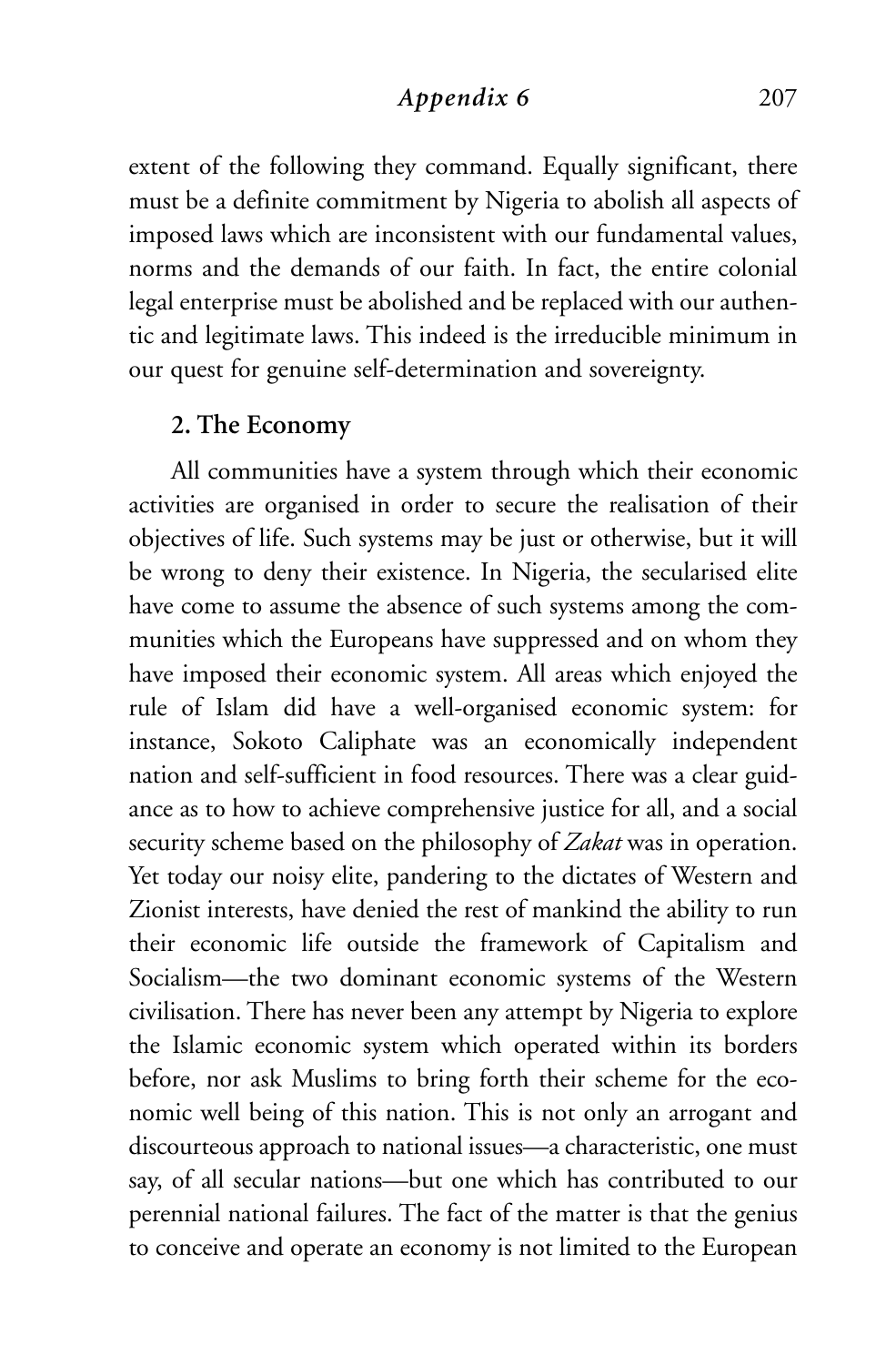race alone but is shared by all mankind. Yes, there is capitalism, and there is socialism, but there is *also* the Islamic economic system. This fact must not be brushed aside; it must be kept in mind as we contemplate a viable economic system for our country. If Nigeria does not know the nature of the Islamic economic system, then she has an obligation to learn it with a view to applying it. Ignorance of a system which still influences the lives of the majority of this nation's people is an unspeakable national disgrace. Must anyone be surprised that Nigeria has sunk into an economic disaster?

It is the contention of this paper that the Islamic economic system with its uncompromising emphasis on social justice, its abolition of *riba*—usury, and hence, all forms of unjust enrichment and human exploitation—hoarding, monopoly, gambling and dubious enterprises; as well as Islam's comprehensive social security system as embodied in the *Zakat* scheme, which compels society to take care of the poor, the needy, the debtor, the travelers and all those in vulnerable economic conditions and which aims at putting an end to want and human degradation arising from poverty. It is the contention of this paper that the Islamic system can secure in an effective manner the well being of the people as well as abolish poverty altogether. Hence, it is imperative that at the very minimum the following should be made part and parcel of a new economic arrangement: (i) Muslims must have an alternative banking system to the usurious and exploitative system that operates today so that they can transact business on the basis of Islamic Law; (ii) An Islamic Social Security scheme, under a *Zakat* (alms) agency, should be established in all Muslim states to enable these states to pioneer a programme aimed at eliminating exploitation and poverty and securing a decent life for all; (iii) The Nigerian economy must be disengaged from the global exploitative economies of the Capitalist and Communist blocks; (iv) Islamic prohibitions in the economic sphere, such as gambling, middlemanship, hoarding, monopoly, unjust taxes and levies as well as looting of public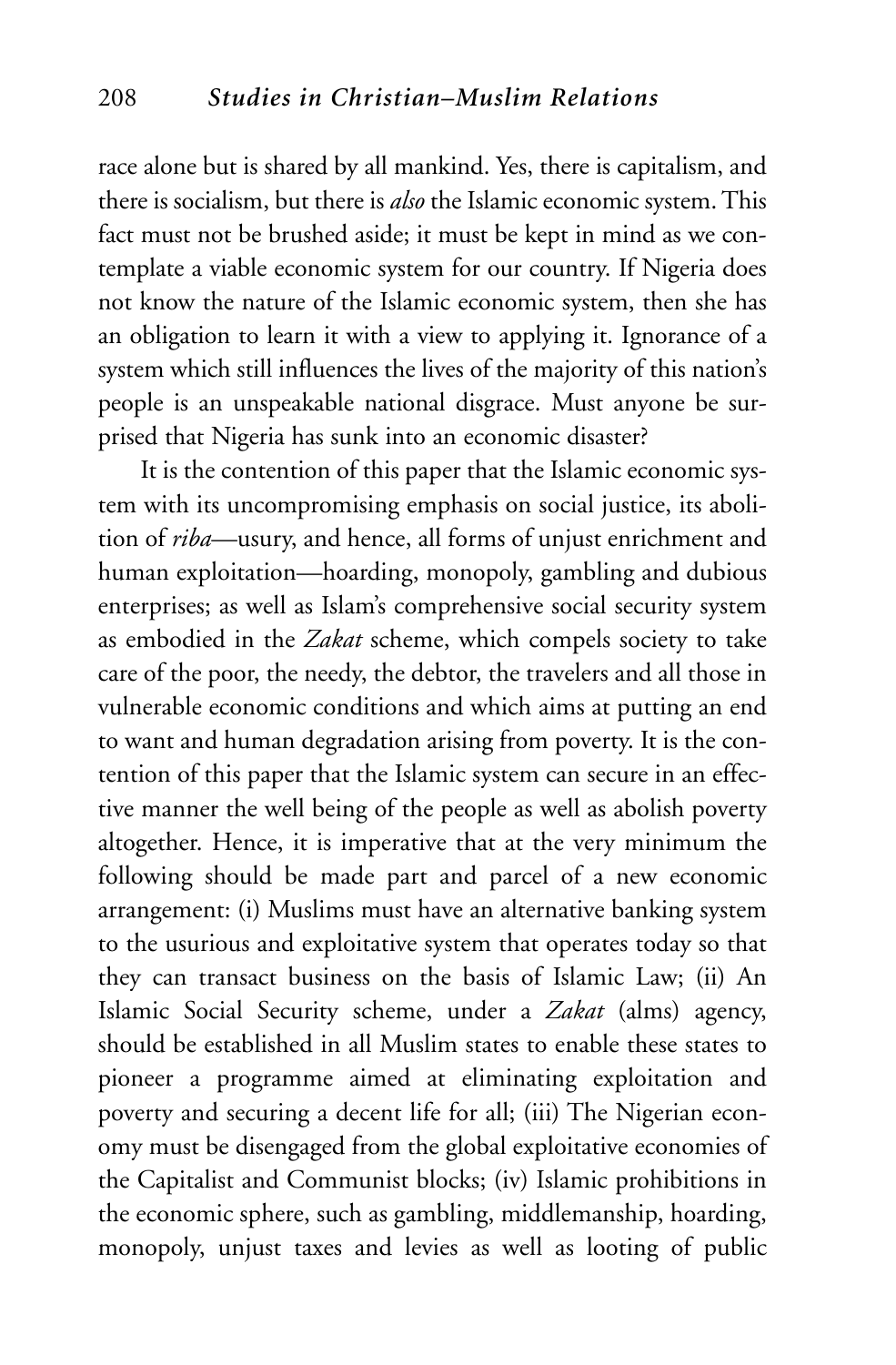*Appendix 6* 209

wealth, must be enforced by the state; and (v) the Islamic positive injunctions, such as the regulation of markets for the purposes of ensuring strict justice and fairness in respect of weights and measures, enforcement of quality control measures and elimination of fraud and profiteering, the establishment of a fair wage policy which takes into account the basic human needs, the delineation of a poverty line, which entitles all those who live below it to state care and subsidy, so as to lift them to a decent life. All such injunctions should be put into effect.

### **3. Education**

Education involves the nurturing of the human being with the aim to enable him to fulfill the purpose of existence, as conceived by a given society or civilisation, more effectively. Education thus embraces the inculcation of such values, perceptions and ideals of conduct which society regards as vital for its well being and indispensable to its existence. Prior to colonial aggression, Islamic education was the sole system of education in existence in the larger part of this country. Its aims, among other things, include the raising of scholars to serve as models of conduct for people, as guardians of society's conscience, as rulers, judges and teachers, above all as reformers of society. It was this system of education and no other that sustained the Sultanate of Borno for nearly a thousand years. It also created the condition and the men who changed the course of history of West Africa and brought into being numerous Islamic States, including the Sokoto Caliphate.

But this educational system has been suppressed today, thanks to colonialism and thanks also to neo-colonial Nigeria. As a result, the values which are being transmitted through the imposed system are at variance with the values which the society believes in and to which it is attached. In all respects we operate an alien system of education, which by virtue of its alien nature and the fraudulent and often brutal methods by which it was imposed, has found lit-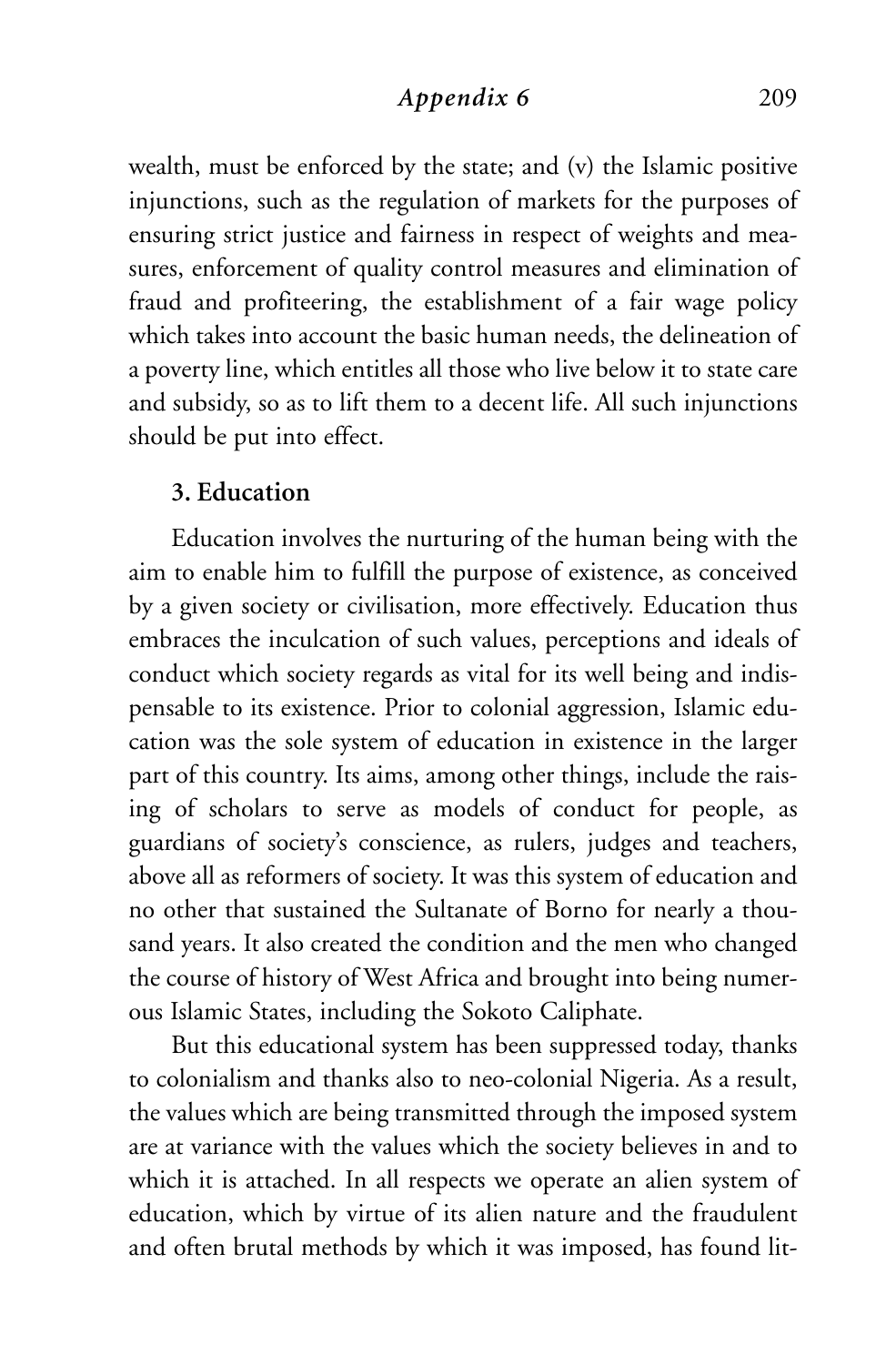tle acceptance among Muslims. Moreover, its glaring inadequacies and failures, coupled with its imitative, unimaginative and inept character, have made the prevailing system of education almost irrelevant. If Muslims are suspicious of the kind of education their children receive, it is because it has been imposed in the first instance on the ruins and at the expense of Islamic education, and because it has so far failed to acknowledge the existence of Islam as a world view and a civilisation distinct from Western civilisation.

If the present structure of education is maintained, it means that Euro-Christian values and alien conception of life will continue to be imposed on Muslims. Hence, the need for a profound restructuring of the system on a foundation which fully caters for the fundamental requirements of Islam. If this is not done, Nigeria will be leaving the door wide open for ideological conflicts in the future, as the war between Islam and Western civilisation will inevitably escalate in this part of the world. The writing is already on the wall for the perceptive mind to see. The nation's pretense that Muslims have no legitimate grievances, or that they do not know their rights, or that Islamic institutions have no place in the national set-up is a delusion that must stop. Muslims, be it noted, have no cause to accept forever what is imposed on them by an alien, un-Islamic and hostile power; nor is it conceivable for any people possessing a sense of honour and integrity to accept a situation of degradation and subservience forever. Even more poignant is the fact that the imposed education has failed to produce men of vision and sagacity capable of saving this nation from the prospects of social disintegration and raising it to a status of self-determination and self-respect. When the elite do not usurp power and misuse it, then they are busy pilfering the nation's resources and abusing her honour. Education has been unable to nurture them morally; it has only taught them the means to exploit their fellow men and surrender their nation to imperialism.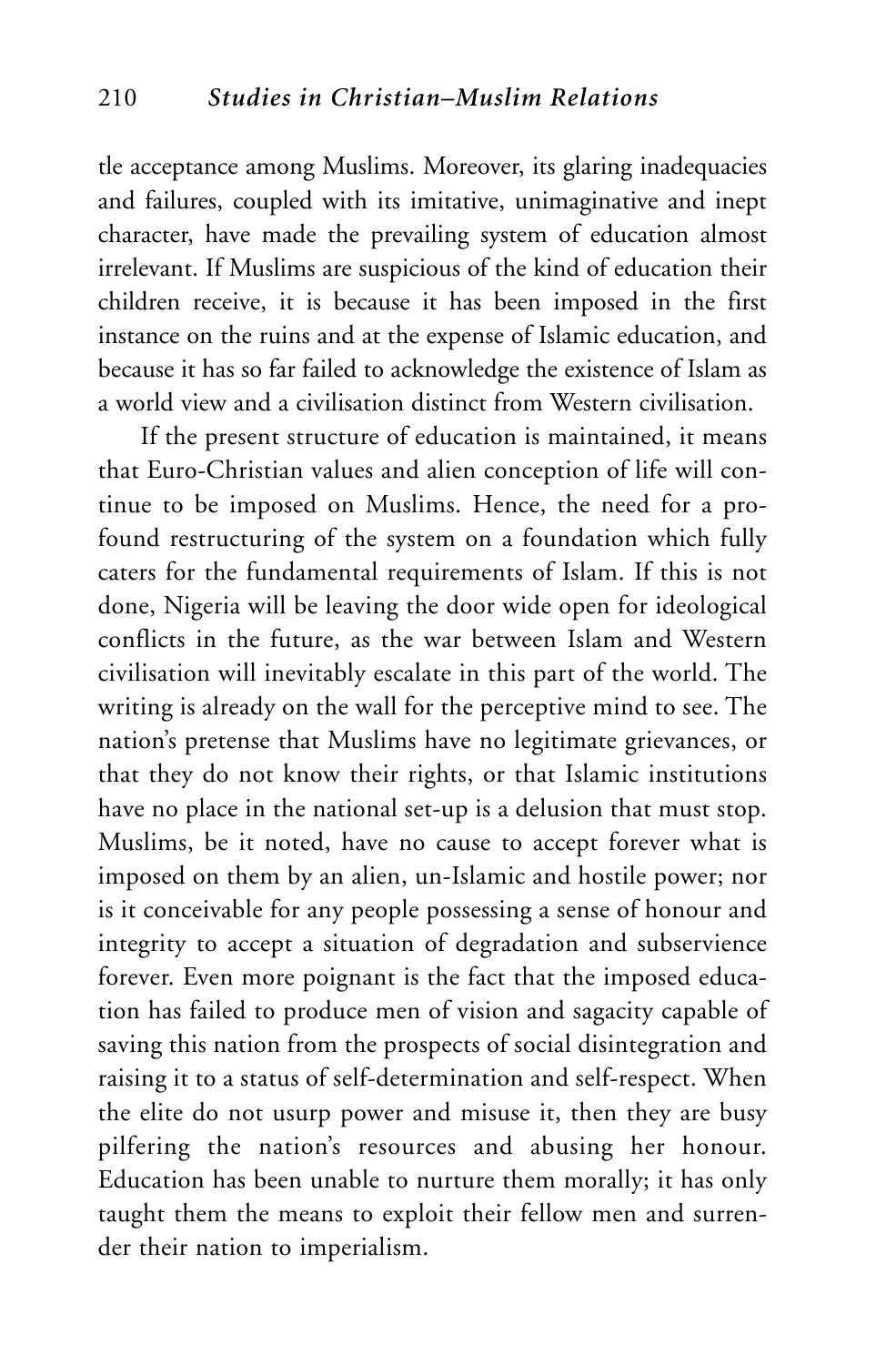### *Appendix 6* 211

### **4. Social Morality**

If the prevailing system of education has failed the nation, it is because it lacks, above all, the necessary moral content. Morality is important in a nation's life, and for a Muslim community, it is central to its existence. Colonialism has sought to destroy all the values of Islam without providing an honourable and viable alternative; it has sought to deface the moral character of Islamic societies, cities and environment, and replace them with the moral debauchery of the West. Notice the breweries in the heart of Muslim cities. Notice too the brothels, gambling dens and centres of vices all over the place. It is a picture of neo-colonialism boldly challenging Islam to war.

Certain patterns of behaviour, whether at individual or governmental level, are unacceptable to Islam. Alcoholism, gambling and prostitution are unacceptable to Islam. It does not matter, therefore, whether the government derives revenues from such evils. Such revenues are all illegitimate, callous and miserable earnings. At any rate, what government that is conscious of its moral responsibilities, would ever tolerate the massive human and material destruction which alcohol causes on the pretext that it derives revenues from its sale? Similarly, it is utterly unacceptable to Islam that the honour of women should be abused in the name of secularism, or that women should be lured into exposing their bodies for the gratification of men. These are some of the crucial issues that will continue to become ever more relevant in due course as Muslims demand the observance of decency, social integrity and moral discipline in their societies.

The Islamic values do run counter in many respects to the values imposed on the country by the Europeans. Islamic values and social morality are determined by Allah, who alone possesses the prerogative to determine for human society what is right and what is wrong. Alcoholism is wrong, not merely because it runs counter to human reasoning, but precisely because Allah has forbidden it.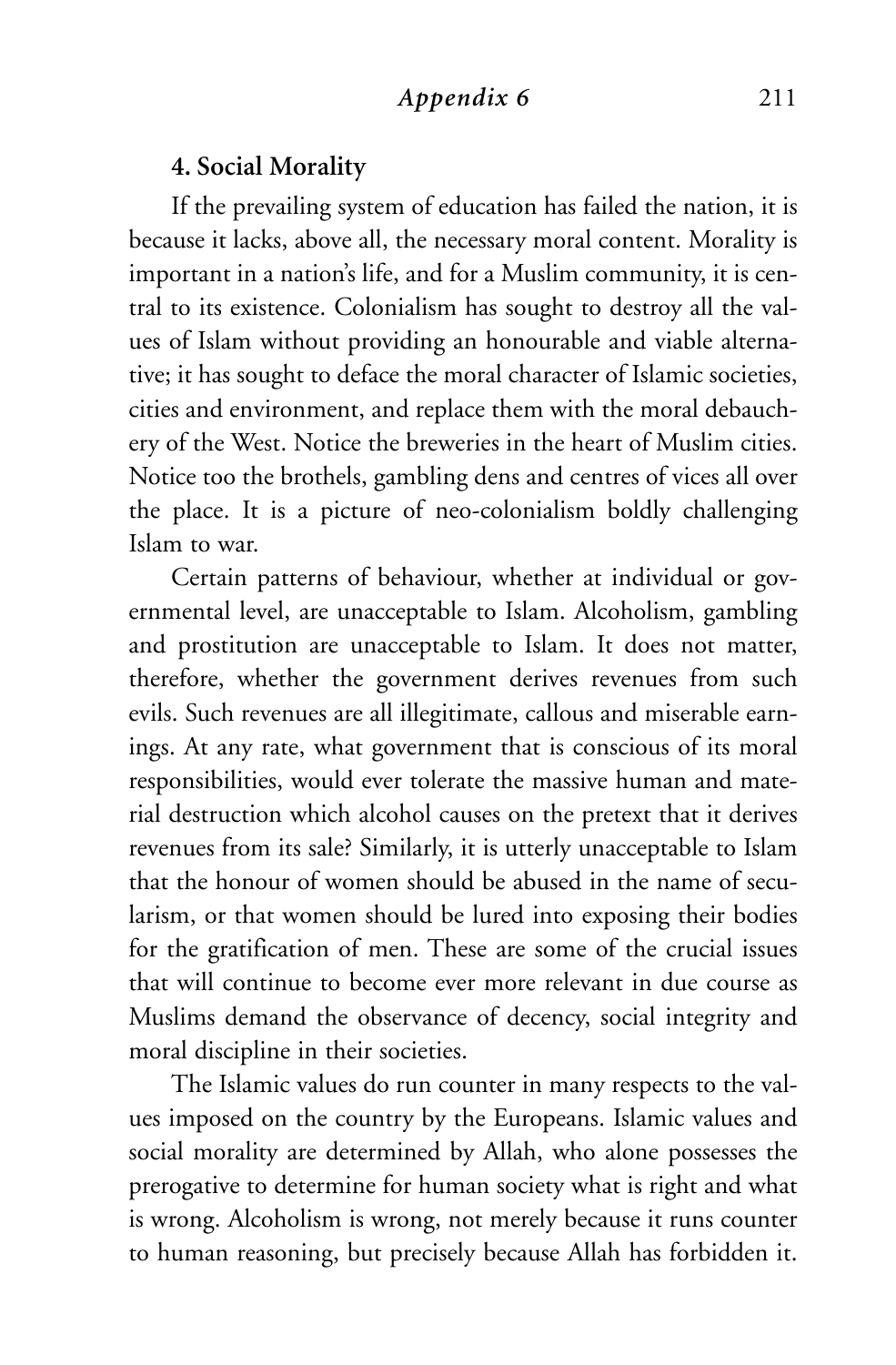The same applies to prostitution, to unrestrained intermingling of male and female, to public display of immodesty and other similar evils. The imposed value system has been built upon a fundamental infidelity to Allah, and it permits and forbids things on the basis of convenience and expediency. What is good today is good only because it serves the European interest. What is bad is so only because it does not suit the immediate convenience of Europe. This is the value system imposed globally on colonized people, such that in Nigeria, good and bad, right and wrong are determined by neocolonial rulers as suits their convenience and their immediate interests. The Islamic moral values are absolute and determined by Allah, who has no vested interest to protect, caring only for the overall well-being of mankind. This is why a moral atmosphere prevails in Muslim societies, in contrast to what obtains in non-Islamic societies, as is clear to all. It is this moral atmosphere that Nigeria has been striving to destroy, so that Muslims may sink down to the level of communities without absolute social morality or defined values. The minimum demand of Muslims is that the Islamic social morality must be restored so that Muslim cities can regain their sanctity and integrity.

Other civilisations may see their destiny as being directed by economic or social factors alone. But Muslims see their destiny as fundamentally influenced by morality. And this is precisely the reason why Muslims will find it difficult, if not impossible, to compromise their moral and social values for whatever cause. The Quran has warned mankind in chapter 22:45-48.

*And how many a township have We destroyed because it had been immersed in evil doing and now they (all) lie deserted, with their roofs caved in! And how many a well lies abandoned and how many castles that (once) stood high! Have they, then, never journeyed about the earth, letting their hearts gain wisdom, and causing their ears to hear? Yet, ver-*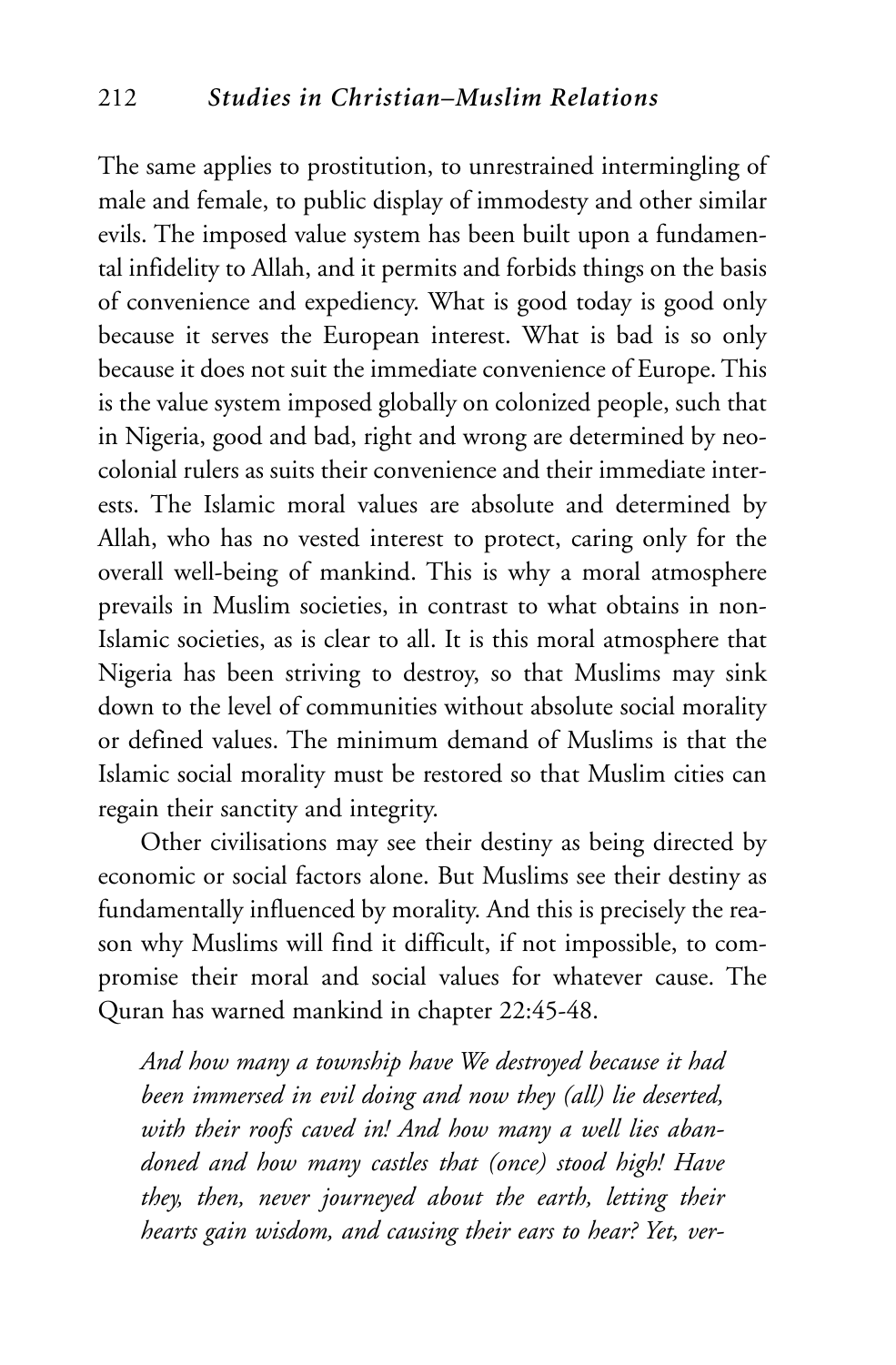## *Appendix 6* 213

*ily, it is not their eyes that have become blind—but blind have become the hearts that are in their breasts…And how many a community that was immersed in evil doing have I given rain for a while? But then I took them to task, for with Me is all journey's end.*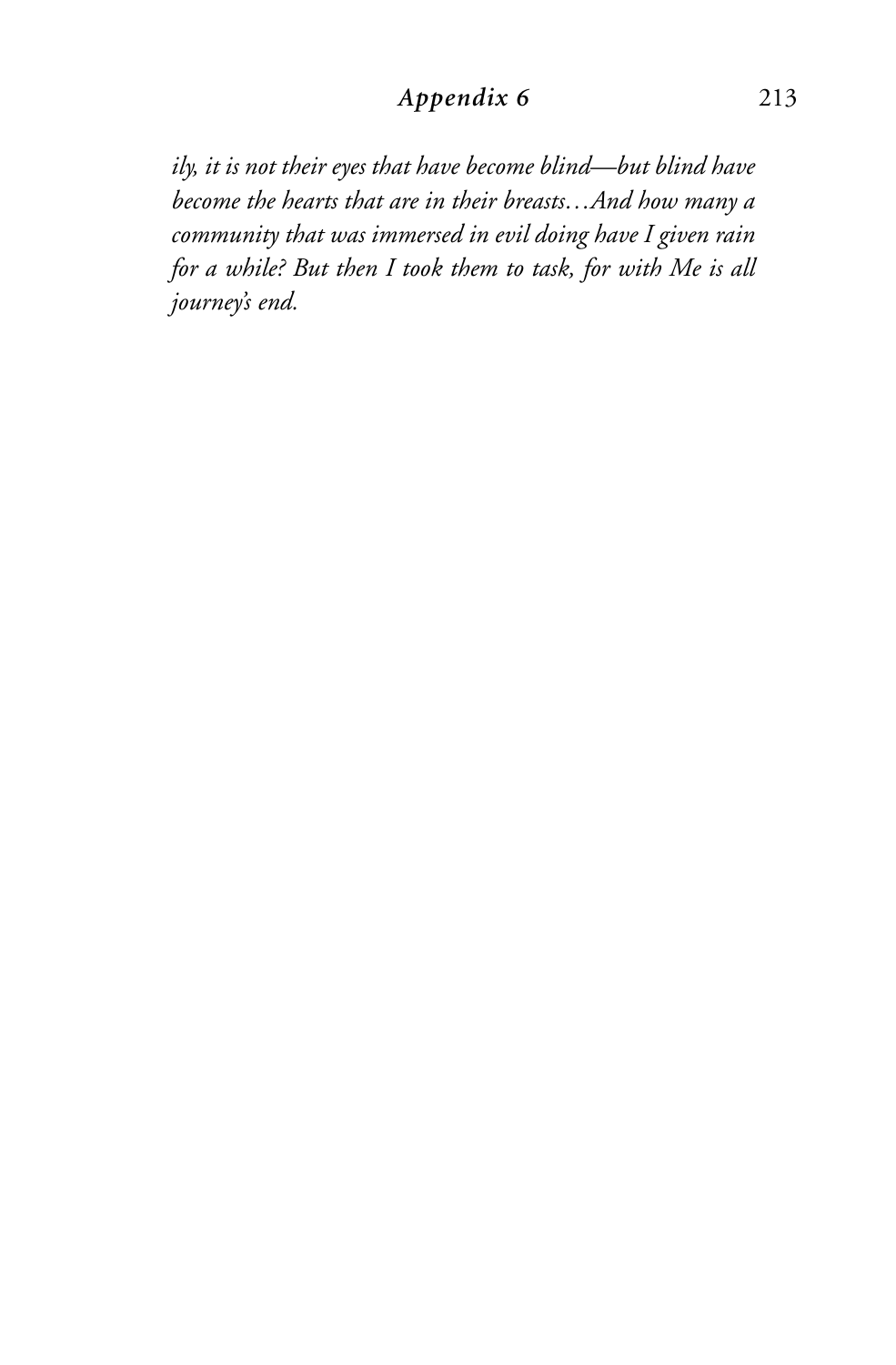## $\triangle$  Appendix 7  $\overline{\phantom{a}}$

## OBSERVATIONS ON NIGERIA'S SECULAR ARRANGEMENTS *Awwul H. Yadudu*<sup>17</sup>

### **Secularism: The Idea**

Secularism or secularization of society and its institutions is a political arrangement which is predicated on the twin understanding that (a) there shall be a separation between church and state and (b) that religion shall have relevance and must of necessity be confined only to the private life of individuals. Consequently public affairs shall in no way be influenced by religion. This idea has been the product of the historical struggle for power between the papal authority and the temporal leaders in Christendom.

This idea was accepted by papal authority when it lost dominion over the temporal life and affairs of the society. It appeared, and has since remained, a perfect arrangement by which the church has dichotomized human life so as to retain control over one part and surrender the other to the temporal authority which had triumphed over it in the struggle for supremacy. It was a concession made to save face and it was easily legitimated by recourse to Biblical authority.

## **Secularism: The Practice**

Putting this idea into practice by modern states has meant many things to diverse countries. In U.S.A., it has meant a wall of separation between church and state and an almost absolute noninvolvement of the state in church affairs. The ridiculous resultant effect of this has meant that no prayers whatsoever could be offered at schools which are owned by the state.

Although India boldly announces its secularity in its constitution, the courts and state policy have interpreted the constitutional provision in such a skewed way as to ensure that Hinduism is the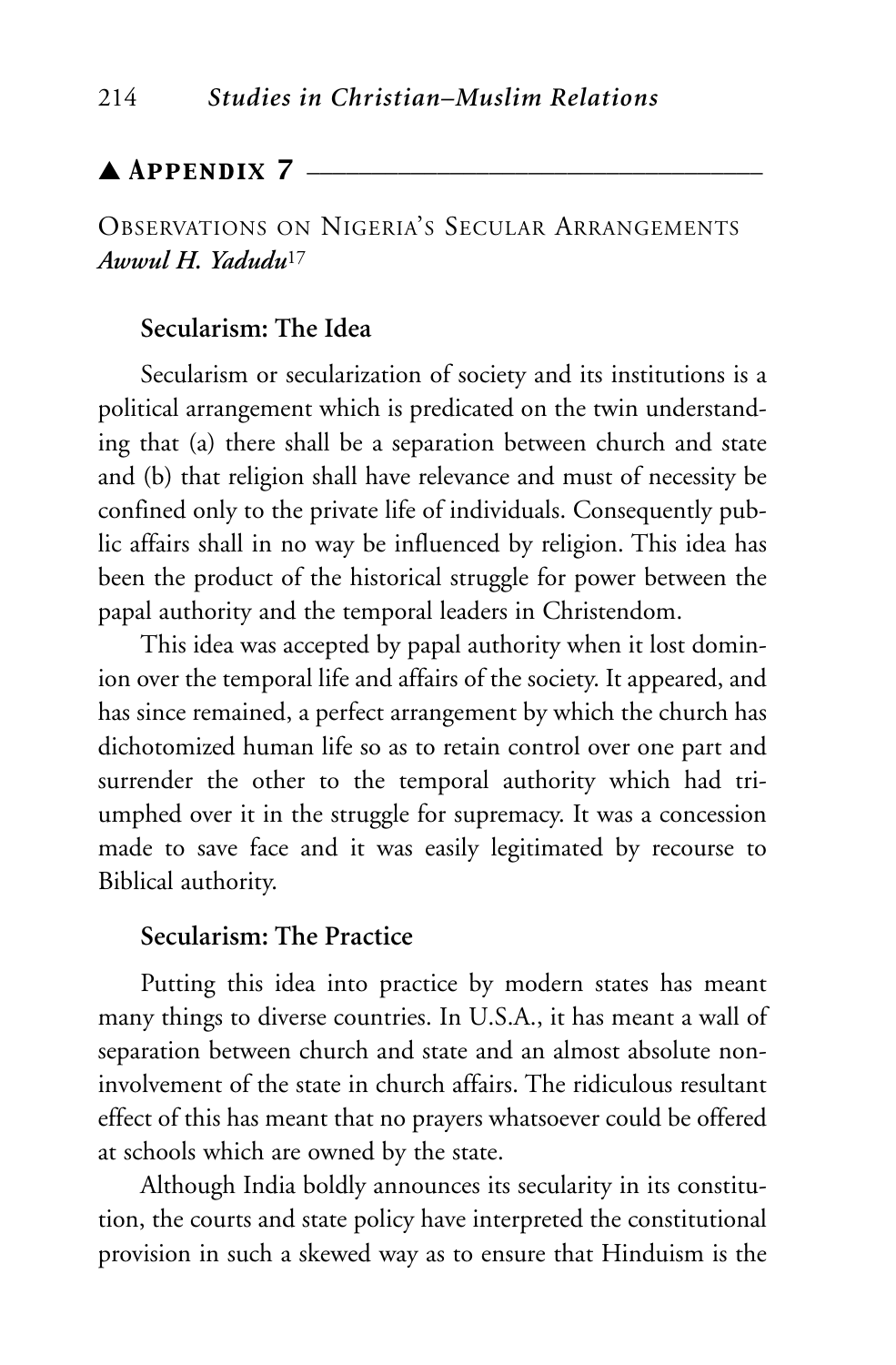*Appendix 7* 215

official religion of certain states. For instance, cows, which are sacred animals in Hindu religion, cannot lawfully be slaughtered in certain states. So India's version of secularism has amounted to the adoption and elevation of one religion and the relegation of several others to the background.

The USSR too claims to be a secular state. Of course, its secularism sanctions an unashamed state adoption of atheism and the destruction of other revealed religions. Here too state policy is informed by atheism, another contrived form of religion.

Italy, the home of Catholicism, has its own version of secularism. With the temporal authority's disengagement from the Catholic Church, a secular state was firmly established side by side with the Vatican. But the secular Italian state cannot dare step on the toes of papal authority or initiate or seek to implement any policies that may run counter to the Catholic ethics of its citizens.

## **Secularism in Nigeria: A Background History**

Throughout the vast land which was brought under the Sokoto caliphate, the idea of secularism was non-existent. The Sharia was the basis of the legitimacy of the leadership. State policies were informed by Islamic injunction. Sharia dictated the qualities of the leadership. There was no separation between the mosque and the state.

In the Pagan communities, religion played an equally prominent role in determining state policy and who could lead. The place of the shrines and oracles in the polity of these communities testifies to this. Great Britain, the imperial power, was and still is a Christian state. The Queen must belong to the Church of England and the common law was derived from Christian ideas. During the colonial era, English political ideas, which essentially did not recognize secularism, were imported into the country. While Islam was tolerated, Christian ideals were encouraged to gain a foothold on the Nigerian soil.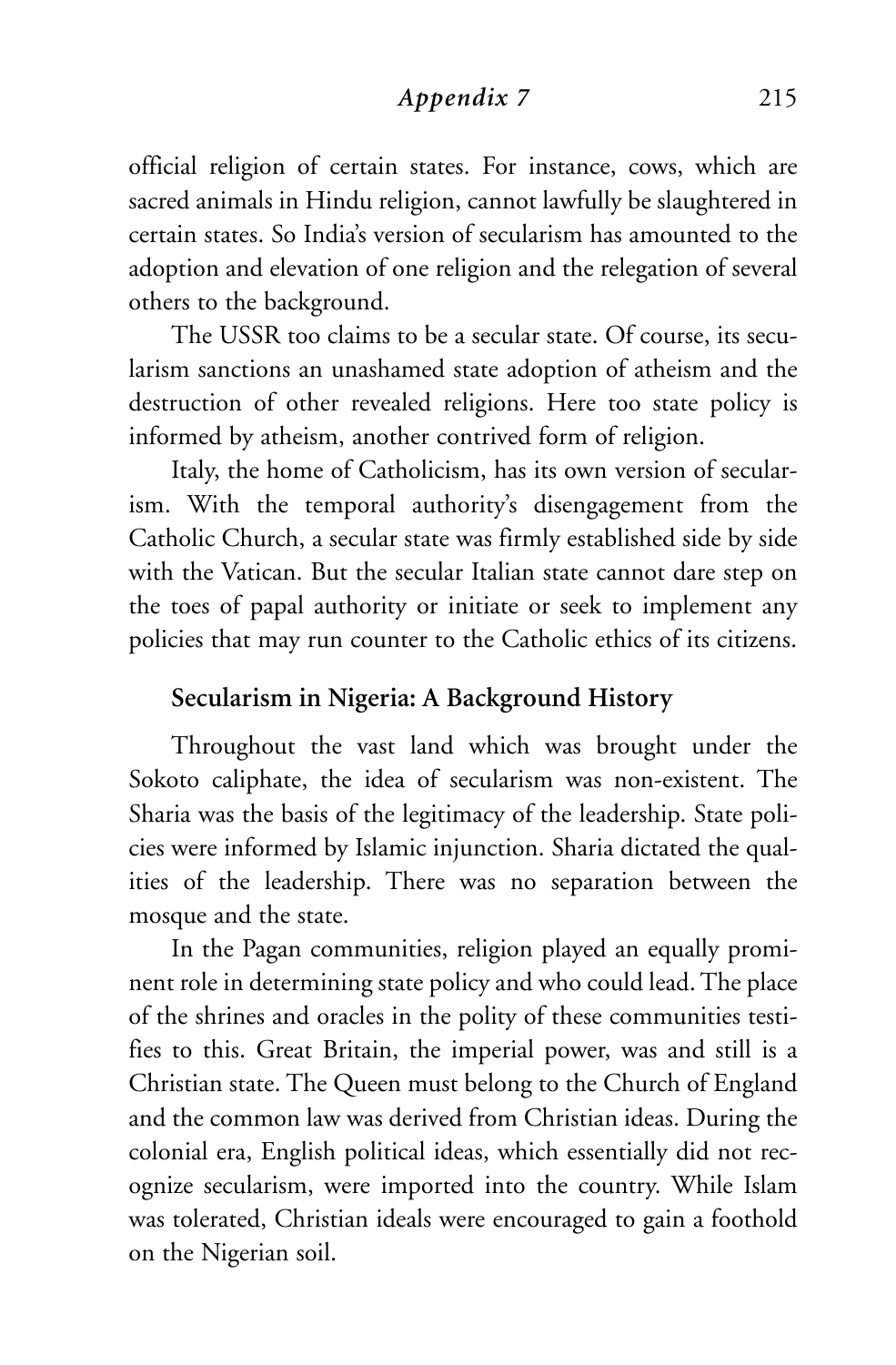### 216 *Studies in Christian–Muslim Relations*

It was the 1979 constitution which introduced the nebulous idea of secularism into Nigeria's body politics. Section 10 of this constitution stated thus: "The state shall not adopt any religion as the state religion." With the adoption of these words, a vague idea of secularism was imposed on the country. The question to ask is: whose version of secularism have the proponents of this section sought to dump on the country? Did they have the American, Indian or Russian version at heart? Or have they reconceived of another?

Recently the political bureau came along not only to recommend that Section 10 be retained intact but to suggest that government should desist from engaging in certain religious activities. For instance they recommended that government should disengage itself from participating in *Hajj* affairs. With this new development are we heading towards the Indian direction?

### **Contradictions:**

It seems that Nigeria's romance with the vague concept of secularism has bred and will continue to breed further contradictions in both understanding the secularist idea and its practice. These contradictory trends are noteworthy:

(a) In their public posture, Nigerian governments have tended to behave in a manner which suggests that governmental policies must of necessity be informed by religious precepts within the context of modern setting. But which religious precepts are to inform governmental actions—and actually do?

(b) Successive governments have equally tended to adopt policies that are more in tune with one religion over others. We seem to be heading towards the Christianization of Nigeria!

(c) The 1979 constitution opens in its preamble with expressing trust in God and, in some sections, requires public officers to make undertakings in the name of God. Yet it prohibits the state from adopting any religion.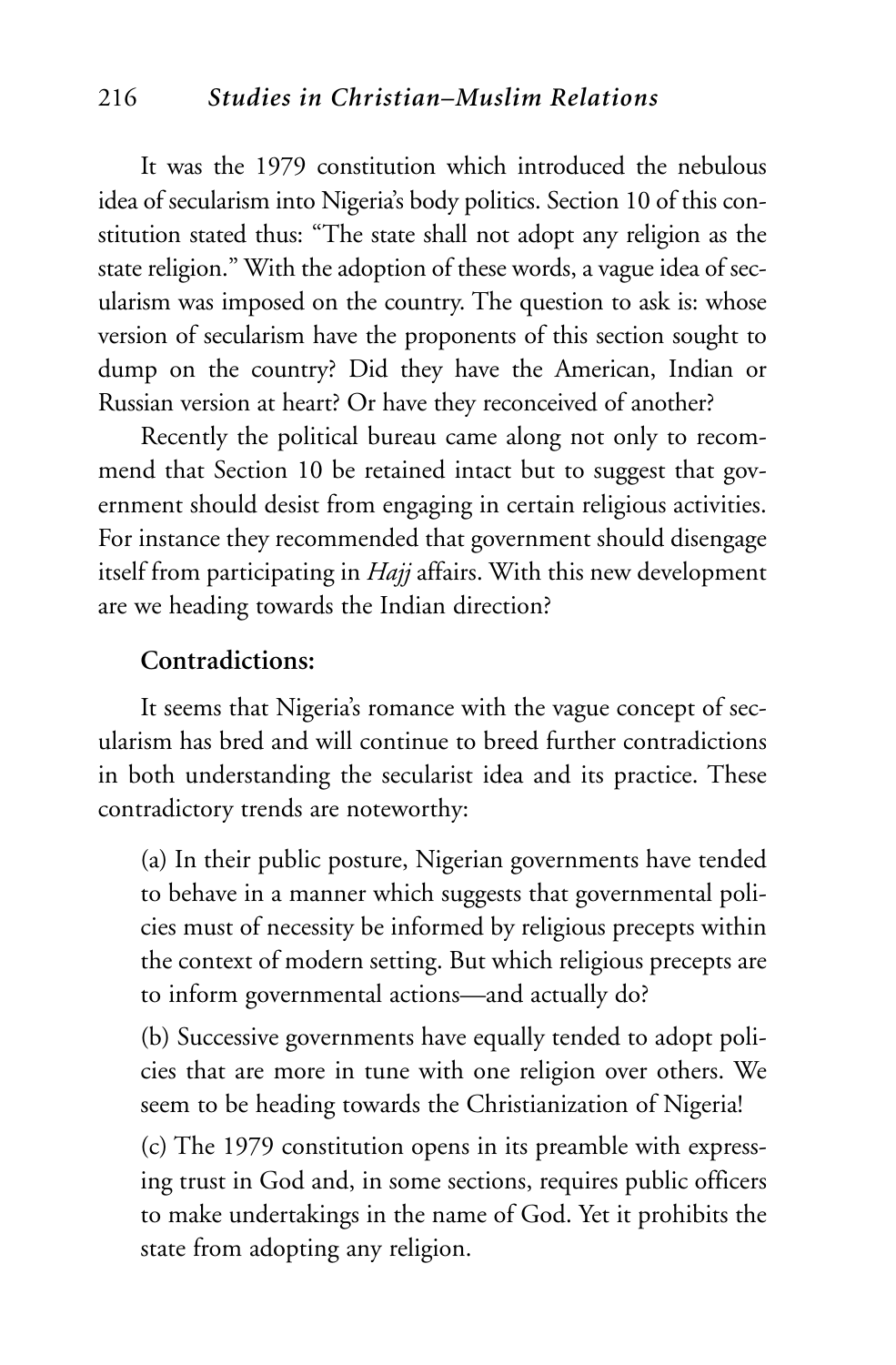## *Appendix 7* 217

(d) The press and anti-Islamic forces all hide behind the veil of secularism to wage propaganda against Islam and to ridicule Muslims. For instance they see nothing wrong with the exploitative and usurious banking systems which obtain in this country. Indeed they endorse them. Pretending to be true secularists, they attack a more humane alternative banking system, only because it has the word "Islamic" in its name. Certainly Nigerians cannot be more conscientious secularists than the Belgians, the Swiss and Americans, who have benefited from the operation of similar banks on their soils!

(e) The state of Israel is not, everybody knows, a secular state. The official religion in that state is Judaism. All Jewish people in the Diaspora have automatic citizenship in the state. Yet Christians in Nigeria, who are the most outspoken proponents of secularization of the country, are in the forefront in advocating normalization of relations with the Zionist state even as Christians, just as Muslims, are denied their inalienable rights in that country. What a contradiction! Christians endorsing racist and theocratic policies for another country, while they work tirelessly to uproot all traces of religion in governing the life of their own nation!

Recent developments such as relate to the hue and cry that Christians have raised on the issues of OIC, the Sharia, *Hajj* performance by Muslims, schools dressing, etc., all indicate an irresistible conclusion. It is that there is no contradiction in the Christian idea and perception of secularism. They sing its song whenever it suits their interest. For them, the choice is not between theocracy, a terminology which is unknown to Islam, and Secularity. They are perfectly at home with secularism. Indeed secularism is, as observed in the opening paragraph, a papal contrivance. It is a device which Nigerian Christians conveniently use to advance their geo-political cause and, at the same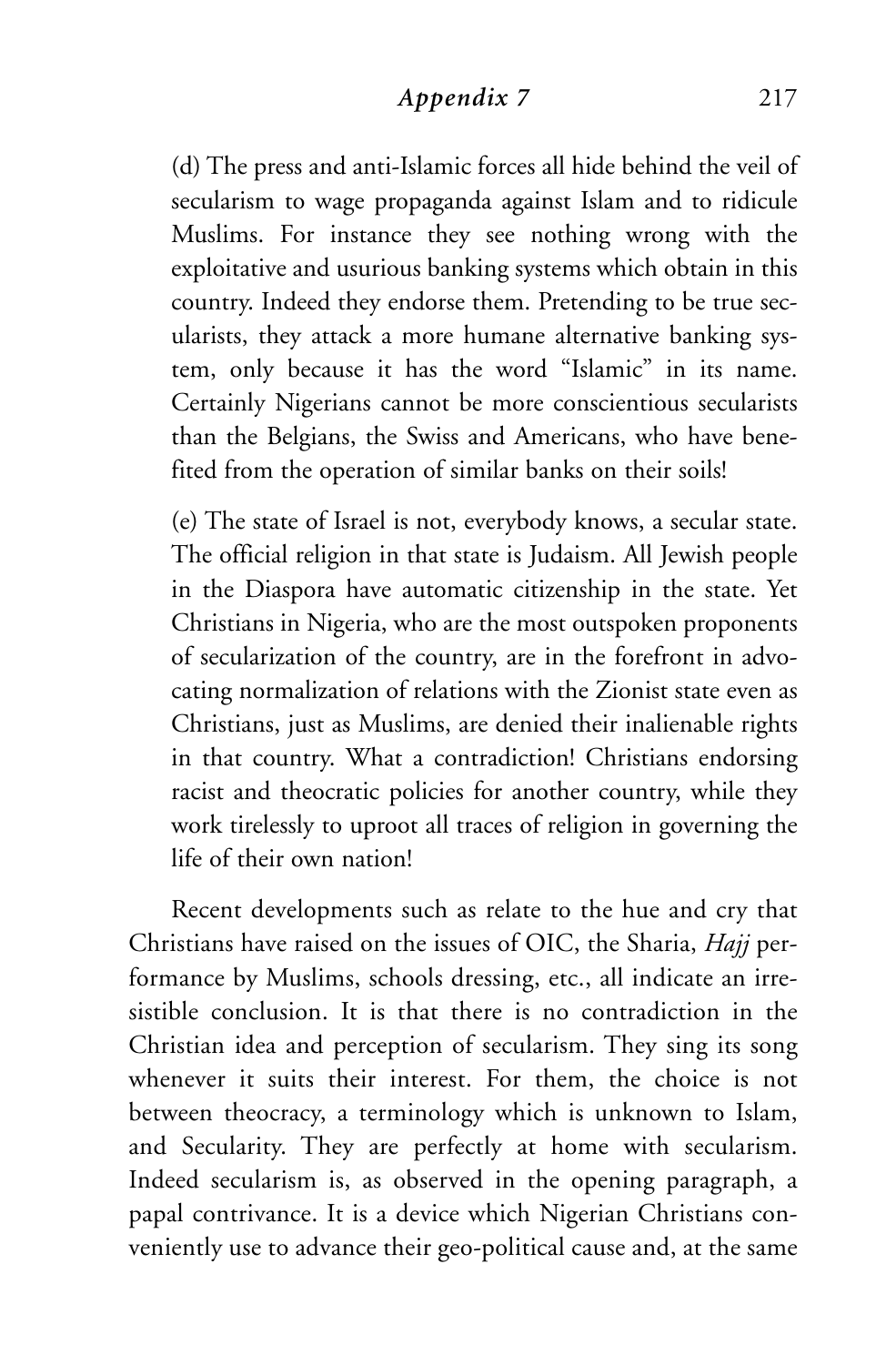time, engage the Muslims with frivolities with a view to diverting our attention. For how else does one explain why a Christian should worry that a Muslim school pupil wants to dress Islamically and grants the same privilege to his Christian counterpart? Or, what business does a Christian from Akwa Ibom have to say that a Muslim in Katsina cannot regulate his entire life according to the dictates of the Sharia?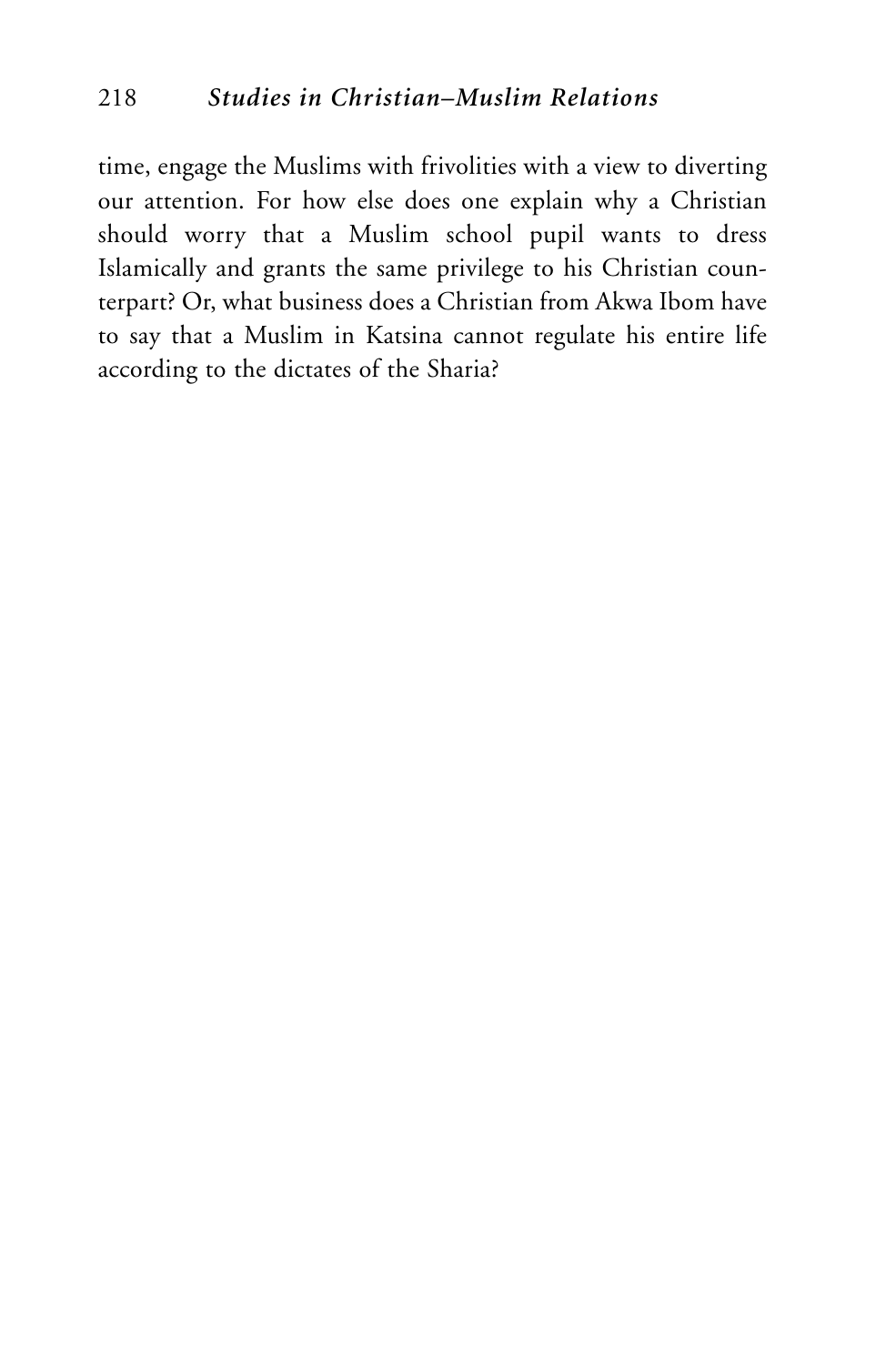## $\blacktriangle$  Appendix 8  $\equiv$

AN ADDRESS ON THE OFFICIAL LAUNCHING OF SHARIA, ZAMFARA STATE, BY HIS EXCELLENCY THE EXECUTIVE GOVERNOR OF ZAMFARA STATE, ALHAJI AHMAD SANI YARIMAN BAKURA

## *On Wednesday, 18th Rajab, 1420 and 27th October, 1999, At Ali Akilu Square, Gusau*

## *Justice Muhammed Bashir Sambo*<sup>18</sup>

1. It is important to begin this short address on behalf of all the Nigerian Muslims during this historic occasion of the launching of Sharia in Zamfara State with thanking the Almighty Allah who has made Zamfara State under the able leadership of His Excellency the Executive Governor, Alhaji Ahmad Sani, Yariman Bakura, to be a Godsend to give a lead in giving the Nigerian Muslims of Zamfara State in particular and the Federation of Nigeria in general the right to have their lives governed by Sharia as a fulfillment of their fundamental rights as Nigerian citizens. What Zamfara State has done in giving the Muslims of Zamfara State the right to have their lives governed by Sharia is simply a fulfillment of their constitutional right, which the Muslims in this country especially of the Southern States have been denied for a very long time now. What the Government of Zamfara State has done in actual fact is the expansion of the application of Sharia by virtue of section 275 (1) and 277 (1) of the 1999 constitution. The 1999 constitution, as did the 1979 constitution, section 240 (1) and 242 (1), has given the state, which requires it to establish a Sharia Court of Appeal and State Law, the powers to concur additional jurisdiction and powers to establish courts and give them jurisdiction. What the Government of Zamfara has done in its expansion of the application of Sharia is fully constitutional. The Almighty Allah will reward fully the Government and people of Zamfara.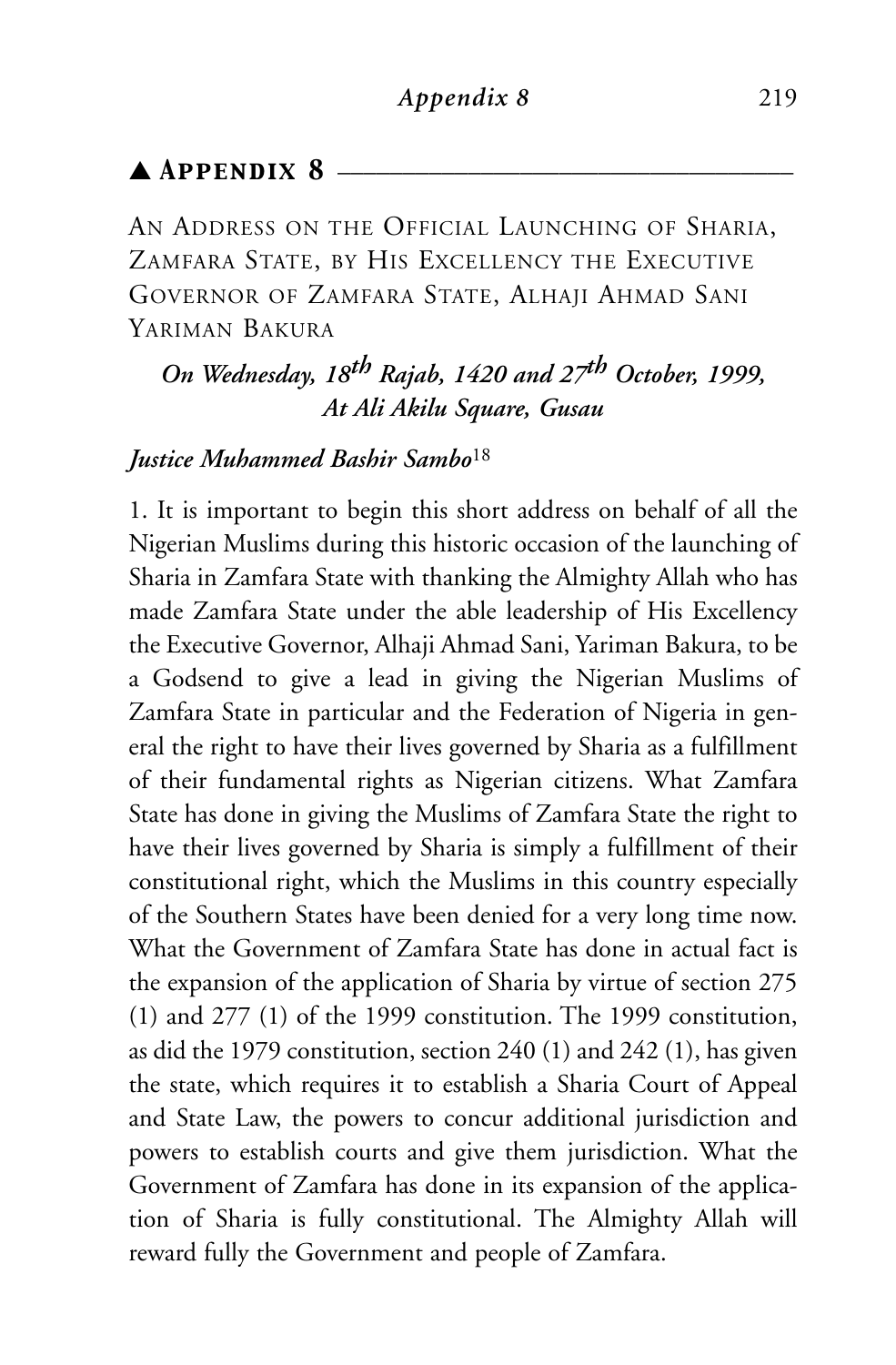2. It is not surprising to us, Muslims, to hear the reactions of various kinds to the decision of the Government of Zamfara to make Sharia the law, which will govern the lives of the Muslims of Zamfara State. What is most surprising is the reaction of people who describe the action of Zamfara State of making Sharia to govern the lives of Muslims in Zamfara State as unconstitutional, because such an action, they say, violates section 10 of the 1999 constitution, which says: "The Government of the federation or of the state shall not adopt any religion as State Religion." Such ignorant people interpret this section 10 of the 1999 constitution to give Nigeria a secular status. Such an interpretation of giving Nigeria a secular status is far away from the Truth. It is far away from the truth because of the following reasons:

- a) This very 1999 constitution which contains section 10 has said in its preamble that we are—the Nigerian peoples under God. Is this not adoption of religion by government?
- b) This very 1999 constitution speaks of taking oaths in its various sections, such as 140, 149, 152, 194 and Seventh Schedule. Is this not adoption of religion by Government?
- c) This very 1999 constitution contains chapter vii, the Judicature, Part 1 and Part 11, sections on courts which apply Common Law, Islamic Law and Customary Law. The Common Law is a Christian Law; Islamic Law is Sharia, while Customary Law is Customary religion. All these courts are funded by the Government. Is this not adoption of religion by the Government? If the 1999 constitution has adopted religion, how can it prohibit the adoption of religion by Governments? What Section 10 of 1999 constitution means in essence is that Nigeria is a multi-religious nation in which the Government can assist various religions according to their structures and scopes.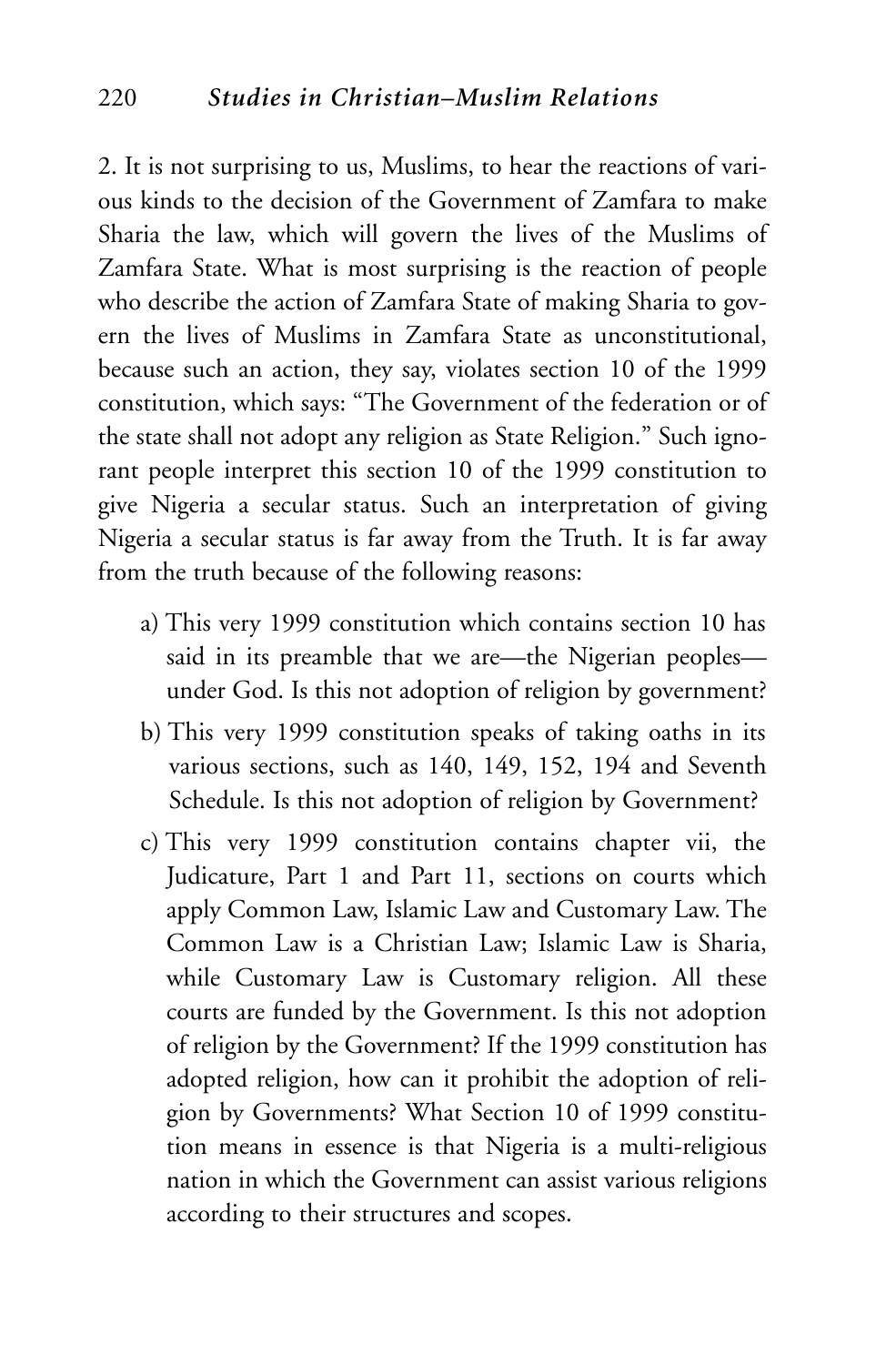### *Appendix 8* 221

3. Besides the sections in the 1999 constitution which make the Government adopt religions, there are things on the ground which show that section 10 of the 1999 constitution cannot prohibit the adoption of religions by the Government. These things are:

- a) Making every Sunday a work-free day, knowing fully well that it is a Christian religious day, is adoption of religion by the Government.
- b) Making Christmas days, Easter days, *Eid-el-Fitre* day, *Eidel-Kabir* day work-free days is adoption of religions by the Government.
- c) Directing the Muslims and Christians by the Government to say special prayers in Mosques and Churches is adoption of religions by the Government.
- d) The use of a cross in Government hospitals and ambulances is adoption of religion by the Government.
- e) The official Government use of the Christian calendar founded by Pope Gregory is adoption of religion by the Government.
- f) This analysis of the use of religion by the Government makes it abundantly clear that it is wrong to give Section 10 of the 1999 constitution the meaning of secularism or prohibition of adoption of religion by the Government. It is therefore necessary for those people who, through ignorance or mischief, have been giving Section 10 of the 1999 constitution the wrong meaning of secularism to stop doing so in the interest of justice. Nigeria is a multi-religious state and there is no viable alternative to Nigeria opting for a multi-religious status.
- g) In the very 1999 constitution, section 14 (2), it says, "Sovereignty belongs to the people of Nigeria from whom government through this constitution derives all its powers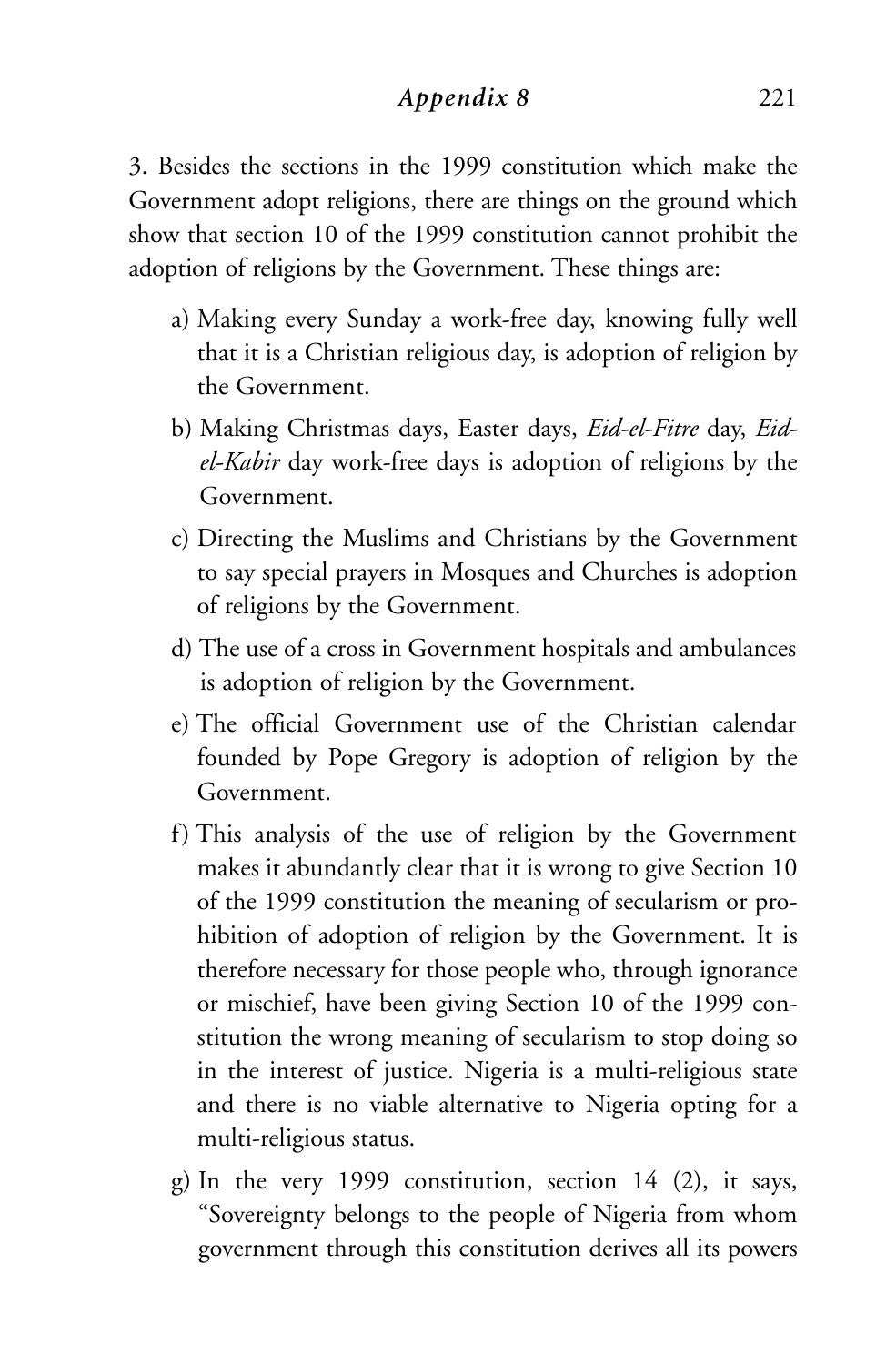and authority." This provision of the constitution has made it clear that the Government works with powers and authority given to it by the people and so it makes no sense to imagine that the government can ignore the religion of the people. Anyway, before Section 10 of the 1999 constitution can accommodate the meaning of prohibition of government to adopt religion, all the adoptions of religions in the 1999 constitution and outside it by Government must be removed first. This is an impossible thing to do.

4. *Secularism was never accommodated in [any] Nigerian constitution or law.* I would like to substantiate my assertion that there was no time, constitutionally, that Nigeria ever was a secular state. It is only Nigerians who are either misled to regard it so or those who felt they should regard it so in order to promote their own personal interest and certainly not the interest of the Nigerian nation. If we examine all the Nigerian constitutions of the past and present together with the laws, we cannot find any provision that says Nigeria is a secular state. As stated earlier, section 10 of the 1999 constitution provides: "The Government of the Federation or of the state shall not adopt any religion as a State religion." This is the provision which is wrongly interpreted by interest groups to mean secularism for Nigeria. If we examine other provisions of the constitution in which such a provision of section 10 is made, we will find that they contradict secularism. The reason why this section 10 cannot accept the secularity interpretation is that there are other sections of the constitution which contradict secularism. The preamble to the constitution which asserts that the nation is under God contradicts secularism. Sections in the constitution on oaths contradict secularity. Section 17 (3) (b) on social objectives contradicts secularity as the section has made it clear that the government can promote religious affairs. Section 18 of the constitution on education contradicts secularism as the Government has to fund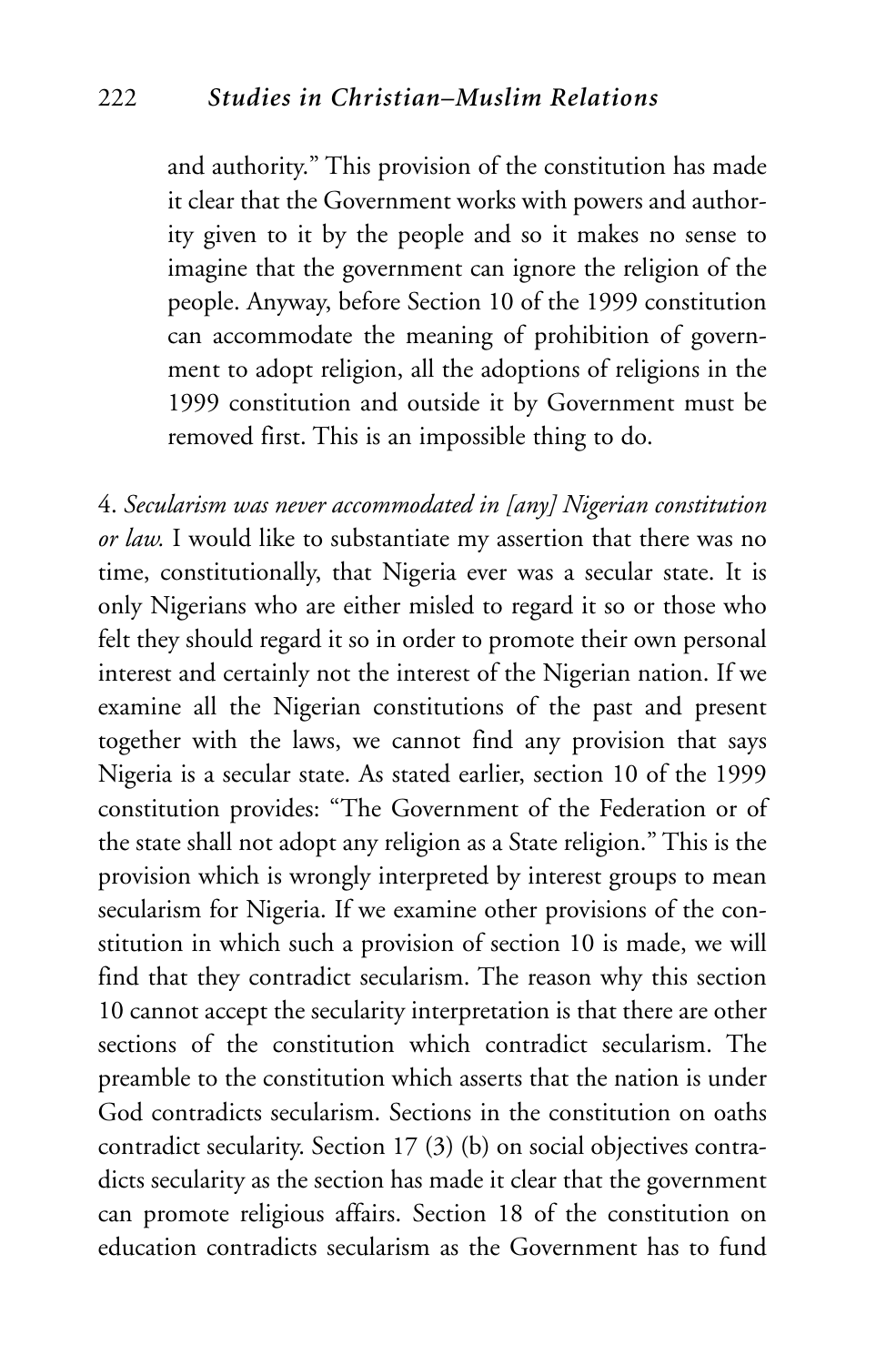### *Appendix 8* 223

education, and education means intellectual and moral training, and moral training of Muslims and Christians can only be taught through their religions. Section 38 of the constitution on right to freedom of thought, conscience and religion contradicts secularism. There are indeed many other sections of the constitution which contradict secularism.

5. 19 The whole chapter VII of Judicature covering section 230-284 of the 1999 constitution contradicts secularity as the government funds courts which apply Common Law, the Islamic Law and Customary Law—all of which have something to do with the religions of Christianity, Islam and Custom. If the government has to fund courts that deal with the Common Law, Islamic Law, and Customary Law, then such a state cannot be a secular one. In the case of Islamic Law and Customary Law, it is clear to everybody that they are inspired by religions. What many of us do not know—and we ought to know—is that the Common Law is also inspired by the religion of Christianity. I think it is important that this explanation should be made so that everybody should realize it, especially the Christians, who have grudges when courts having legal systems inspired by the religions of Islam and Custom are funded by the Government. I like to quote below what three legal luminaries have said about the Common Law being a Christian law as an evidence. The three Christian Legal Luminaries, two English and one Nigerian, are Hon. Lord Summer, Hon. Lord Finlay and Hon. Justice Karibi-White. Hear what they say about the common law quoted below:

a) In a case Bowman Vs Secular Society Limited, Lord Summer says: "Ours is, and has always been, a Christian State. The English family is built on Christian ideas, and, if the national religion is not Christian, there is none. English law may well be called a Christian Law, but we apply many of its rules and most of its principles with equal justice and equally good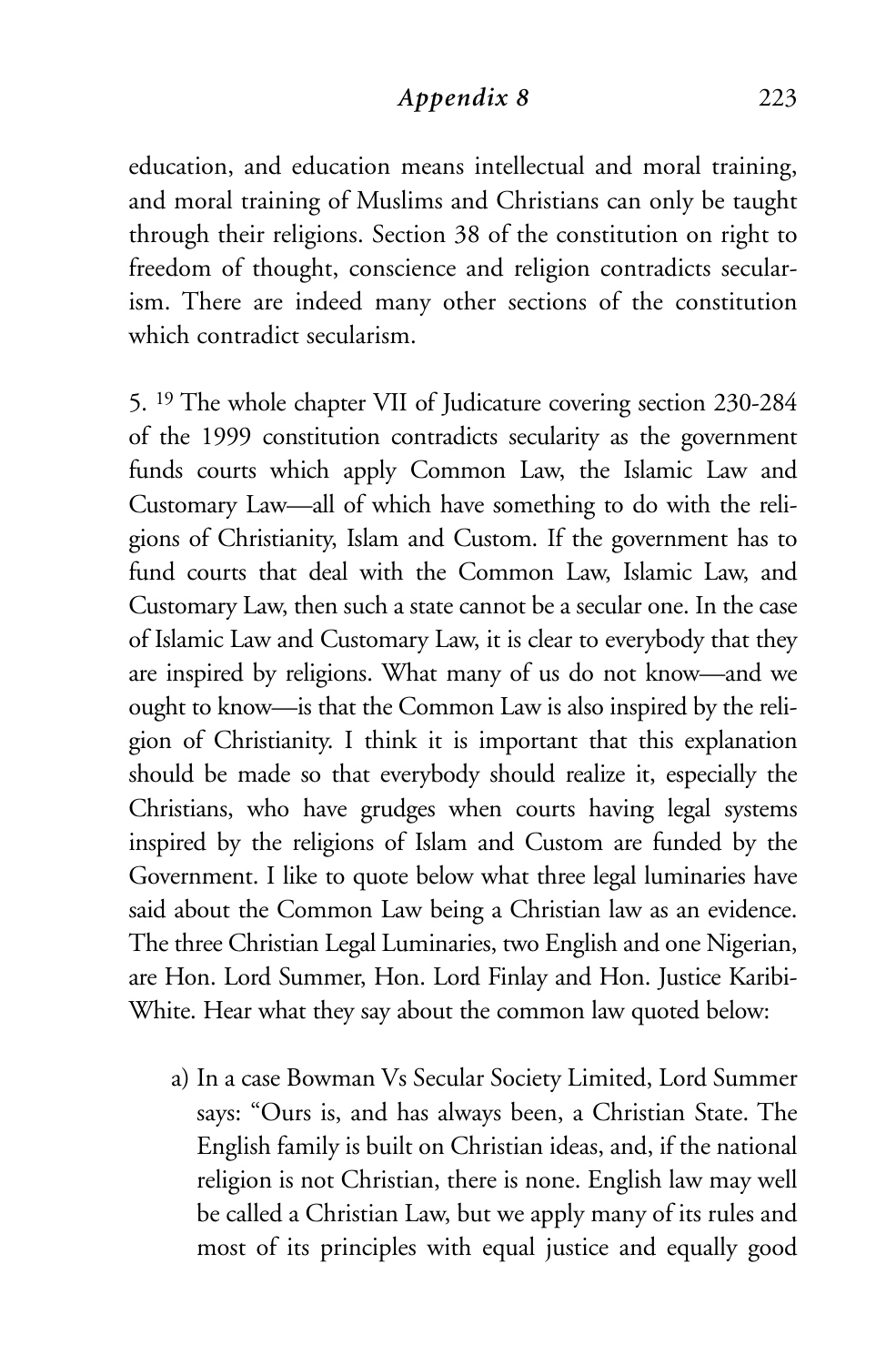government in heathen communities, and its sanctions even in courts of conscience are material and not spiritual."

- b) Lord Finlay, the then Lord Chancellor, concerning the same case says: "There is abundant authority for saying that Christianity is part and parcel of the law of the land. But the fact that Christianity is recognized by the law is the basis to an extent for holding that the law will not help endeavours to undermine it (Christianity)."
- c) Hon. Justice Karibi-White has this to say:

*The claim of the Holy Qur'an to Divine revelation is not peculiar to it. The Holy Bible, which appears to contain the fundamental basis of the Common Law, claims to have been derived partly from the Ten Commandments God gave to Moses on the mountain. The several books of the Holy Bible are said to have been written on inspiration. The Roman Twelve Tablets, the Laws of the Greeks, and the laws operating in many civilised countries are founded on Divine revelations.*

6. It is very important to note that these assertions that the Common Law is a Christian law, coming from these learned Christian Legal Luminaries of the Common Law, are good enough to educate the ignorant ones that it is not only the Islamic Law and Customary Law that have religious elements in them. If this is the case and the Government funds the courts which apply these laws, how can Nigeria imagine to be a secular state? It is a fact that none of our previous and present constitutions have acknowledged that Nigeria was or is a secular state. It is only those selfish Nigerians who imagine that secularism can help their selfish course that go all over the place calling Nigeria a secular state. It is not going to help Nigeria as a nation to impose a secular status on the country. Nigeria is a multi-religious state and it should continue to be regarded as such. What is really essential is that government should identify the various religions of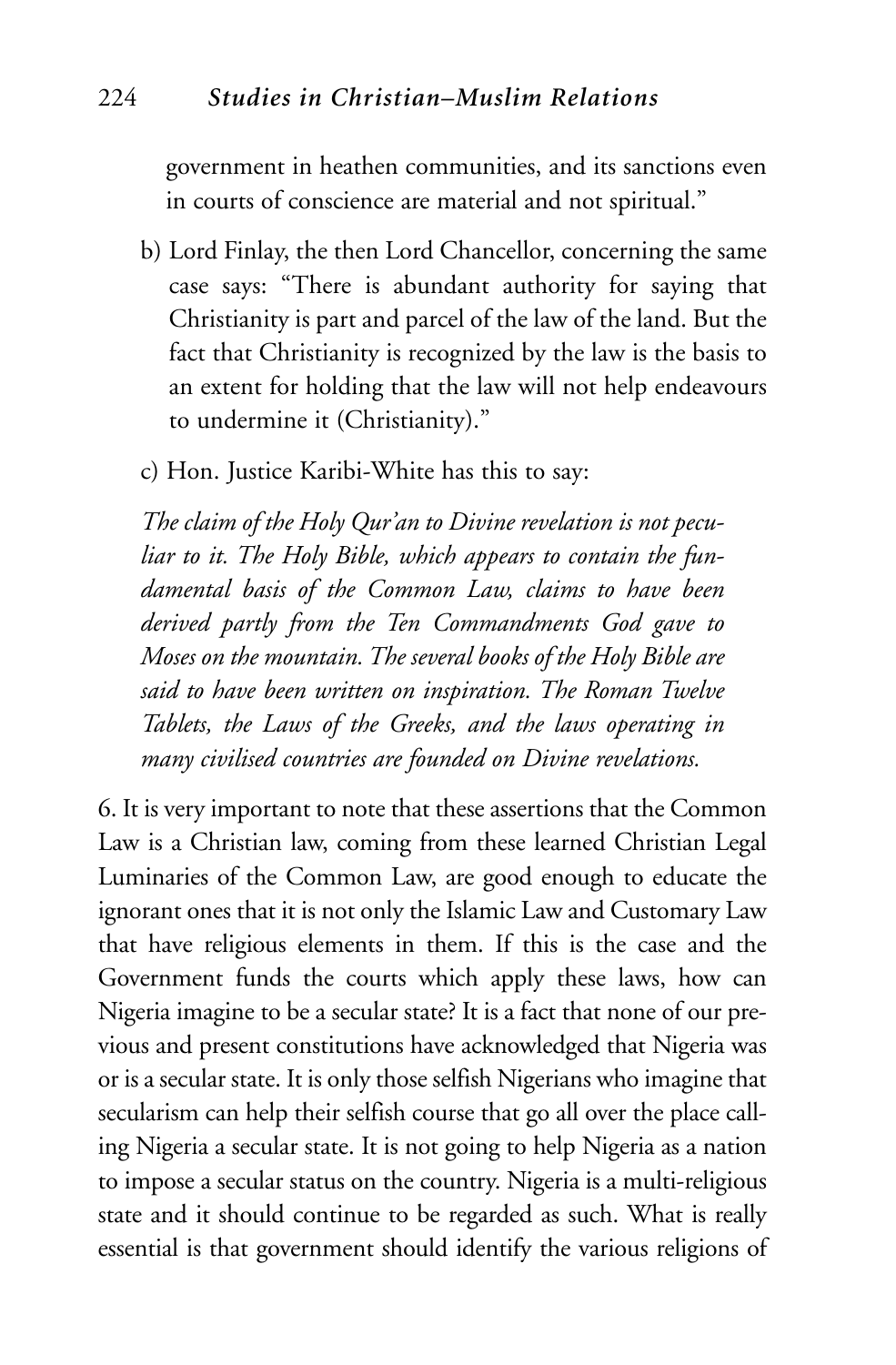### *Appendix 8* 225

its people and cater for them according to their structure and scope. The government should thoroughly identify the peculiarity of different faiths in order to cater for them according to their needs. One cannot see an alternative to this for Nigeria as a united nation.

7. The provision as it is contained in the constitution which says: "The government of the federation or of a State shall not adopt any religion as state religion" is vague, and it is being subjected to wrong interpretation such as that of secularism. The provision of section 10 and together with provisions of other parts of the constitution cannot accept the interpretation of secularism. Section 10 should be amended in order to prevent it from being given the wrong interpretation of secularism. If we read the section of the constitution with other sections of the constitution which touch on and deal with religion, it will be clear to us that what the section really means is that neither the Federal nor the State Government is allowed to impose one single religion, cater for it alone and impose it on all the citizens. In other words, what Section 10 is saying is that the government shall cater for all religions according to their need, scope and structure, because Section 38 of the constitution provides freedom of religion, knowing full well that religions differ in scopes and structures. In this respect, for Muslims to have their freedom of religion fully, Sharia must govern their lives. The discussion in this paper undertakes to show that Nigeria by its constitution and its provisions in respect of what Section 10 of the constitution and its provisions, is not a secular state has been clearly vindicated. Nigeria is therefore a multi-religious state that has adopted a federal system of government in order to cater for and satisfy any differences in matters of law and fundamental rights.

## **Federal System Of Government**

8. It is a fact that Nigeria as a multi-religious nation has consistently adopted a federal system of government. The question is why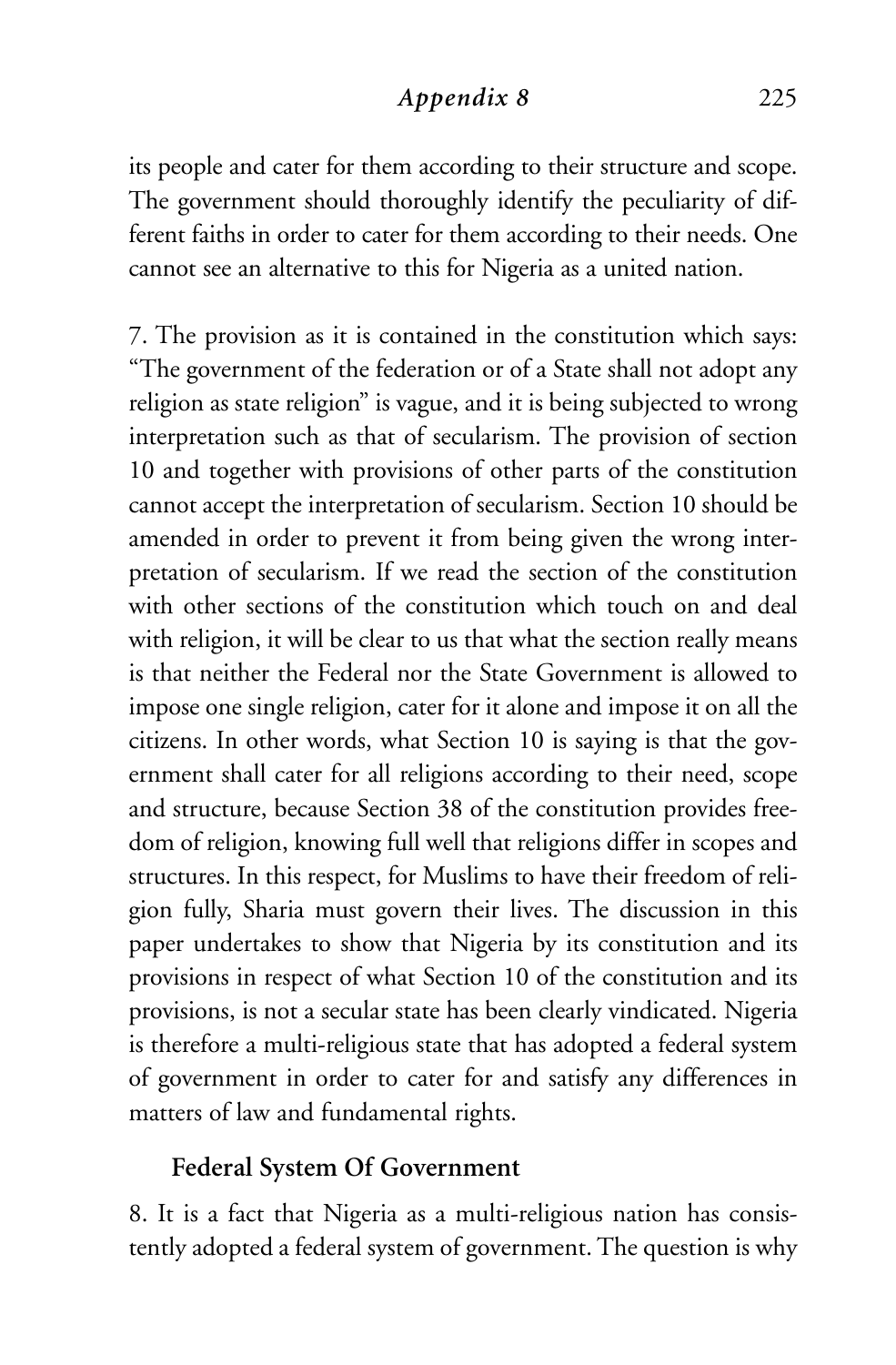has Nigeria continued to adopt a federal system of government? The answer to this question is simply that Nigeria consistently continues to adopt a federal system of government, because it is a country which has many tribes, ethnic groupings and religions, and in a situation like this anywhere in the world a federal system is adopted in order to satisfy the different aspirations of all the segments of the society. It is by virtue of this federal system that Zamfara State Government is able today to enact laws which will satisfy the aspirations of its people. The Zamfara State Government has utilized the provision of section  $14$  (2)(a) and (b) to make Sharia to be the law which will govern the lives of the Muslims in Zamfara State. Zamfara State Government has clearly answered the yearnings of the people to whom the sovereignty belongs by giving them Sharia which will be the instrument of security and welfare of the citizens of the state. Section  $14$   $(2)(a)$  and  $(b)$  says: 14(2)(a)—"Sovereignty belongs to the people of Nigeria from whom government through this constitution derives all its powers and authority." 14(2)(b)—"The security and welfare of the people shall be the primary purpose of government." The provisions of section 14(3) and (4) which deal with Federal, State and Local Government characters, have further strengthened the powers of Zamfara State Government to give the Muslims of Zamfara State the right to have their lives governed by the Sharia as their share of the constitutional federal character designed for the peace and stability of the nation.

9. It is necessary here to advise those critics among the lawyers and laymen who doubt the powers of the Zamfara State Government to enact laws to make Sharia govern the lives of the Muslims of Zamfara State, to study soberly the provisions of section 4,5, 6, 14, 15, 38, 277 and 278, in order to see for themselves that the Zamfara State Government has full Executive and Legislative powers to enact Sharia to govern the lives of the Muslims in Zamfara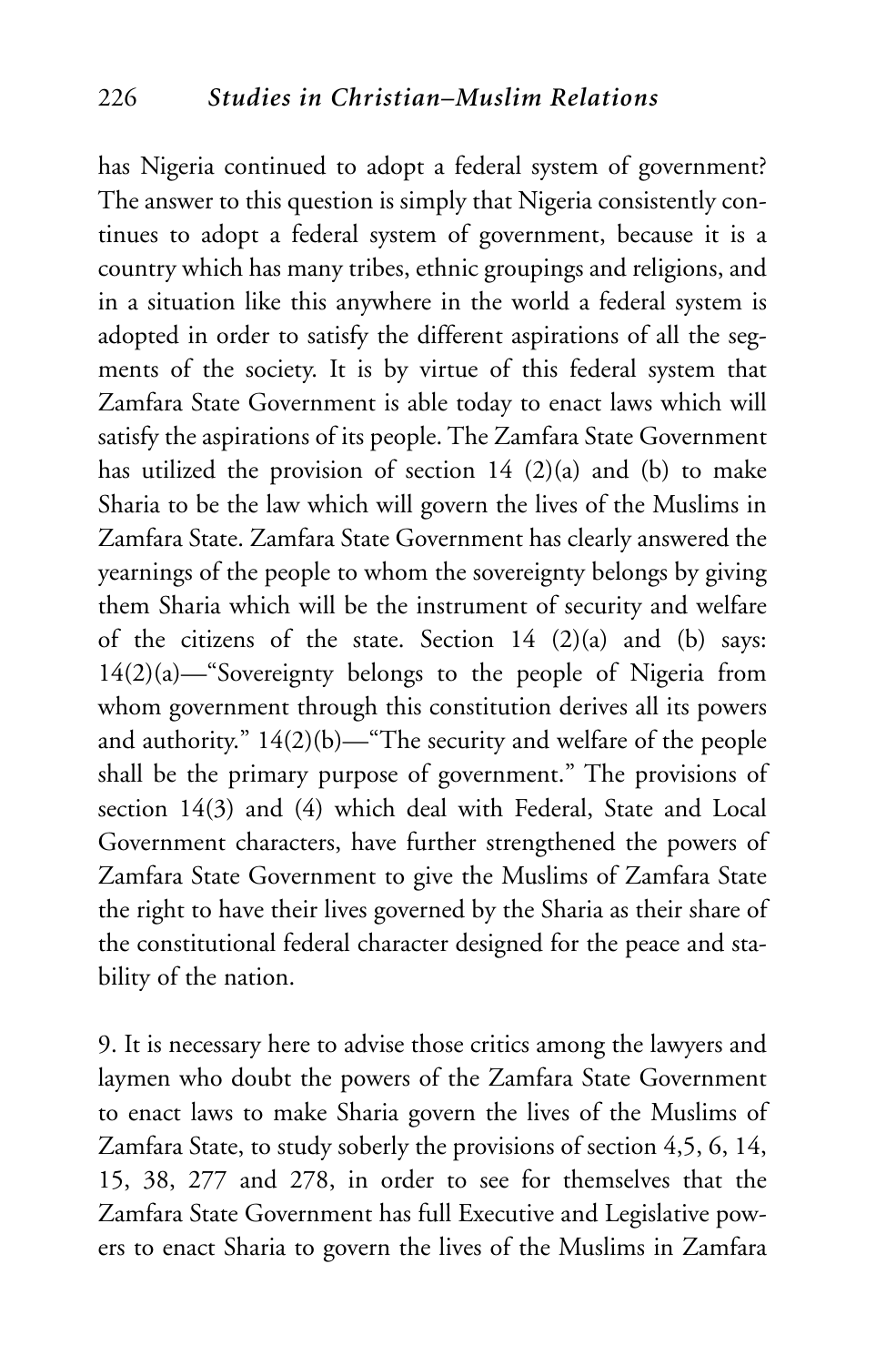State. Such critics especially among the non-Muslims who opine that such Sharia may affect the Christians and non-Muslims should know, if they do not know, the position of Sharia to the Muslims. If they do not know the position of Sharia to the Muslims, they ought to know that only Sharia is allowed by Islam to be applied upon the Muslims. Almighty Allah sayeth in the Holy Qur'an 5:44, "And who-so-ever does not judge by what Allah has revealed, then such people are disbelievers." This verse of the Holy Quran is clear that both the Muslim leaders and the Muslim-led are allowed to have Sharia as their only law. Such critics should understand this and they should understand that the Muslims in Nigeria have for many years been governed by laws which are un-Islamic. Why should the Christians complain if they are affected by the Sharia, which is after all their law too, as pointed out by the Holy Quran where in 42:13, Almighty Allah sayeth: "He (Allah) has ordained for you the same religion of Islam which He ordained for Noah, the one which we have inspired in you, O Mohammed, and that which we have ordained for Abraham, Moses and Jesus, saying you should establish (i.e., to do what it orders you to do practically, not by talks) and make no divisions in it (religion)." It is clear from this quoted verse of the Holy Qur'an that Islam has always been the only religion of Almighty Allah as revealed to other previous Prophets sent by Almighty Allah to various nations. If the Christians study the Holy Bible sincerely, they will discover that the Holy Bible contains provisions of laws similar to those provided by the Sharia, the sources of which are from the Holy Qur'an.

10. Finally, the Muslim *Ummah* are grateful to Almighty Allah for making it possible for the leadership of the Executive and Legislature to use their constitutional powers to enact Sharia, which will from now on govern the lives of the Muslims in Zamfara State. We pray to Almighty Allah to give the leadership of other states the courage and resolve to provide Sharia to govern the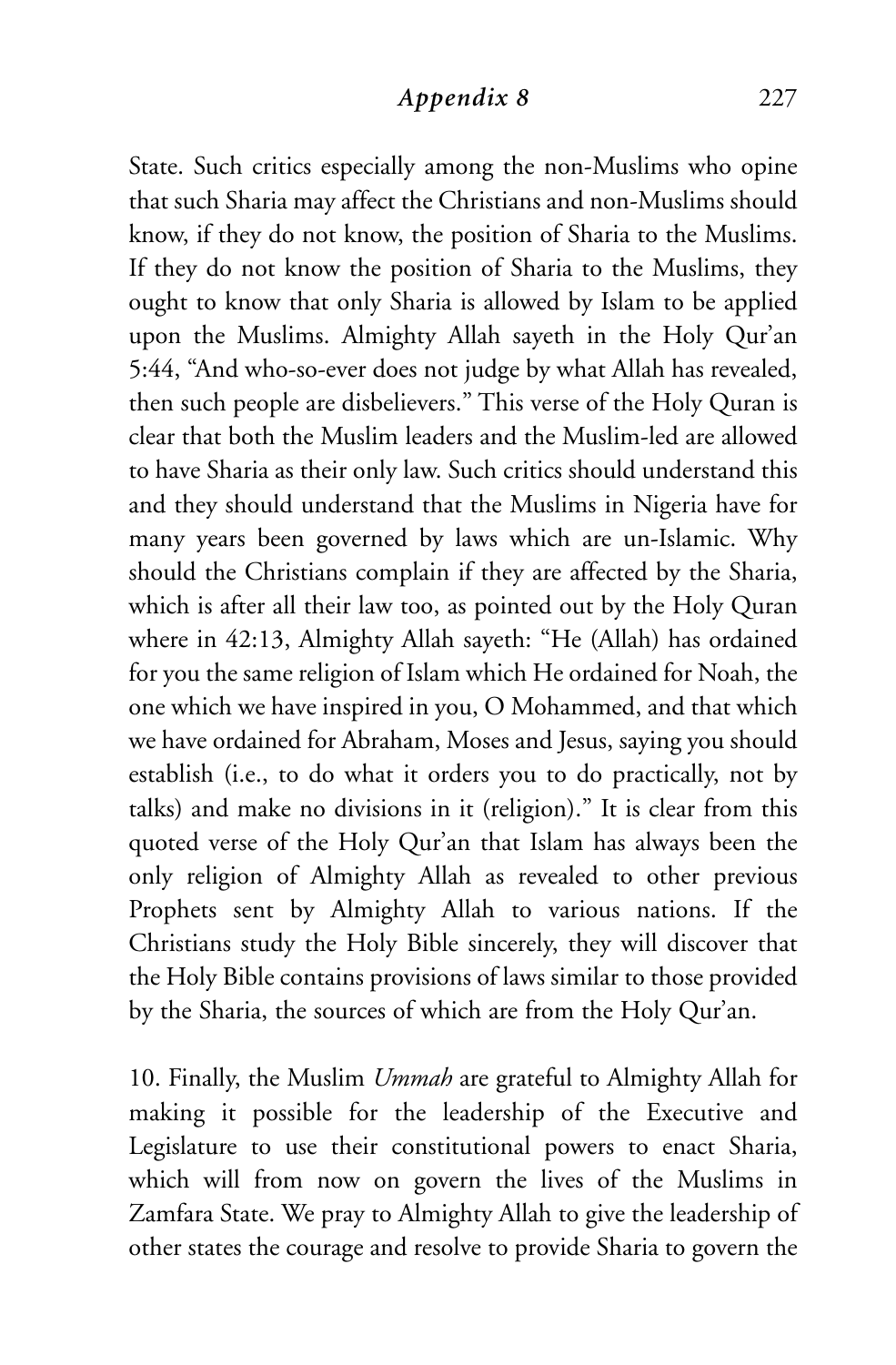lives of Muslims in their states. We have tried in this address to educate those who criticise the introduction of Sharia in Zamfara State on the ground of their wrong interpretation of Section 10 of the 1999 constitution, to give Nigeria a secular status which prohibits the adoption of state religion by proving to them with facts and figures from the 1999 constitution and outside it, that Nigeria cannot be a secular state but a multi-religious state. The wrong use of secular status for Nigeria has been constantly used, especially by the Christians, to deny the Muslims their fundamental right of having Sharia as an instrument of law to govern their lives. This trick to deny the Muslims their fundamental rights must stop, as the Muslim *Ummah* in this country have discovered their fundamental rights through the guided Zamfara State leadership and, God willing, there will be no going back from these fundamental rights. We pray to Almighty Allah to make this historic event in Zamfara State to open doors to Muslims all over the federation, especially in the Southern States, who have been denied Sharia completely, to have their lives governed by the Sharia. May the Almighty Allah protect the leadership of Zamfara State Government and peoples and may the Almighty Allah bring peace, stability and prosperity as a result of the Muslim return to Sharia, the only way acceptable to Almighty Allah. Amen.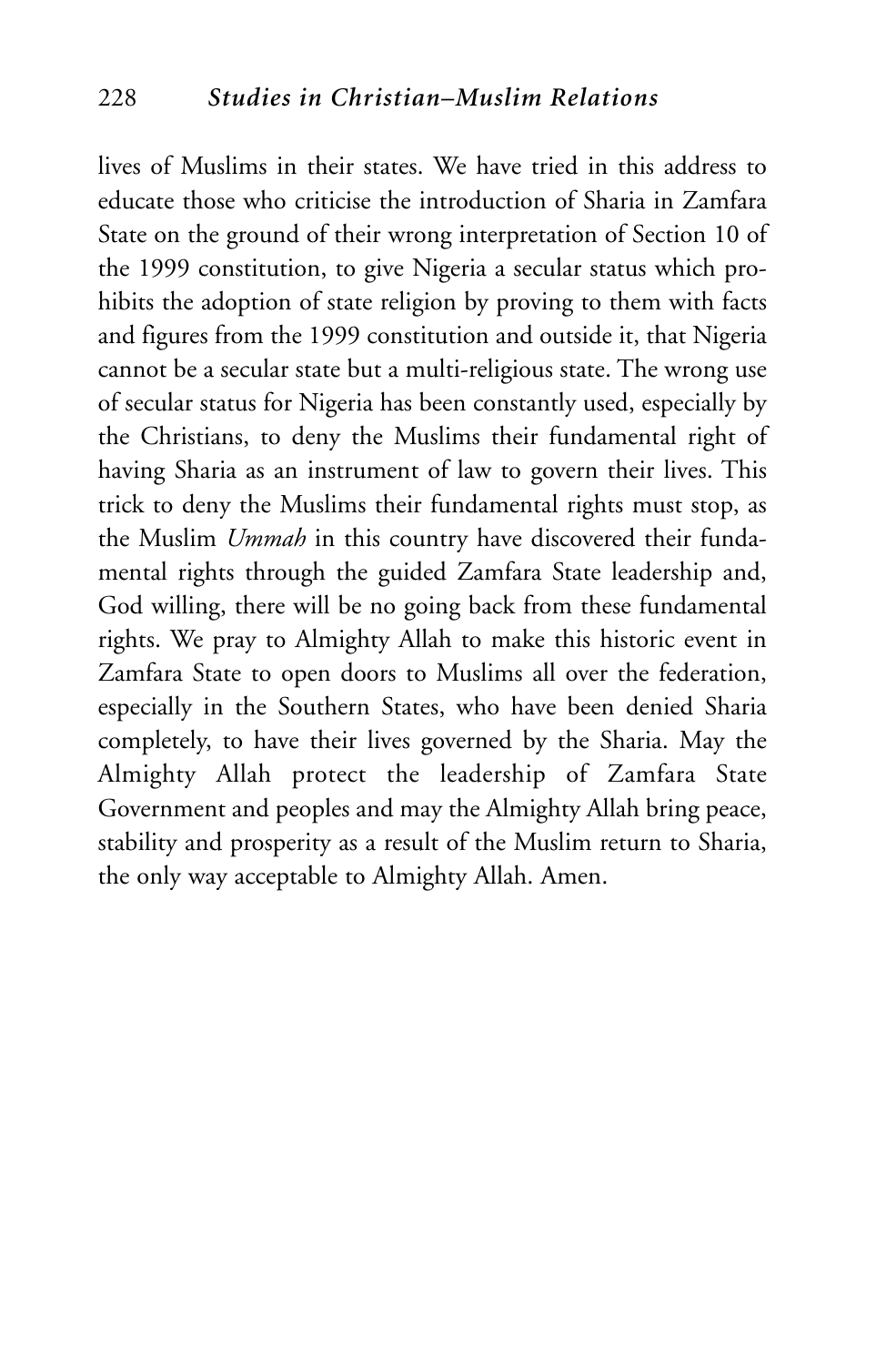## $\triangle$  Appendix 9

#### NIGERIA AND SECULARISM *Misbahu Rufai* <sup>20</sup>

Religion, according to Emile Durkheim and many later sociologists, is "a unified system of beliefs and practices relative to sacred things, that is to say, things apart, beliefs and practices which unite into one single moral community—all those who adhere to them." In the *Oxford Advanced Learners' Dictionary*, it is the "belief in the existence of a supernatural ruling power, the creator and controller of the universe, who has given to man a spiritual nature, which continues to exist after the death of the body."

Religion in Islam is complete submission to the will of Allah. Secularism, on the other hand, means, in the words of the *Advanced Learners' Dictionary*, "the view that morality and education should not be based on religion." Secular here is referred to as "worldly or material, not religious or spiritual."

In order to differentiate between secularism and religiosity, sociologists use the concepts of profanity and sacred. Profanity refers to objects that do not partake of the supernatural but are ordinary, mundane, of this world. This distinction between the sacred and the profane was introduced into sociology by Emile Durkheim in his book *The Elementary Forms of Religious Life.*

In identifying the characteristics of a secular society, Harvey Cox stressed what he called *pragmatism* and *profanity* which he explained as follows: "By pragmatism we mean secular man's concern with the question 'Will it work?'" Secular man does not occupy himself much with mysteries. He is little interested in anything that seems resistant to the application of human energy and intelligence. The world is viewed not as a unified metaphysical system but as a series of problems and projects.

By profanity we refer to secular man's "wholly terrestrial horizon, the disappearance of any supramundane reality. He views the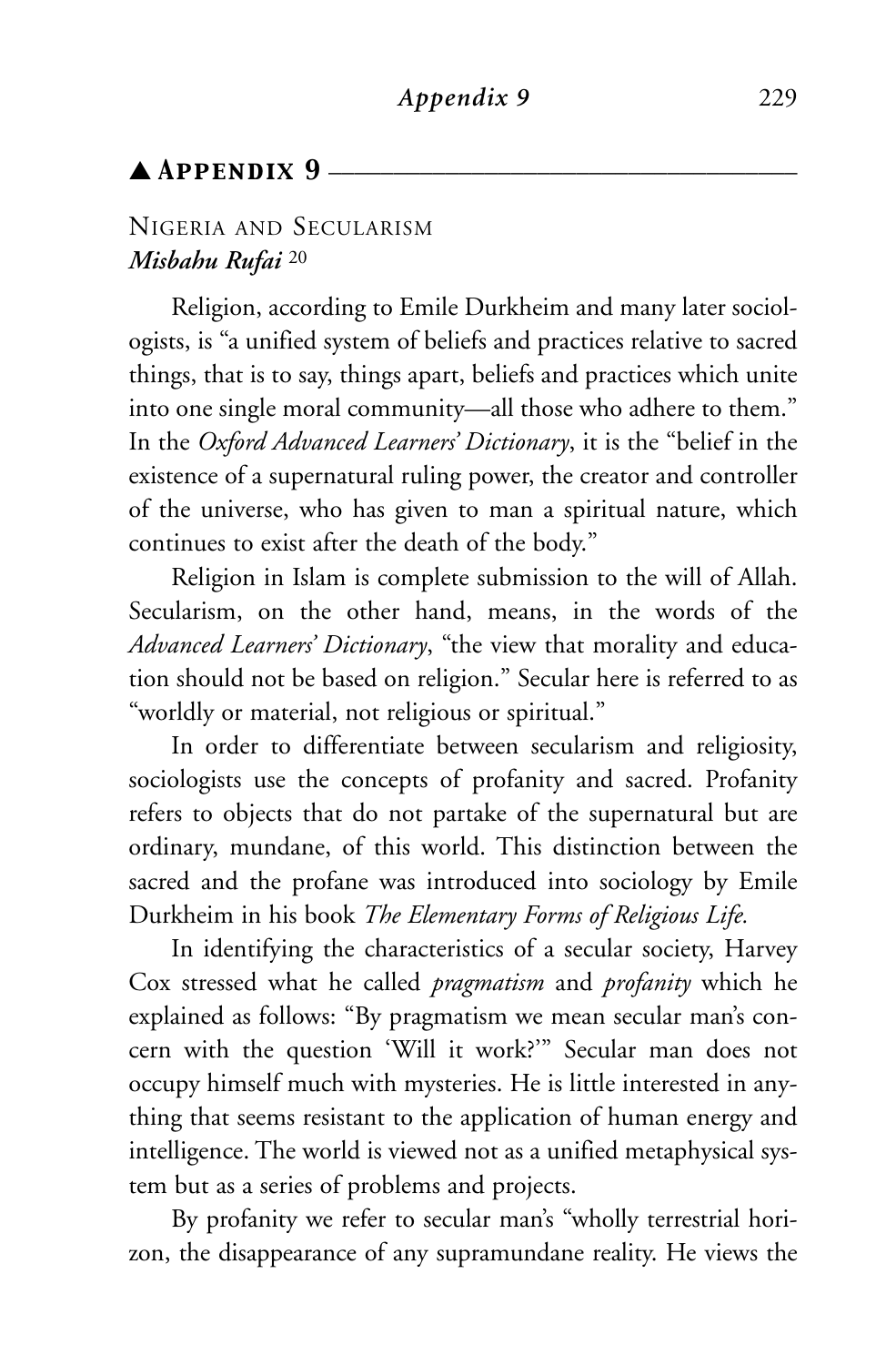world not in terms of some other world but in terms of itself." Other concepts applied by Harvey Cox in his characterisation of the secular society are "pluralism" and "tolerance." He thinks that different "world views," including different religions, peacefully coexist without the fanaticism which has been so disruptive in the past.

This latter characteristic is what most Nigerians have adopted. But Cox pointed out that in this case, religion becomes "a mere hobby, a mark of national or ethnic identification," or it may be "an esthetic delight." No longer does it provide for the bulk of people "an inclusive and commanding system of personal values and explanations." A secular society, he argues, is therefore a society characterised by "pluralism," "tolerance," "pragmatism" and "profanity."

Brayn Wilson, in his contribution, wrote that a secular society is one where "the sense of the sacred, the sense of the sanctity of life, and deep religiosity are absent." According to these contributions, secularisation is "the process whereby religious thinking, practice and institutions lose social significance." Here men do not resort to prayer for their needs but rather to science and technology. The methods of attaining these needs, according to Wilson, are "technical."

A closer look at the various definitions and suggestions as to what constitutes a secular society in relation to Nigeria is necessary. Let us start from the *Advanced Learners' Dictionary* and it would be found that there is an incompatibility of ideas. This is because, according to the dictionary, morality and education under secularism are not based on religion. Yet we find that there is hardly any school in the country that does not begin the day with a religious service, and moral teachings in most of these schools are based on religious indoctrinations.

On Cox's concept of pragmatism the truth is not far fetched. Majority of Nigerians start most jobs with prayer, and success at the end is attributed to the blessings of God, while prayer is invoked to avert misfortunes. Thus human energy, intelligence and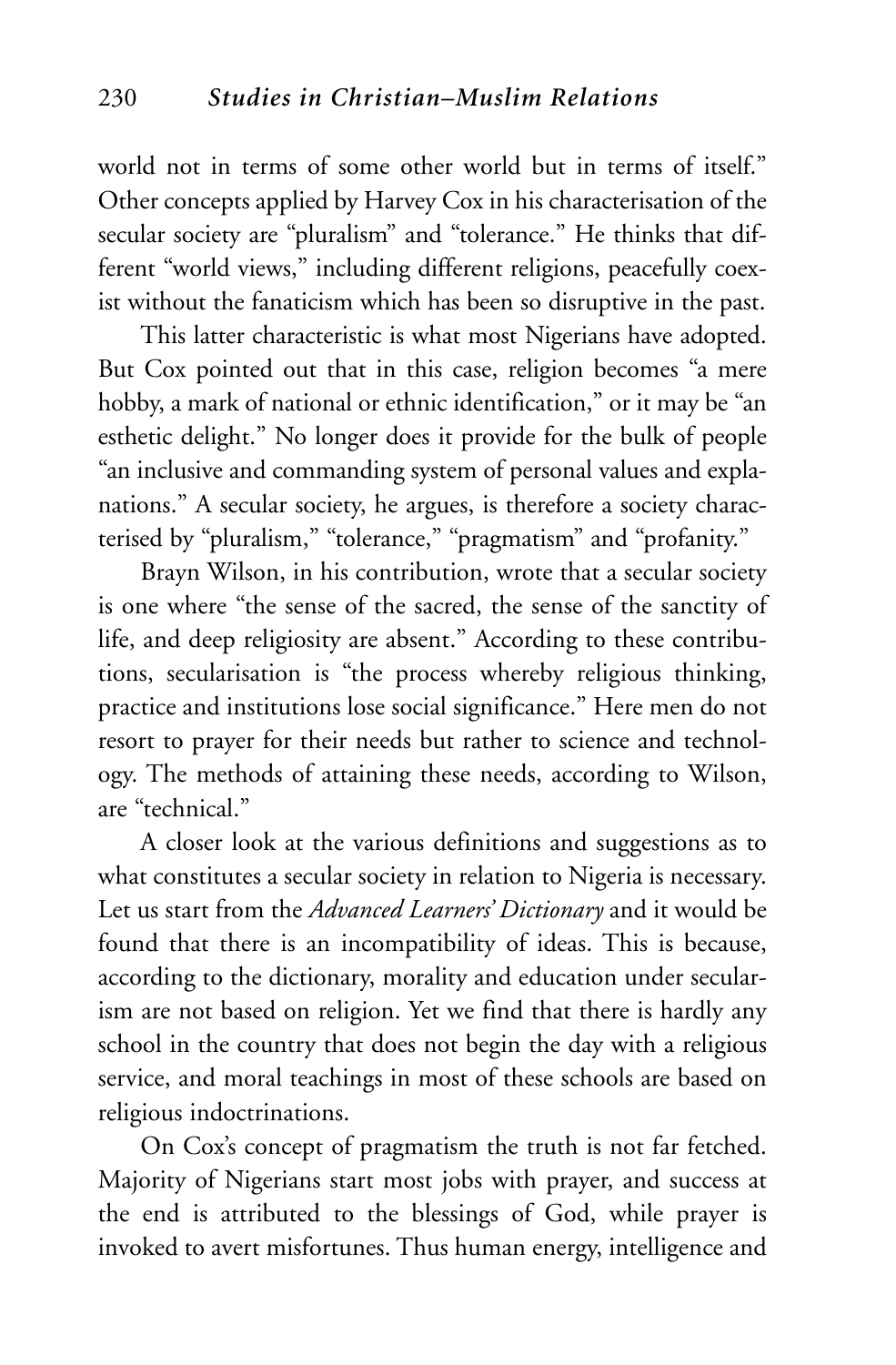*Appendix 9* 231

perception of man's terrestrial horizon are based on the supramundane reality of God.

On "pluralism" and "tolerance" it is clear that different religions are coexisting, but is it without any fanaticism? And is religion a mere hobby, an esthetic delight? Has religion lost social significance in our national and private lives?

Secularism can only be claimed if the answers to these questions are in the affirmative. So long as our sense of the sacred, sense of the sanctity of life, and deep religiosity are not absent, so long as matters of religious interest are treated with great caution, so long as national programmes, including the pledge, grant recognition to religion, and so long as we are ready to draw daggers at each others' throats for the sake of our different religious inclinations, the proponents of Nigeria being a secular society should better take another look at their definition of secularism.

It is much safer to say that Nigeria is a multi-religious state and not secular, because in a secular state the belief in God has no significance in the life of the people. In Nigeria, however, religion is important to our political, social and cultural life and goes beyond the scope of the shrines, churches and mosques. Other examples are the closure of our seaports during Christmas celebrations, while there are official decorations of public institutions and the granting of Christmas bonuses in recognition of such celebrations. It will be recalled that the country was plunged into three days darkness, because workers were not given their bonuses, while there was a riot leading to the destruction of property at the Volkswagen of Nigeria as well as some banks. If the country could spend as much as three million naira of the taxpayers' money to receive the Pope, invite the Archbishop of Canterbury at the expense of the nation, set aside special days as public holidays in recognition of religion, while our radio and television stations are filled with special religious, sponsored or not sponsored, programmes, then one wonders what the advocates of Nigeria being secular mean.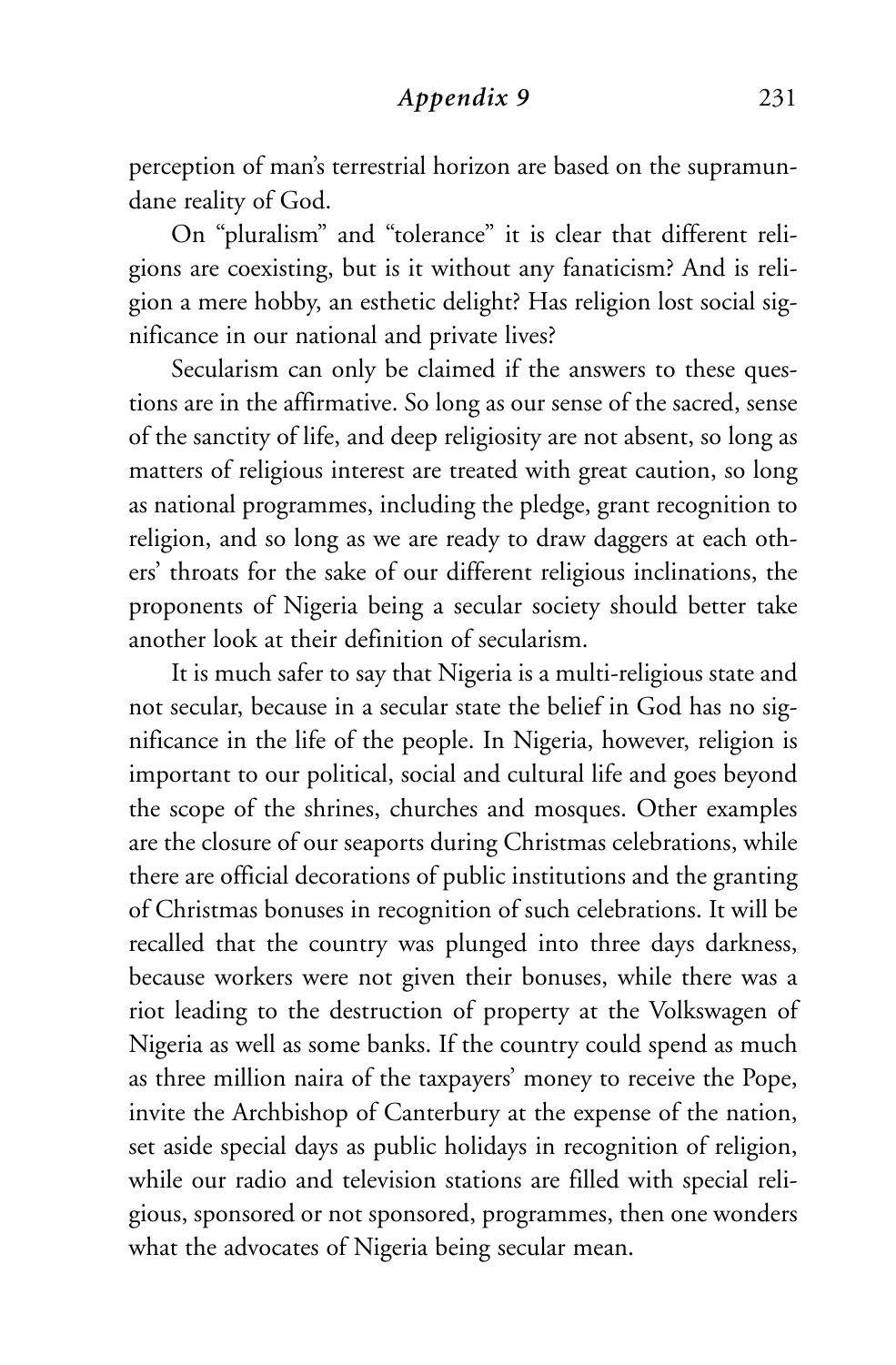#### 232 *Studies in Christian–Muslim Relations*

Let us call a spade a spade and stop deceiving ourselves with this unrealistic concept. Nigeria is a Multi-Religious State and this writer would like our future constitutions to declare it so. Even the 1979 constitution recognizes this fact as espoused in the preamble, which says that Nigeria is a sovereign state under God. This writeup is not meant to call on the government to denounce the place of religion in our society, but rather to recognise the fact that religion has permeated all aspects of our socio-political, economic and cultural life. It has exceeded the confines of mosques, churches and shrines but claiming the country to be secular de-emphasises this fact. Religion is a very important ingredient for our national development and to relegate it to the background would mean paving the way for the nation's doom.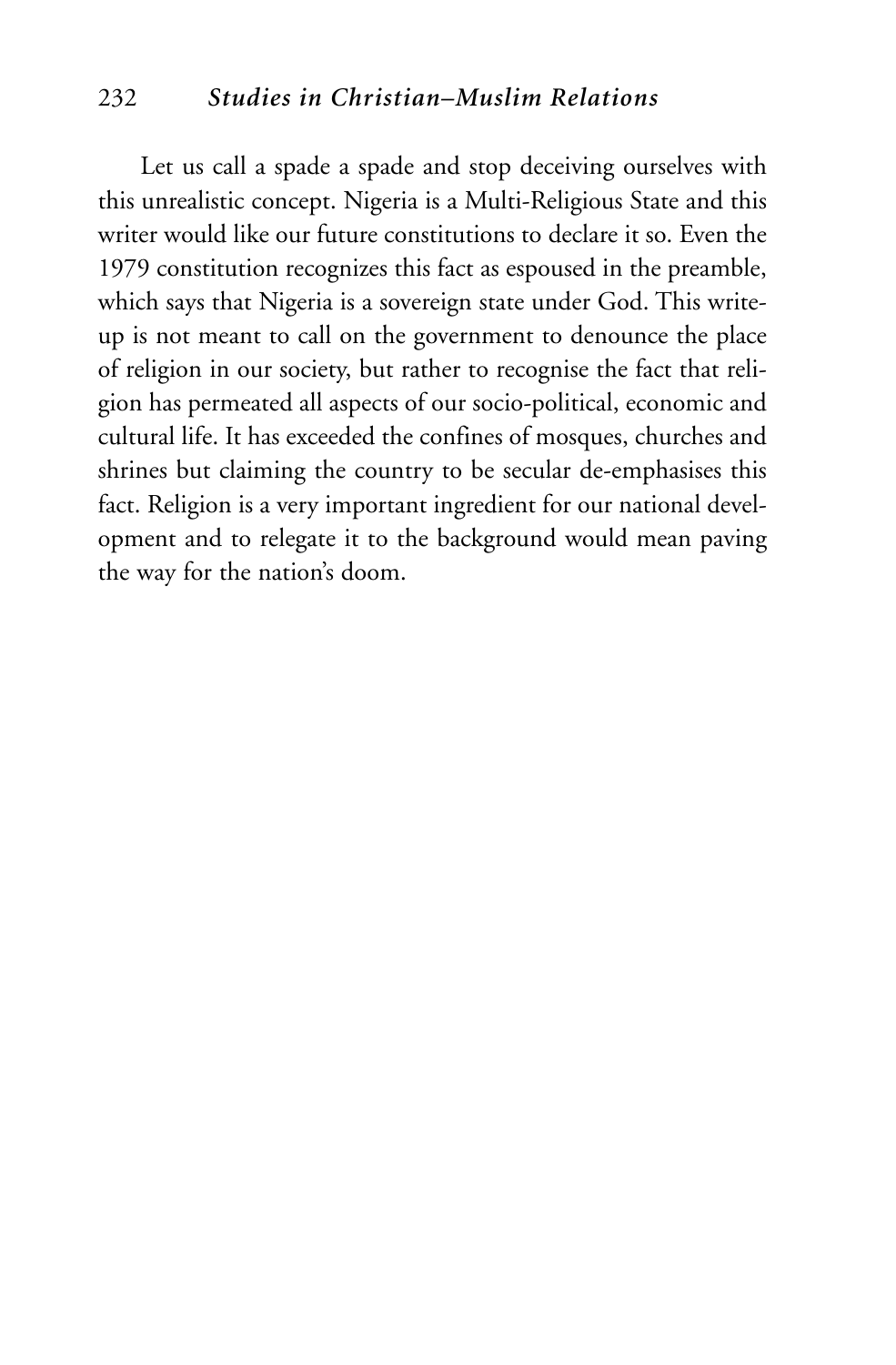### $\blacktriangle$   ${\tt APPENDIX}$   $10-$

# HAWAINIYAR OKOGIE TA KIYAYI RAMAR MUSULMI!21 *Ra'ayin Alkalami*

A cikin sakonsa na bukunkuwan ranar Ista (Easter) limanin cocin da yayi suna kan nuna kiyayya ga Musulmi da Musulunci. Olubummi Okogie ya zargi gwamnatin kasar nan da kafa dokokin da ya kira na zalunci da na son kai.

Amma fa dokar zalunci a wurin Okogie ita ce dokar da ta kafa hukumar Alhazai ta kasa. Domin kimanin makwanni biyu kenan da Kungiyar Kiristocin Nigeriya, watau CAN, wacce Okogie ke shugabanta, ta kai karar Shugaban Babangida tare da Ministan Sharia Yarima Bola Ajibola. Ta na neman kotu ta soke sabuwar dokar da ta kafa hukumar Alhazai.

Wannan zargi da Okogie ya yi da kuma abinda kungiyarsa ta yi duk ba abin mamaki ba ne, domin ba tun yau wannan hatsabibi ke bayyana kiyayyarsa kiri da muzu ga Musulmi da duk wani abu da ya shafe su wanda ya bullo daga bangare gwamnati ba.

Wani abu kuma da ya sa babatun Okogie bai zama abin mamaki ba shine tuni dai Okogie da kungiyarsa suka sha kunyata a idon jama'ar kasar nan. In ba a manta ba, ba irin zargin da CAN ba ta yi wa gwamnatin farar hula ta Shagari cewa Musulmi kadai aka baiwa kudi domin gina masallaci a sabon birnin tarayya, Abuja ba Mutanen kasar nan ba su san gaskiyar zancen ba, sai mataimakin shugaban kasa na wannan lokaci wanda Krista ne, wato Ekwueme, ya fito baro-baro ya bayyana wa duniya cewa gwamnatinsu Naira miliyan goma-goma ta baiwa kungiyoyi da ke wakiltar Musulmi da Kiristoci kasar nan.

Haka kuma a kwanan ma hukumar sabon birnin tarayya ta fito a fili ta karyata babatun nuna bambanci na karya da kungiyar ke zargin hukumar da shi wajen raba filaye domin gudanar da ayyukan addini.

To abin mamaki shine yadda gwamnati ta kyale wannan dan ta da zaune tsaye da wannan kungiya mai son tashi tsaye suka maida aikinsu zargin gwamnati da tunzura mabiyansu bisa karya. Mun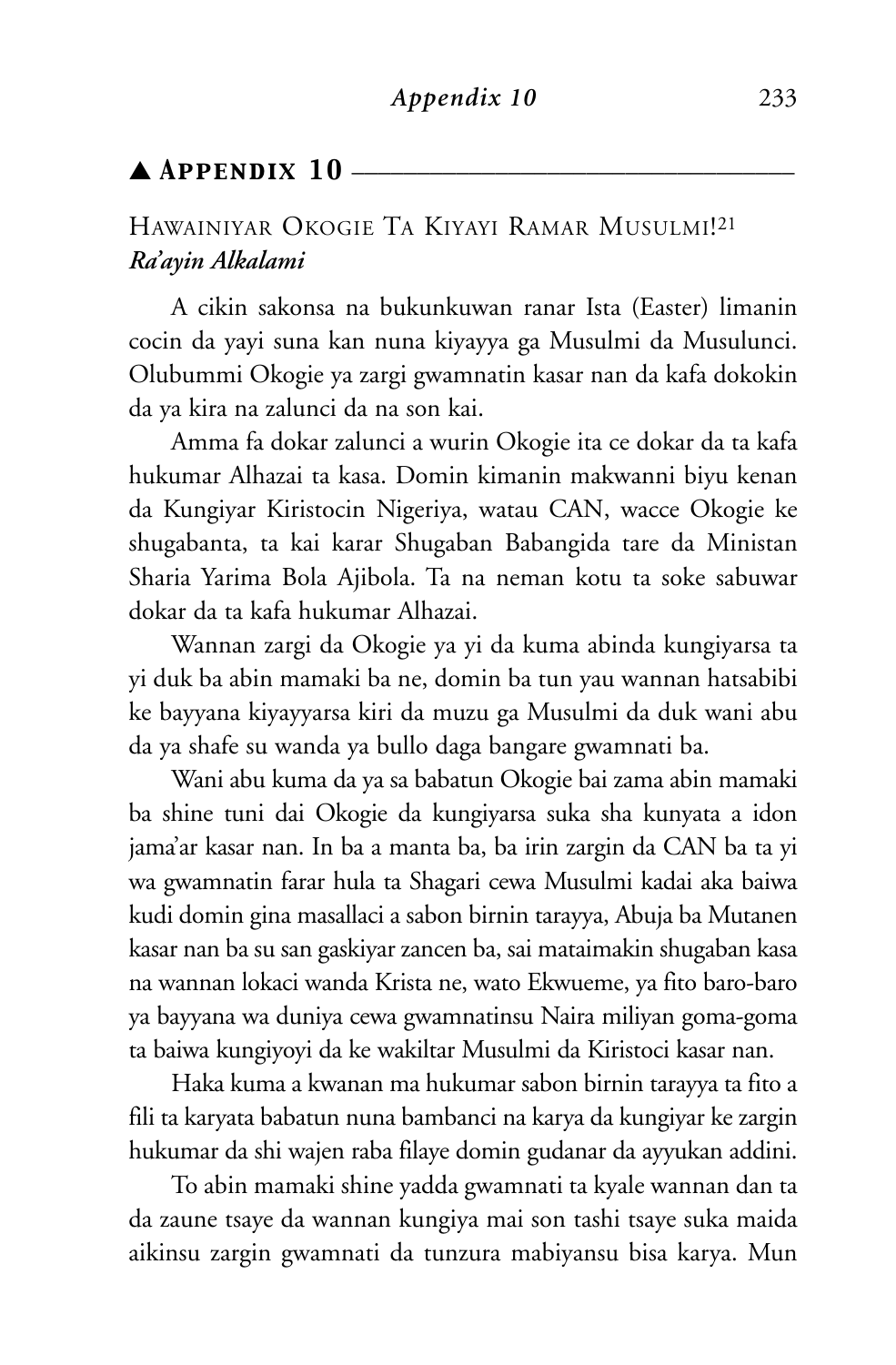sha fadi a baya cewa lallai in ana son a kaucewa barkewar rigimar addini tsakanin Musulmi da Kiristoci, lallai a yiwa bakin Okogie linzami. Shi fa makaho baya sani ana kallonsa sai an dungure shi.

Bai kamata a ce gwanatin tarayya ta bari wani mutum guda saboda wata kiyayya da yake da ita ga wani addinin ba, ya jefa kasar nan cikin mummunan rikici.

Ya kamata Okogie ya san cewa domin kawai gwamnati na ikirarin cewa ba ta bin tafarkin addini, shi kenan ta zamanto ba ruwanta da Musulmi. Mun san dutsen da Okogie ya taka ya ke nema ya yi wasa jifa da Musulmi, to ahir dinsa, kuma lallai gwamnati ta ja kunnensa, domin duk abinda ya jawo ba zai tsaya akansa ne ba sai ya shafi gwamnati.

Duk wannan hayaniya da Okogie yake yi, yana yi ne kawai domin son ransa da kuma neman suna. Wasu abubuwan ma yana yi ne don kawai a yi dariya. Misali yanzu ina amfanin maganganun da ya yi kimanin makwanni biyu da suka wuce, inda aka buga a jaridar *Vanguard,* inda yake cewa zai niki gari ya je ofishin Furofesa Jibril Aminu, ya fada masa cewa shi kadai ne ministan da bai iya tafiyar da aikinsa ba.

To, ka ga a hakikanin gaskiya duk wani mai cikaken hankali ba zai fadi haka ba, sai don nishadi, amma shi Okogie ba da nishadi ya fadi ba, da gaske yake yi, bai san masu magana sun ce samu yafi iyaya ba.

Shi a wautarsa duk wadannan tsegunguni da gutsuri-tsomar da yake yi, so yake gwamnati, ba a ba shi dan wani mukami kamar yadda ta baiwa sauran 'yan'uwansa, Tai Solarin da Wole Soyinka. Nufinsu shine su samu su hada wata kafa wadda zata hana wa Musulmi rawar gaban hantsi, su kuwa su yi ta damawa abinsu, suna kece raini, a takaice dai su zama jakin maginiya, sai kaga dama aka ci kasuwa.

Mu dai Musulmi duk wannan rudani ba zai tsoratanmu ba, tunda wadanda suka fi Okogie ma sun ja sun saki, to balle shi dan tsungininsu. Sai ya yi ta yi duk wanda ya ce zai yiwa duniya jinka, sai ya mutu da lauje a hannu.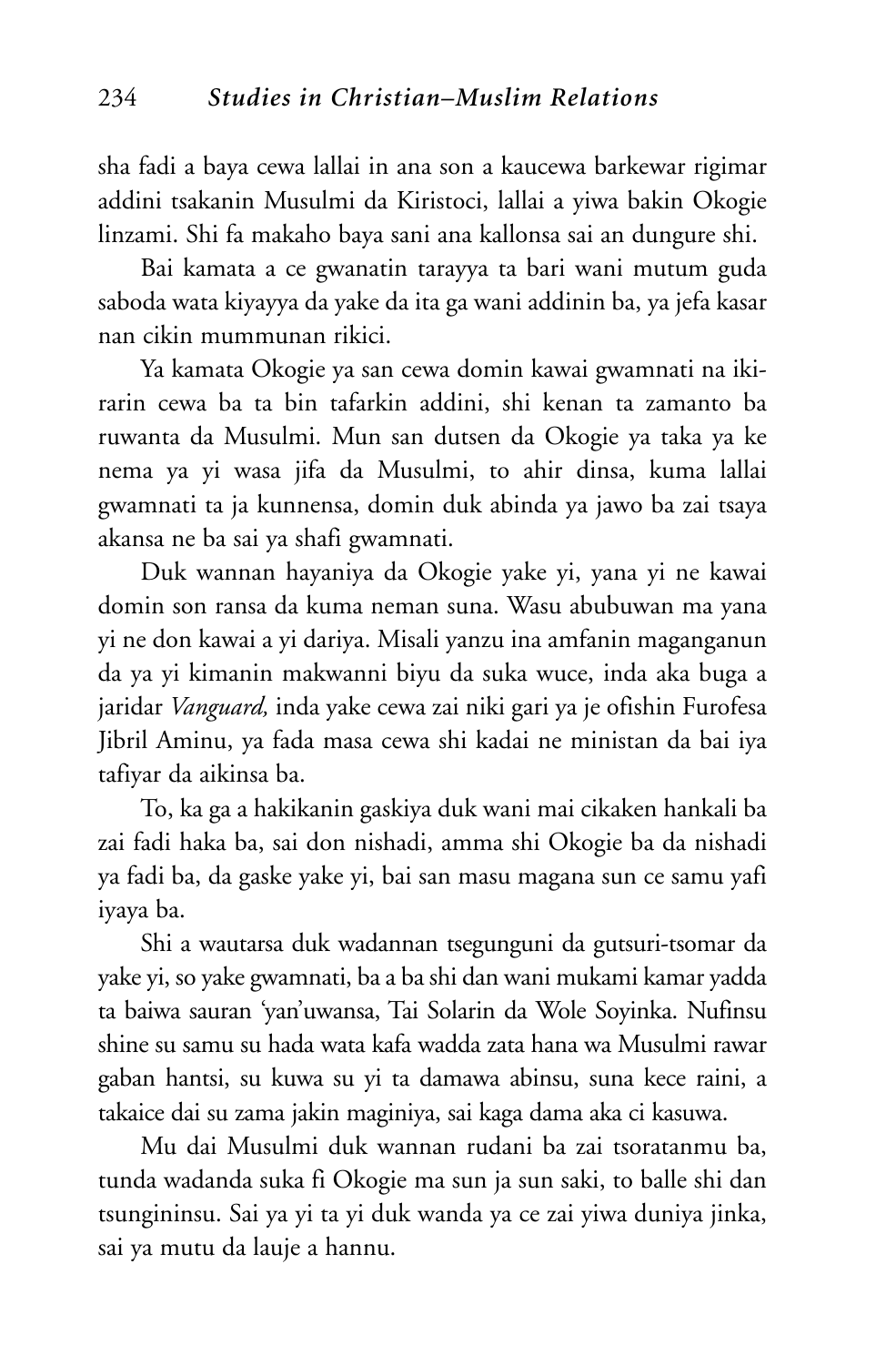### $\blacktriangle$  Appendix 11  $-$

BETWEEN OBASANJO, GANA, NTA AND RELIGIOUS BROADCASTS FROM THE VILLA CHAPEL<sup>22</sup>

Since the assumption of power in May, 1999, President Obasanjo has left nobody in doubt about his self-declared status as a "born-again" Christian, following his conversion at the Yola Prison. To underscore this, he built and commissioned a chapel in the Aso Villa and has a resident ministering priest as part of the package. This is fair enough.

A notable practice of the different Heads of State, Governors, Ministers and other top government functionaries who have ruled and, in many cases, ruined our country, is how much effort these people have expended to underline their religious…. [?], through outward displays of religious zeal, and an unrivalled ability to manipulate the religious passion of the Nigerian people.

It follows, that the Nigerian ruling class makes very loud claims to religious piety, enjoys photo opportunities in mosques and churches, yet have always breached the basic doctrines of the great religions, where they speak about governing justly and shunning avarice and corruption.

It is part of our national legacy, that as the crises of the neocolonial state have deepened, with the people finding escapist routes in fervent fundamentalist religious confessions, so has the proclivity of the ruling circles to exploit and manipulate religion reached new heights.

It seems to us, that no government in recent times has taken this cynical manipulation to the heights which we have been witnessing under President Obasanjo. It has become *de rigueur* every week on public television, for the viewers to be inflicted with the spectacle of a live telecast of the Sunday service at the Villa chapel, an event which is unprecedented in our national life,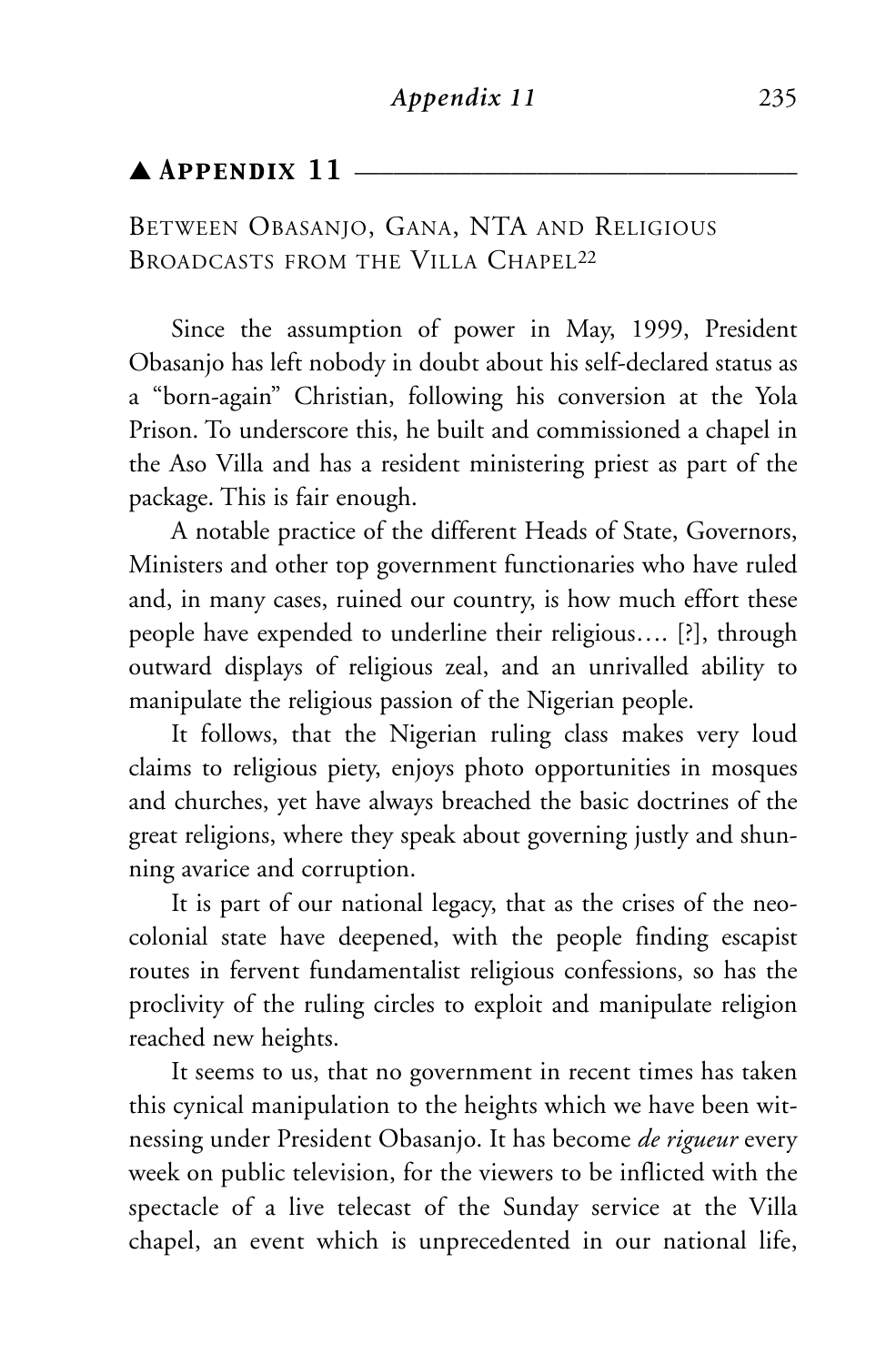ostensibly to showcase how passionately religious our president is!

We are used to television clips recorded from mosques and churches during the significant religious festivals such as Eid, Easter or Christmas, showing the religious devotion of our leaders. But to have to endure a weekly barrage from the presidency is a new departure in our rulers' political and manipulative use of religion on the nation's leading public television medium, the NTA. Knowing the way the minds of our rulers work, a new set, who are Muslims, might of course take a cue from what Obasanjo and his overzealous Information Minister, Jerry Gana, have commenced, by wishing that they also be broadcast live, from their *Jumat* service, every Friday. Thus further deepening mutual suspicion amongst adherents of the religious faiths in the country.

We believe that President Obasanjo, Prof. Jerry Gana and other habitues of the Villa Chapel, have the right to worship as fervently as they do each Sunday. However, they cannot continue to inflict their worship on us through the Nigerian Television Authority. The telecast should stop, unless there is evidence that it has been paid for just like other religious groups do. The medium of television is a national patrimony, which President Obasanjo, Prof. Jerry Gana and the authorities of NTA have absolutely no right to use for a cynical manipulative and divisive religious agenda.

The religious worship of President Obasanjo is a communion between him and God, and should be left where it belongs, in the holy sanctuary of the Aso Villa Chapel. A weekly telecast on television is certainly an abuse of presidential privilege and it intrudes into the rights of Nigerians, who are the collective owners of the Nigerian Television Authority over whose airwaves these religious services are broadcast weekly.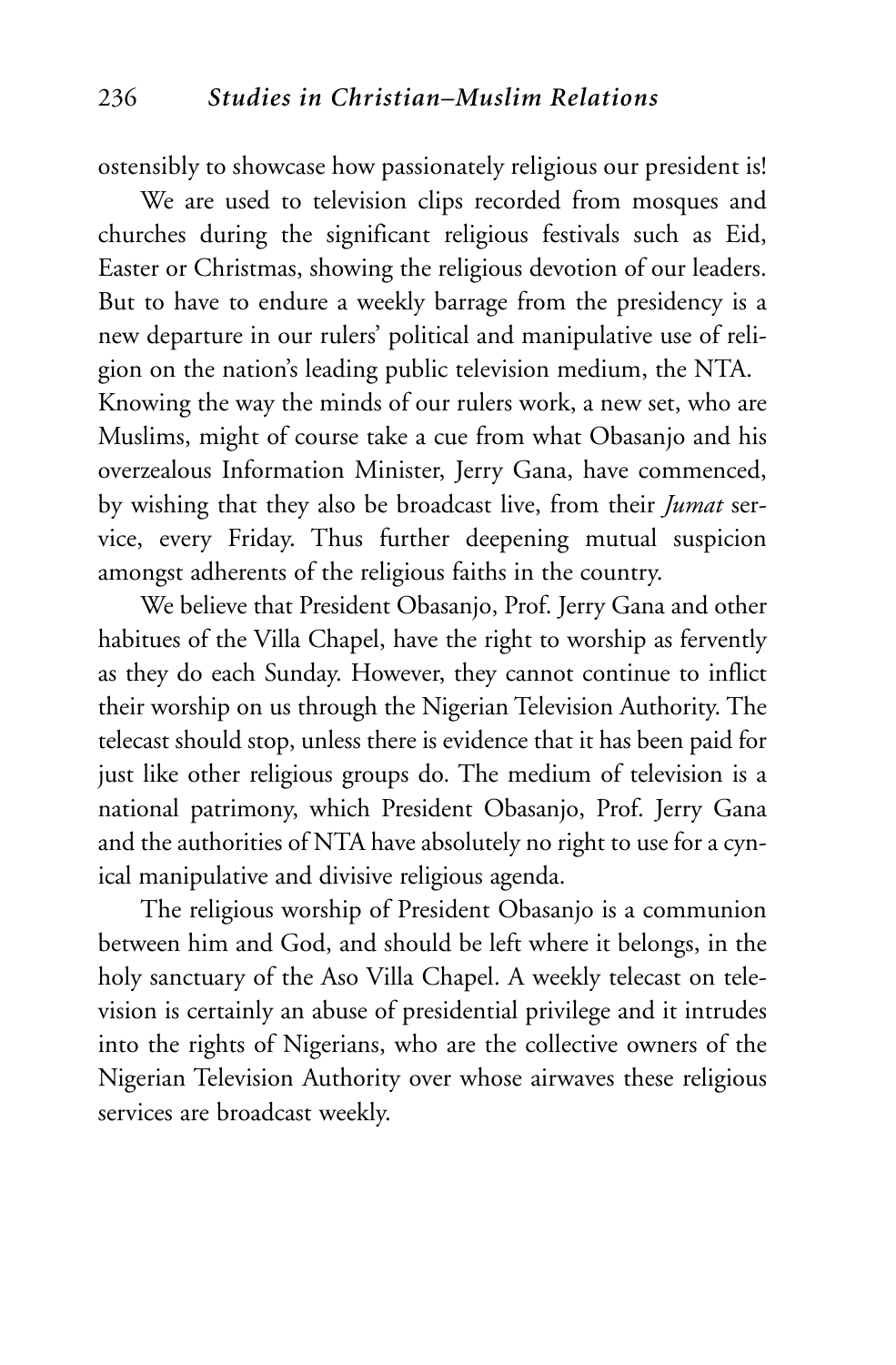#### $\triangle$  Appendix 12  $\equiv$

#### THE VOICE OF ISLAM *M. Tawfiq Ladan* <sup>23</sup>

For many decades now Muslim voices of discontent have come only in the form of whispers, scarcely capable of being heard by secular regimes more readily to be attracted by voices which promise opportunities of self-aggrandisement and personal wealth. Secular regimes, themselves an alien imposition, have always displayed an astonishing ignorance of the people over whom they exercise control; and they almost invariably are incapable of reading the signs on the wall. Whether such signs are written in such casual incidents as student riots or the more spectacular one as general uprising, it comes to them as a surprise.

Perhaps there is sense to some interest in having regimes whose ears are more attuned to the melodies of secular life - with its infinite promises of worldly glory and sexual pleasures. And of the voices representing the more sober and weighty concerns of life, the servants of the world have no interest, or cannot indeed understand. Such regimes are therefore, as a rule, unstable, or in the language of Islam, they are merely like the webs the spider weaves. A government cannot be sustained by self-enrichment, self-glory and pleasures, and this is a matter known to all civilised people; but insecure regimes offer an advantage to some powerful nations.

And so it is that the deafening sound of secularism has prevented regime after regime from hearing the whispers of Muslims, the voice of a people who have a genuine cause to be aggrieved. Government policies and thinking have consistently assumed that Nigeria in its totality is secular and that all people have accepted European civilization as their own. The logical inference of such assumptions is that Muslims do not exist, or if they do exist, they no longer believe in Islam as civilization and way of life.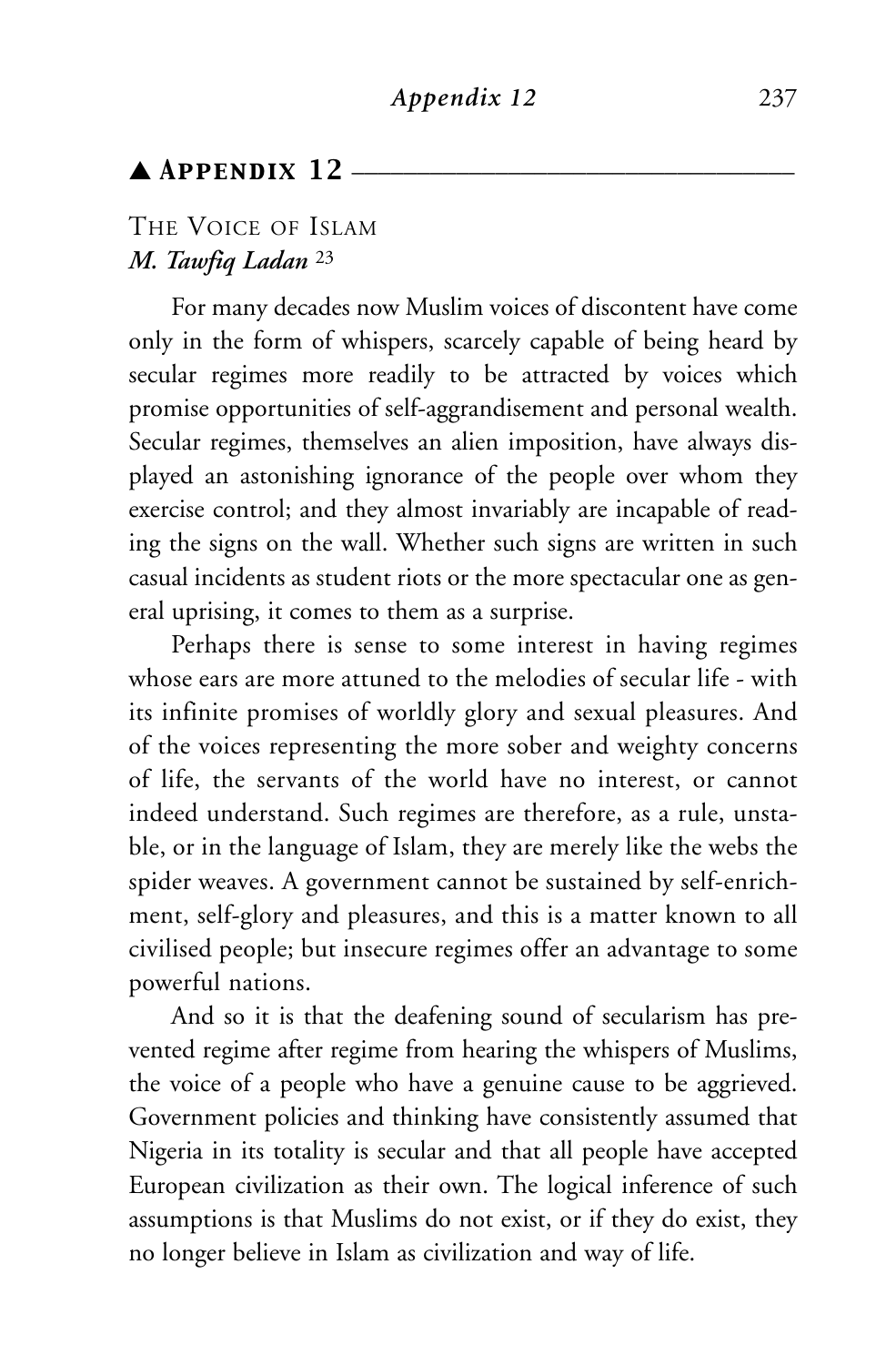To say that this is an unforgivable fallacy is indeed to understate the true state of affairs. Muslims have never failed to register their rejection of the imposed civilisation; it is rather the secular regimes which have failed to understand the language of the Muslims.

For example, Muslims have relentlessly advocated a complete restoration of the sacred sharia; they have asked for a system of education based on Islamic principles for their children; they have affirmed so many times and in many ways that politics is an integral part of Islam, not separable from it.

These, for anyone imbued with clear insight, amount to a rejection, albeit subtle, of the beliefs and traditions of secularism. Yet governments have chosen to ignore the Muslim voice. Instead, they tend to intensify propaganda aimed at convincing Muslims to abandon Islam and revert to unbelief; to abandon the sharia in favor of the imposed law, all in the name of Nigeria.

All that governments have achieved so far is merely to continue to add insult to the injury. Certainly Muslims will continue to remain Muslims even if every house is turned into a radio station for propaganda. The reasons are obvious. Islam is a religion of conscience; it asks man to worship no one but his creator alone; to obey no one but the Absolute Supreme Authority; not to dehumanize himself by engaging in scandalous affluence and pleasure; to be committed absolutely to justice and fairness; and finally to always keep in mind the coming of the Ultimate Day in which, in the words of the Quran, "You will be brought back to Allah, then every soul will be paid in full that which it has earned, and they will not be wronged."

Islam has its own laws, which because they flow precisely from their faith, Muslims find them natural to obey and apply. Islam is a civilization which throughout its history, has uplifted Muslims and made them masters. Above all, Islam gives meaning and purpose to life, far nobler, far more dignifying than the debasing and corrupting influence of secular life.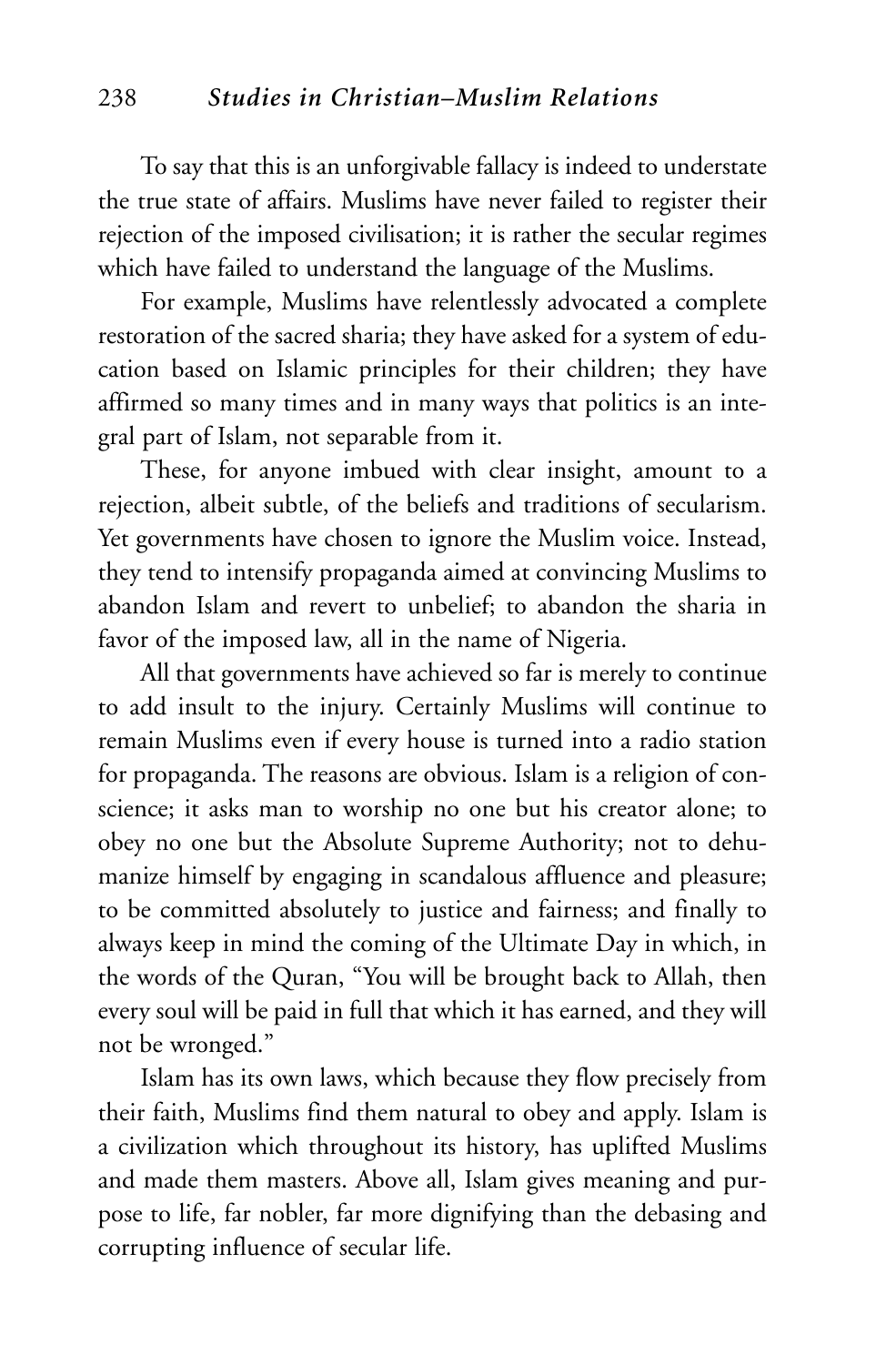#### *Appendix 12* 239

As a religion of conscience, Islam cannot but be concerned about the social and economic conditions of the people and government's response to people's fundamental needs. Serious-minded Muslims are certainly worried that the pillars of secular government exercise no sense of restraint and responsibility at all. At a time when the nation is overwhelmed by poverty and severe deprivation, they beautify their persons, magnify their glory, consolidate their "economic base" more energetically, even as they send government functionaries to invade the homes of the poor, or waylay them on the highway to dispossess them in the name of taxation. Surely there is limit to unfairness and brazen insensitivity.

Nor will Islam be at ease in the face of continuous erosion of the supreme values of society. Television stations have refused to acknowledge their responsibility to society, even to the impressionable children, to whom we will eventually entrust this nation. Just to obtain money, they put up advertisements, which, even in their own personal judgments, are offensive to the human conscience.

But more importantly to the nation, because it is of far reaching consequences, is the fact that secular rulers cannot offer practical examples of moral probity, honesty, self-discipline, modesty and, above all, a sense of accountability for the rest of the people to emulate.

Now with the emergence of the Council of Ulama, the Muslim voice is no longer a whisper; it is being articulated and magnified, and the issues between Islam and secularism are being clarified. The secular regimes may decide to ignore this serious and, by all standards, formidable voice, trusting in its coercive power and tools of persuasion. But as long as Islam retains the unshakable loyalty of the conscience of the Muslims, it is the secular power that will have cause to blame itself for its deafness. The voice of Islam cannot be stilled.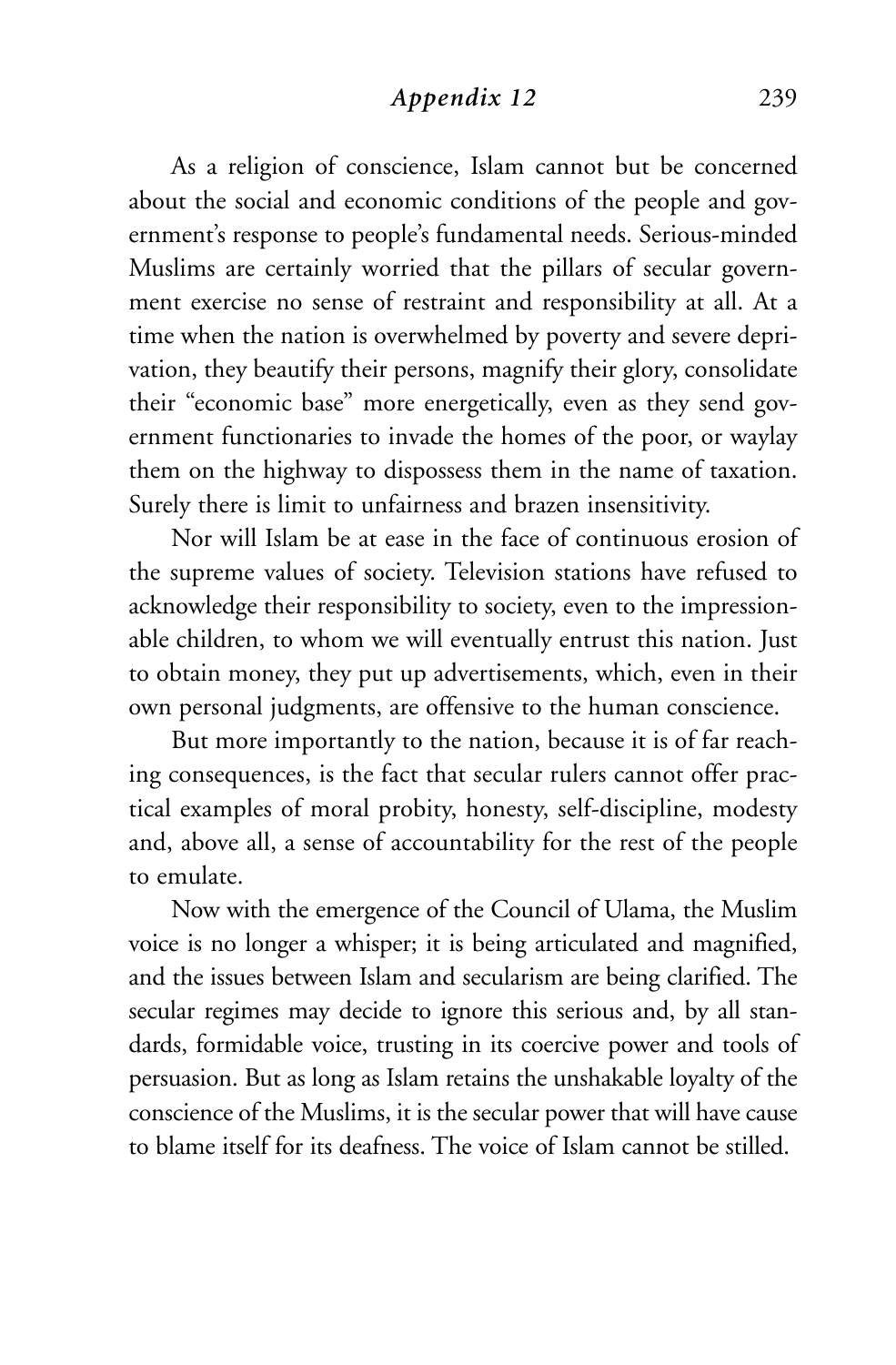#### $\blacktriangle$  **Notes**  $-$

<sup>1</sup> See the bibliography for origin of this article.

2 I cannot vouch for the correctness of quotation marks in this paragraph. I have left them as I found them.

<sup>3</sup> The rest of this paper will appear in the appendices of Monograph 6.

4 Paper for International Conference on Islam in Africa in Abuja, Nigeria, 24th-28th Nov/89.

5 Arabic for Muslim "mission" or "extension."

<sup>6</sup> See Harry Elmer Barnes, *An Intellectual and Cultural History of the Western World,* New Jersey: The (illegible) Company, 1937, p. 281.

<sup>7</sup> See Barnes, cited earlier.

<sup>8</sup> See for instance, Qur'an *Surat al-Baqara* 164 and *Surat Al-Imran* 190-191.

<sup>9</sup> On the importance of the relationship of Islamic movements with each other, see the Sudanese context as discussed by Hassan Abdullah Al-Turabi*, Al-Harakat al-Islamiyya fi al-Sudan* (1989), pp. 289-310.

10 Arabic for "prayer."

<sup>11</sup>*The Pen*, 21 Apr/89, p. 10.

12 I. Avagi, *NN*, 15 Dec/95, p. 5.

<sup>13</sup>*The Economist*, "A Survey on Islam." 6 Aug/94, p. 13.

14 Lecture delivered to the Muslim Forum, ABU, Zaria, Nigeria, 22 Mar/86. Here and there the document is not legible. Where this is the case with Qur'anic quotations, I have filled in the blanks as best as I could with the help of two English translations of the Qur'an, namely those by M. Pickthall and A. Arberry (see the bibliography).

15 Leading Muslim theologians. They tend to be very powerful politically in Muslim nations and communities. Contemporary Iran is an example. So was Afghanistan during the Taliban regime, a group of very conservative *Ulama*.